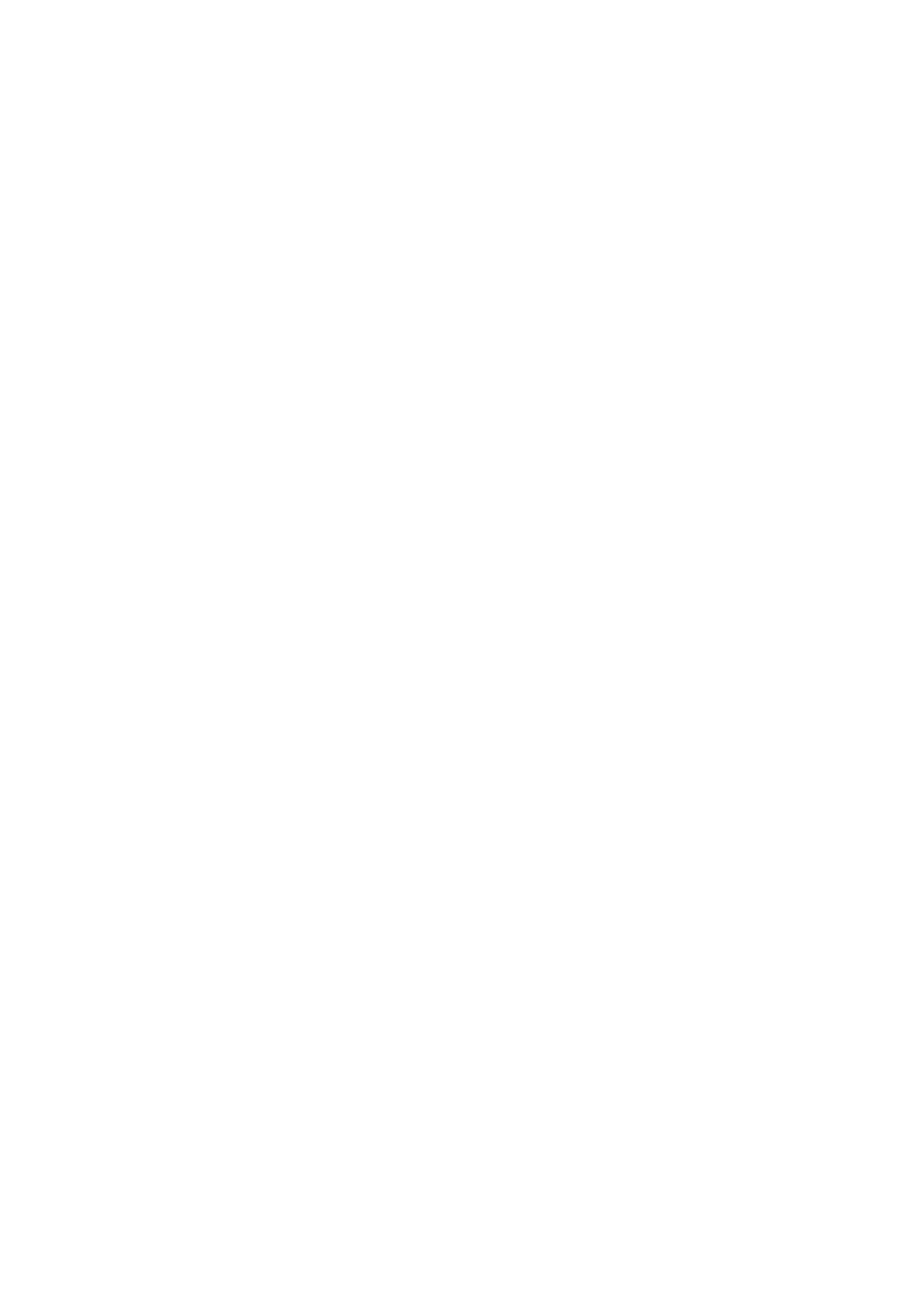# **BOLTON COUNCIL**

**\_\_\_\_\_\_\_\_\_\_\_\_\_\_\_\_\_\_\_\_\_\_\_\_\_\_\_\_\_\_\_\_**

Members of the Council are hereby summoned to attend a meeting of the Council to be held in the Council Chamber, 2<sup>nd</sup> Floor, Town Hall on Wednesday next, 25<sup>th</sup> August, 2021 at 7.00 p.m. when the following business is proposed to be transacted: -

# **1. Tributes to the Leader of the Council Councillor David Greenhalgh**

**2. Minutes**

To approve as a correct record the minutes of the proceedings of the meetings of the Council held on 23rd June and 28th July, 2021.

- **3. To appoint the Leader of the Council**
- **4. Changes in Committee Membership and Appointments to Other Bodies**
- **5. Questions under Standing Order No. 9(a)**
- **6. Questions under Standing Order No. 9(c)**
- **7. Committee Proceedings**

To approve the proceedings of the following Committees:-

Planning Committee (See Section B)

Licensing and Environmental Regulation Committee (See Section C)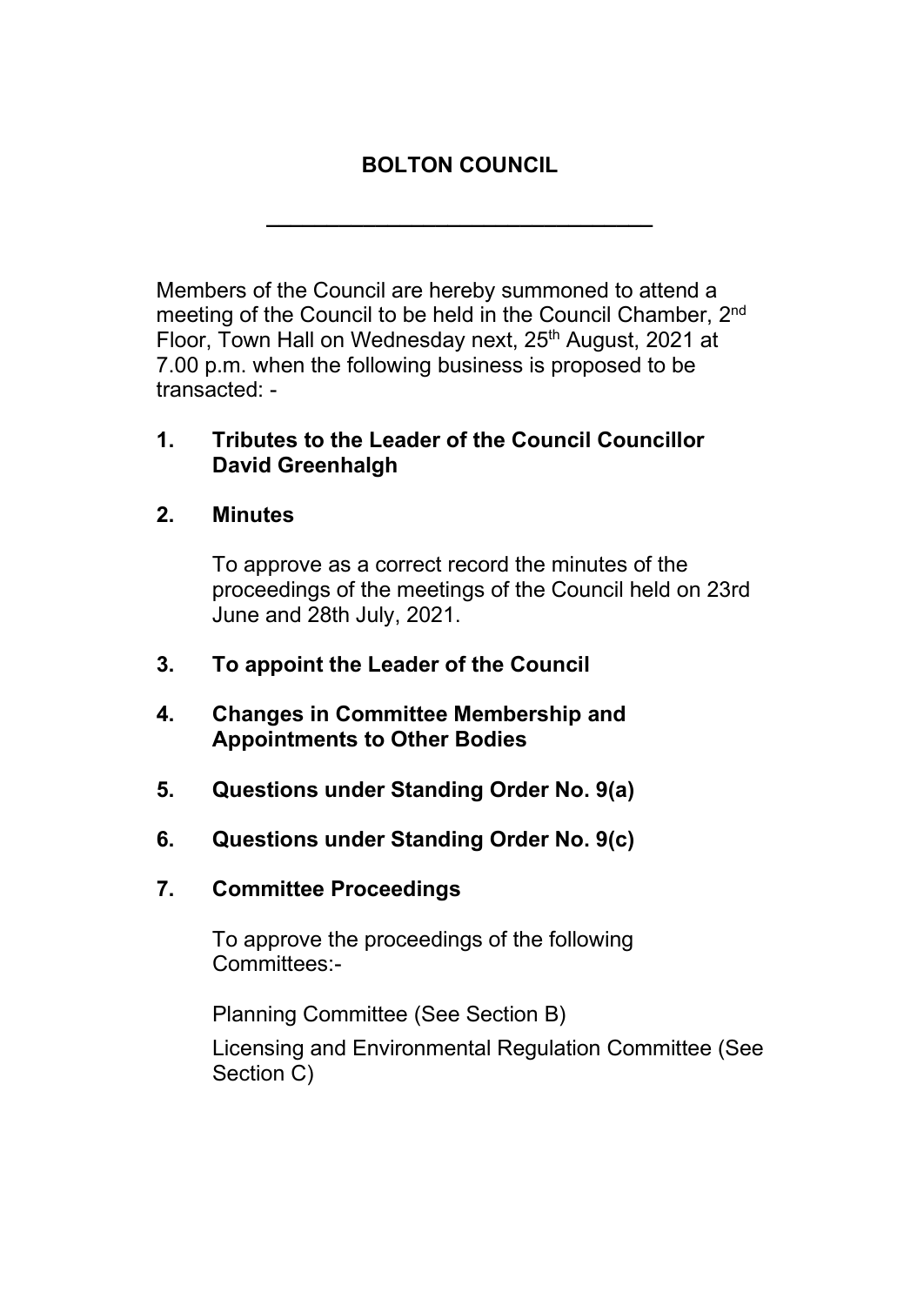# **8. Scrutiny Committees**

To receive and consider the proceedings of the undermentioned Scrutiny Committees:-

Health Overview and Adult Social Care Scrutiny Committee (See Section D)

Children's Services Scrutiny Committee (See Section E)

Joint Health Overview and Adult Social Care and Place Scrutiny Committee (See Section F)

# **9. Motions under Standing Order No.4**

(a) Motion in name of Councillor McGeown –

Council deplores the decision of the Government to remove the 'temporary' uplift in Universal Credit on 1st October.

Council agrees with the former Tory Leader and architect of Universal Credit, Sir Iain Duncan Smith, and five of his successors (Stephen Crabb, Damian Green, David Gauke, Esther McVey and Amber Rudd) that a failure to keep the uplift in place would 'damage living standards, health and opportunities for those that need our support most as we emerge from the pandemic, and that the extra £20 has been essential in allowing people to live with dignity.

Council therefore resolves to ask the Chief Executive to write to the Chancellor of the Exchequer and the Secretary of State for Work and Pensions to request that the uplift be incorporated permanently into Universal Credit.

(b) Motion in the name of Councillor McKeon -

On Sunday September 5, Bolton people will have an opportunity to take part in a memorial walk to remember the events of Sunday September 6 1896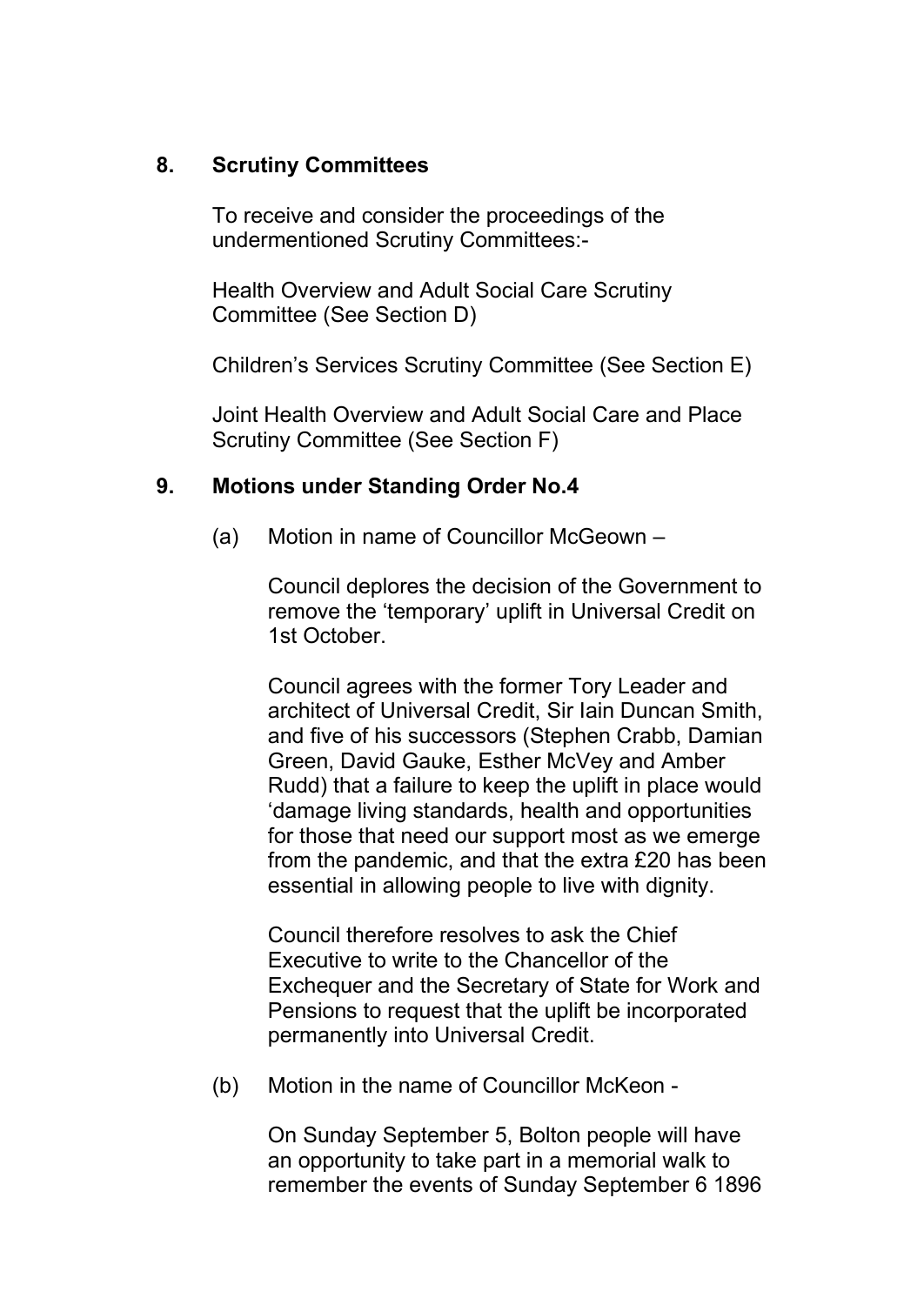when around 10,000 Bolton folk walked up Halliwell Rd, Smithills Dean and Coalpit Lane over the fields to Winter Hill and down into Belmont. They walked to reclaim a right of way closed by local landowner Col Ainsworth.

This Council commends the march to the people of Bolton and congratulates the organisers and their sponsors, Bolton Socialist Club, The Ramblers, The Woodland Trust and Bolton@Home.

The Council is also mindful, in our own times, of the need to protect open space and access to it. The Countryside and Rights of Way Act 2000 introduced a provision for a cut off of January 1 2026 for the registering of historic rights of way. The Ramblers have been undertaking surveys of public rights of way throughout England and Wales in an attempt to identify what they believe to be public rights of way that have not been included in the Definitive Map. The Ramblers 'Don't Lose Your Way' campaign tries to identify these paths. The Council expresses support for this campaign and commits its Public Rights of Way Team, albeit with its limited resources, to offer advice and support to volunteers who may be involved in this task locally. We owe it to our forebears, the working class walkers to Winter Hill, whose recognition of the importance of the accessibility of the countryside continues to be an inspiration.

(c) Motion in the name of Councillor Donaghy –

Following a 'call in' by the Labour Group on the decision to close Harvey Nursery, the issue finally came to a meeting of the Council on the 13th January 2021, when a resolution to refer the decision back to Executive Cabinet Member with a reference to exploring financial options, was passed by a majority of members.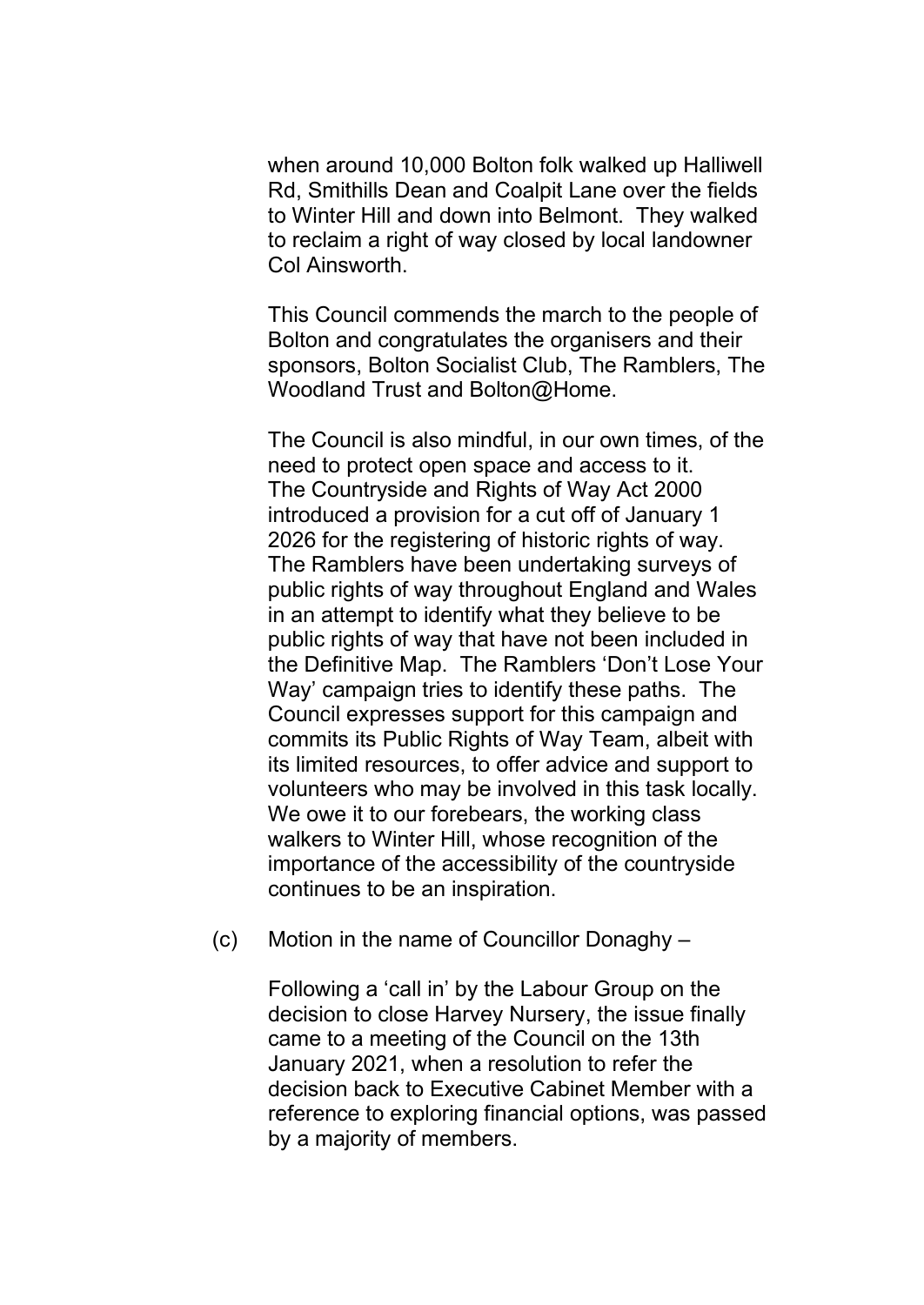Despite the fact that over 6 months later, no report has been taken to the Executive Cabinet Member, Council takes hope from the fact that the Conservative Group has not ignored the wishes of Council and gone ahead with closure, to date. (Council cites other called-in items that that were subsequently implemented against the wishes of the majority of the Council).

In view of this, and in view of the fact that the nursery is still operating (we understand with an increased attendance), Council resolves to ask the Executive Cabinet Member to consider a report as soon as possible that will inform her of:

- a. Additional work that has been carried out since January that aims to address the finances of the nursery.
- b. What new advertising strategies the council have explored and put in place in order to directly promote the nursery to town centre employers, the University and other local organisations in the catchment area.

Council commits itself yet again to Harvey Nursery being continued to be supported by the Council in every way possible to maintain its future sustainability and to the fact that unless these crucial pieces of work are carried out, the nursery could again go into decline, with a subsequent future report to the Executive Cabinet Member for again recommending closure.

(d) Motion in the name of Councillor Silvester –

This Council believes that planning works best when developers and the local community work together to shape local areas and deliver necessary new homes.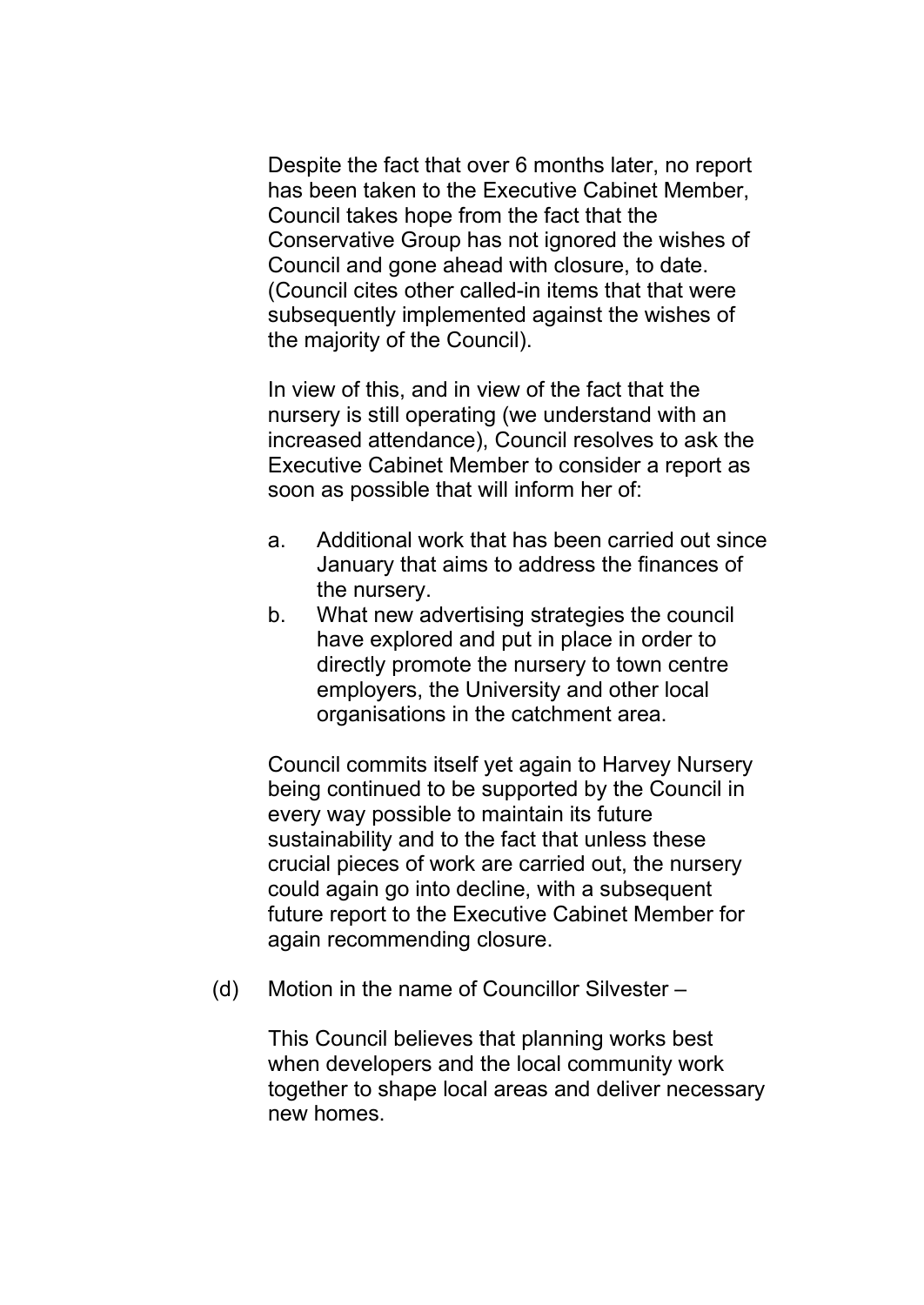This Council strongly disagrees with and criticises the Conservative Government's proposals to take away planning decisions from this Council and hand them to development boards appointed by Ministers in Whitehall. These new quangos are proposed to help zone areas for development. Residents living in areas zoned for growth would find that they no longer have an automatic right to object to individual planning applications on their own doorsteps; no right to object to oversized blocks at the end of the street; no right to object to concreting over precious green space, and no right to object to new developments that overburden local infrastructure such as roads, doctors' surgeries, schools or public transport.

This Council opposes such changes proposed by the Conservative Government and therefore calls upon the Secretary of State for Housing to protect the right of residents throughout the Metropolitan Borough of Bolton to object to individual planning applications.

(e) Motion in the name of Councillor Haworth –

The Council is extremely concerned that there is a government consultation in England on a plan to move the qualifying age for free prescriptions in England from 60 to 66 years of age. Subsequently, thousands of 60 to 66 year olds in the Bolton Borough, in receipt of prescriptions for medicines and health care products, would be affected by this change.

The pandemic has impacted health inequalities and wellbeing and it is imperative to avoid changes that will impact people's lives negatively going forward. If implemented, this charge of people from 60 to 66 years for prescriptions for physical and mental health needs in Bolton could easily roll back progress made in the start to tackling health inequalities and increasing wellbeing here.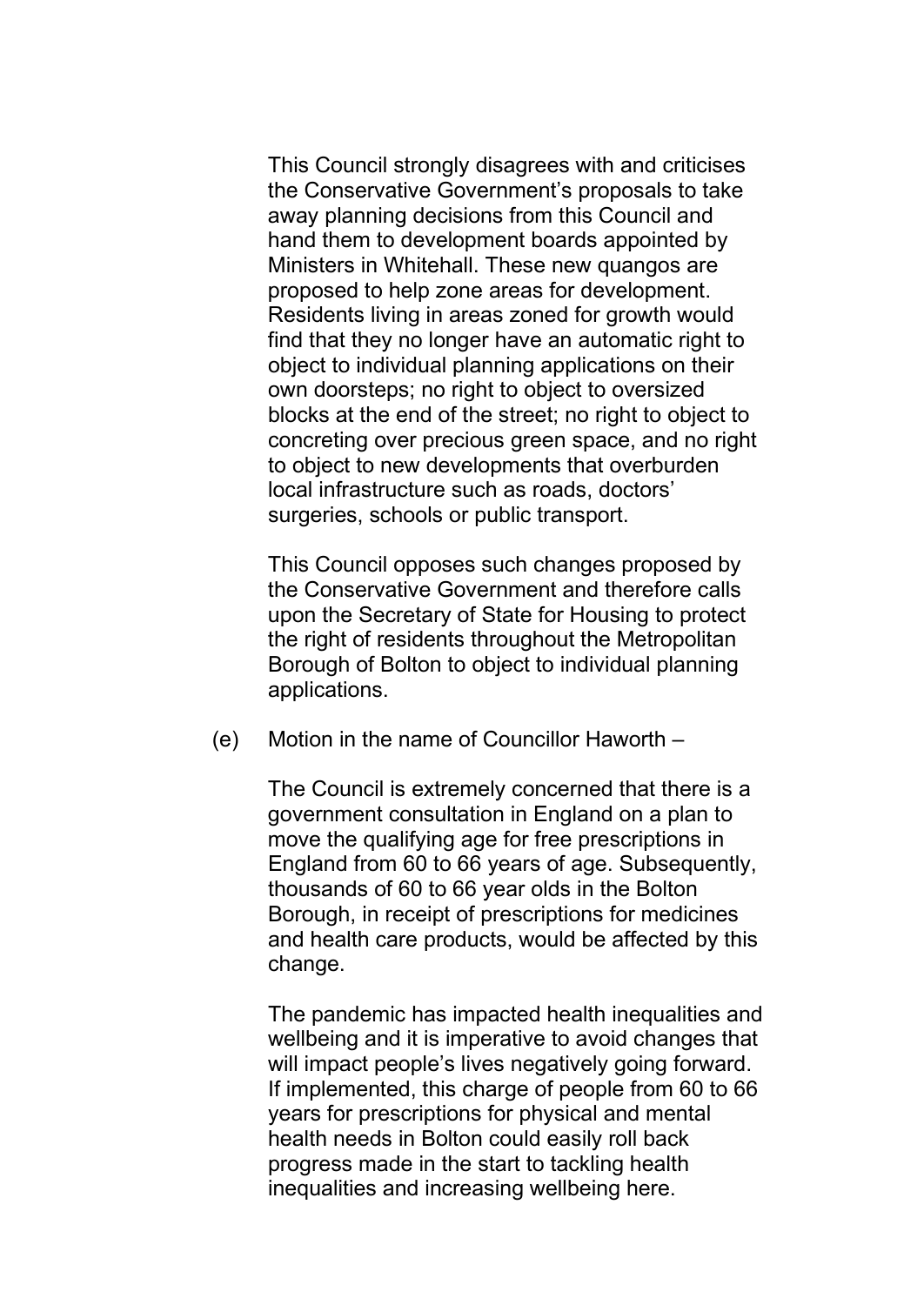We ask the Leader of the Council to write to the Minister for Public Health and the Minister for Mental Health, outlining the Council's concern that the raising of prescription charges on people of 60 to 66 years of age in England will have a marked effect on already problematic health inequalities in the Bolton Borough.

We also call on our local Members of Parliament to support the Council motion and reject the plan to have 60 to 66 year olds pay prescription charges. Ends

fle

TONY OAKMAN Chief Executive Town Hall, Bolton

18th August, 2021

The proceedings of the Cabinet and Executive Cabinet Member Portfolio meetings from 14<sup>th</sup> June to 27<sup>th</sup> July, 2021, together with the Audit Committee, are included for information only in a separate volume.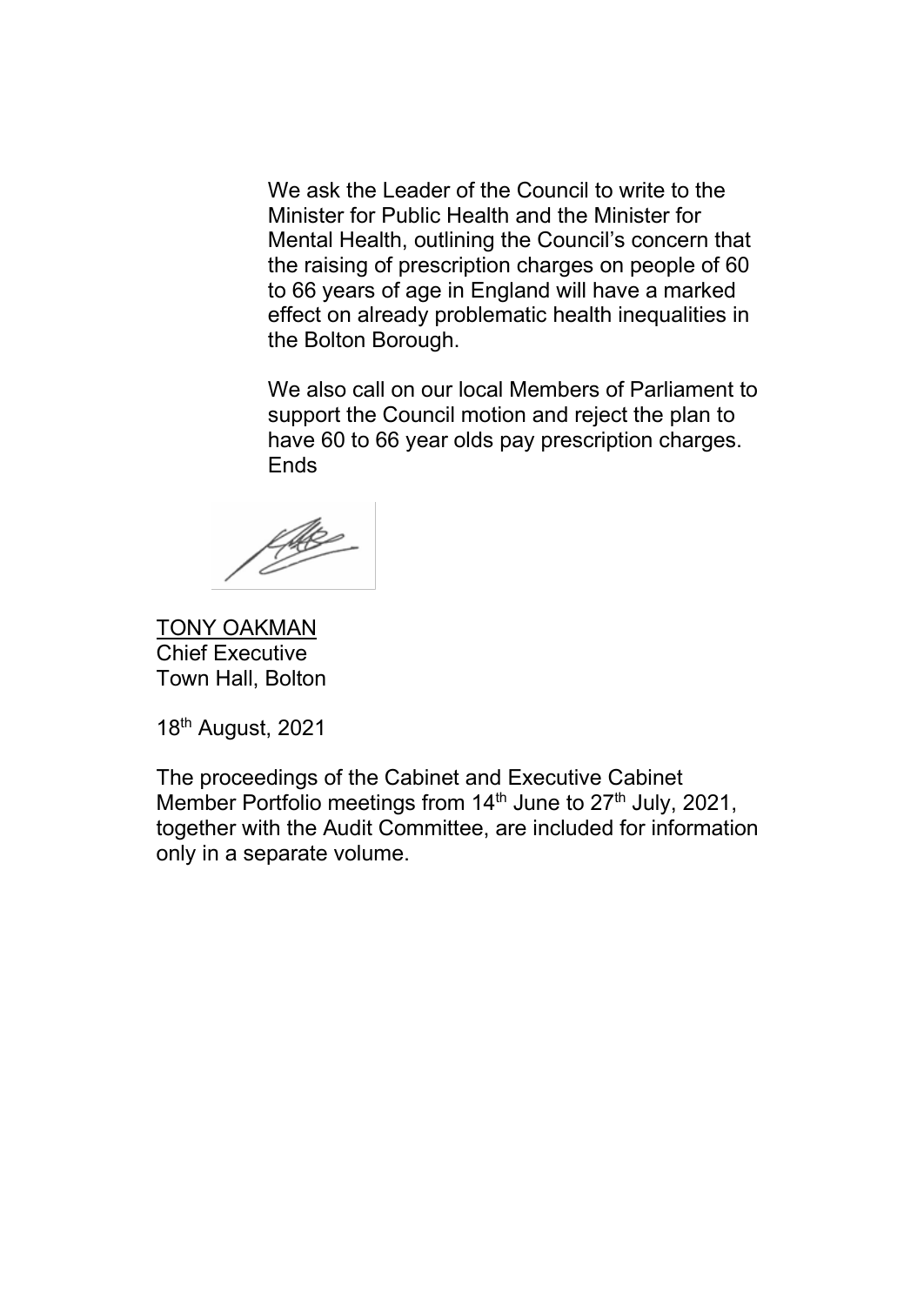# **BOLTON METROPOLITAN BOROUGH**

# **2021/2022**

# **23rd JUNE 2021**

**\_\_\_\_\_\_\_\_\_\_\_\_\_\_\_\_\_\_\_\_\_\_\_\_\_\_**

Present - Councillors Mrs. Thomas (Mayor), Mrs. Fairclough (Deputy Mayor), Abdullah, Ayub, Bagnall, Baines, Brady, Challender, Connor, Cox, Dean, Donaghy, Finney, Flitcroft, Galloway, Grant, Greenhalgh, Hartigan, Haslam, Hayes, Haworth, Hewitt, Hill, Ibrahim, Iqbal, Jiva, Khurram, McGeown, McKeon, Mistry, Morgan, Murray, Muslim, Parkinson, Peel, Rimmer, Sanders, Sherrington, Silvester, Taylor-Burke, Veevers, Walsh, Warren, Weatherby, D. Wilkinson, T. Wilkinson, Wright and Zaman.

# **8. PETITION**

A petition was received relating to the creation of a long term plan for the improvement of Chorley New Road and was referred to the Director of Place.

#### **9. MINUTES**

The minutes of the proceedings of the meeting of Annual Council held on 26<sup>th</sup> May, 2021 were submitted and signed as a correct record.

#### **10. RECOMMENDATIONS TO COUNCIL – MAKING THE BLACKROD NEIGHBOURHOOD PLAN**

It was moved by Councillor Hewitt and seconded by Councillor Baines and agreed –

That it be agreed that the Blackrod Neighbourhood Plan should be made as a part of the statutory Development Plan, following the referendum which was held on  $6<sup>th</sup>$  May, 2021.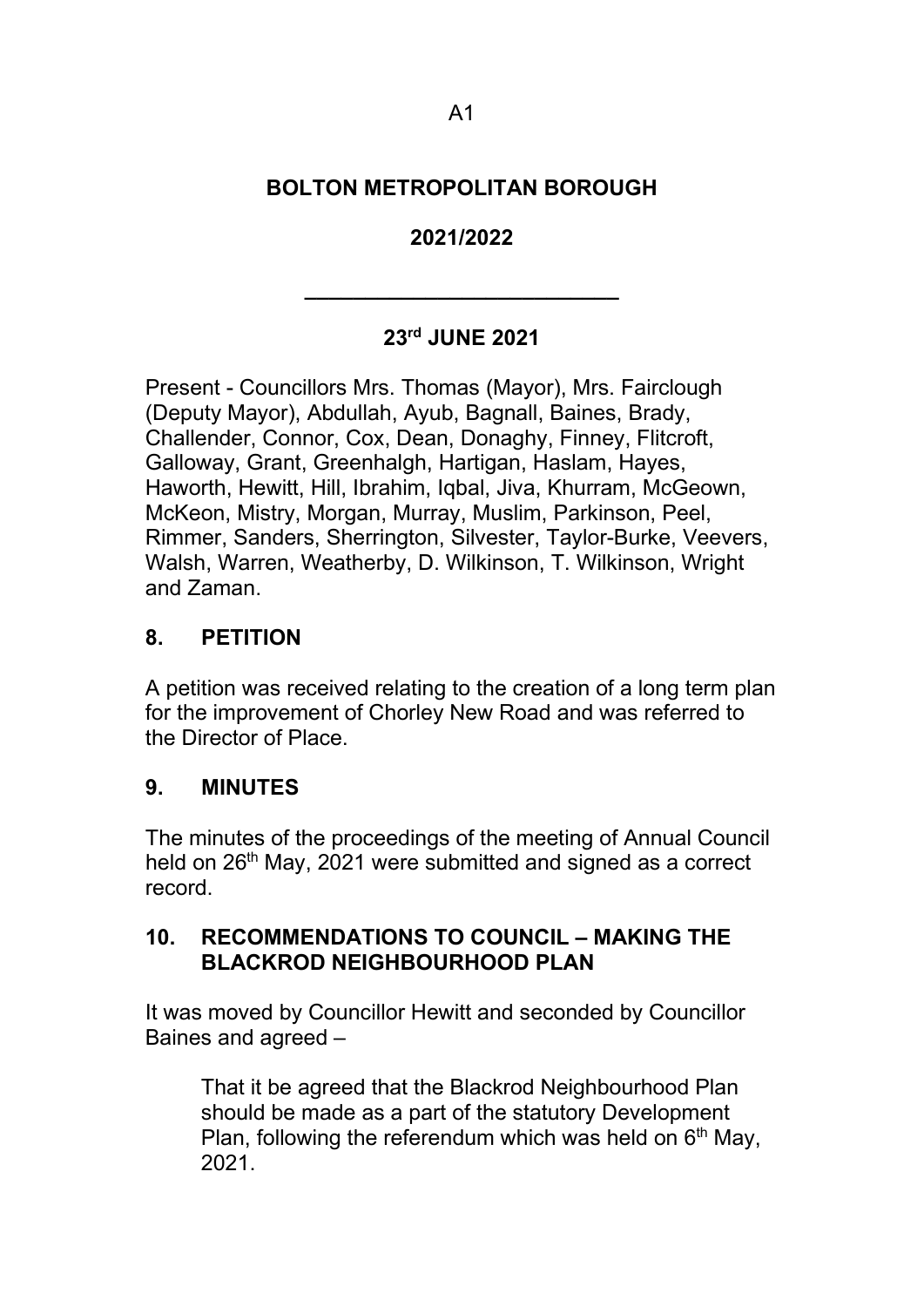The Motion was then put to the vote when the voting was as follows:-

For the Motion, 47 viz:

Councillors Abdullah, Ayub, Bagnall, Baines, Brady, Challender, Connor, Cox, Dean, Donaghy, Mrs. Fairclough, Finney, Flitcroft, Galloway, Grant, Greenhalgh, Hartigan, Haslam, Hayes, Haworth, Hewitt, Hill, Ibrahim, Iqbal, Jiva, Khurram, McGeown, McKeon, Mistry, Morgan, Murray, Muslim, Parkinson, Peel, Rimmer, Sanders, Sherrington, Silvester, Taylor-Burke, Veevers, Walsh, Warren, Weatherby, D. Wilkinson, T. Wilkinson, Wright and Zaman.

Against the Motion, 0

Abstained, 0

Whereupon, the motion was declared carried.

# **11. CHANGES IN COMMITTEE MEMBERSHIP AND APPOINTMENTS TO OTHER BODIES**

It was moved by Councillor Dean, seconded by Councillor Khurram and agreed –

- 1. That Councillor Mistry replace Councillor Adia on the Corporate and External Issues Scrutiny Committee
- 2. That Councillor Adia replace Councillor Khurram on the Children's Services Scrutiny Committee
- 3. That Councillor Khurram replace Councillor Mistry on the Health Overview and Adult Services Scrutiny **Committee**
- 4. That Councillor Taylor-Burke replace Councillor D Wilkinson on the Licensing and Environmental Regulation Committee
- 5. That Councillor Heslop replace Councillor Allen on the Place Scrutiny Committee
- 6. That Councillor Heslop replace Councillor Zaman on the Standards Committee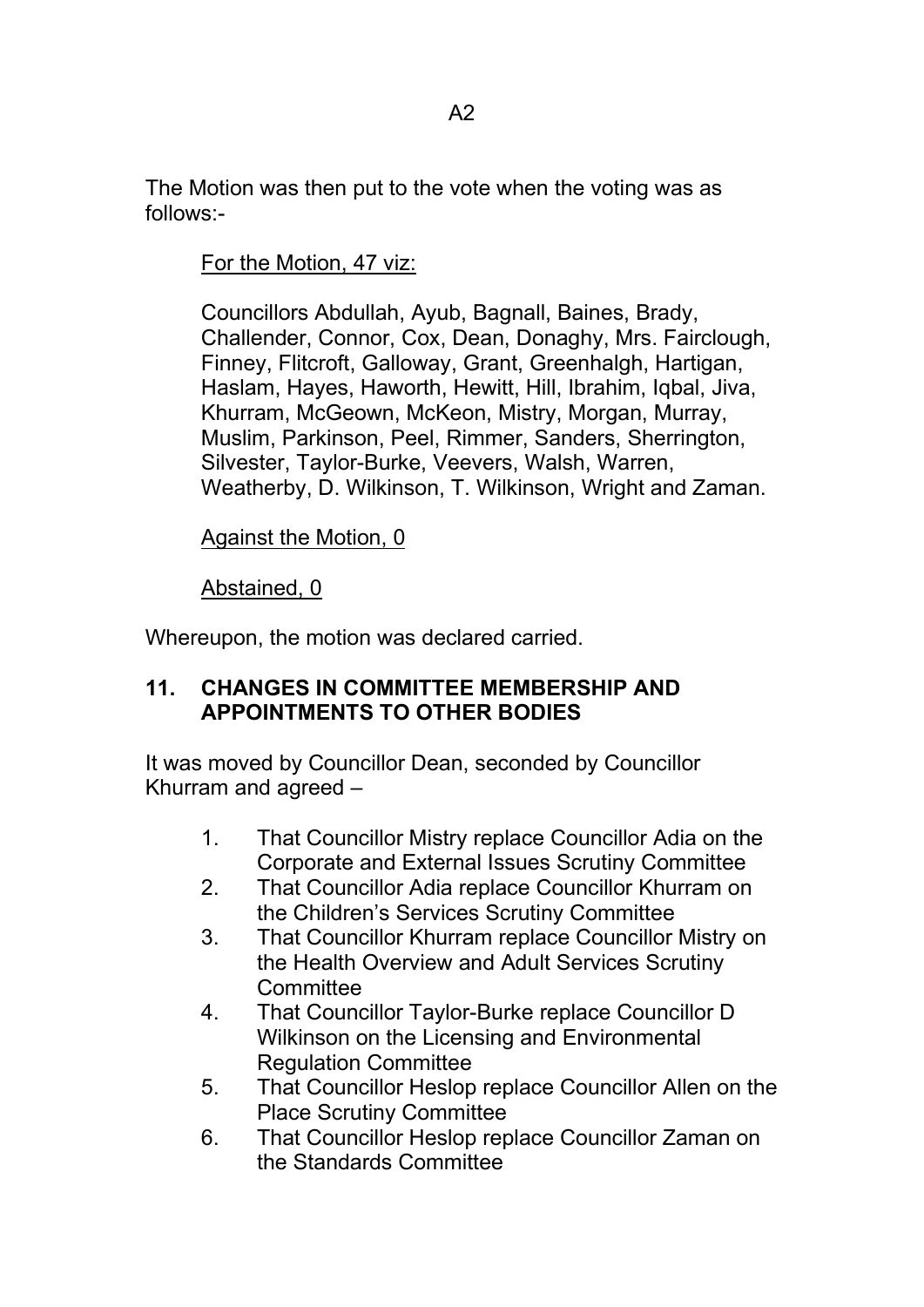- 7. That Councillor Evans replace Councillor Brady on the Standards Committee
- 8. That Councillor Hornby replace Councillor Fletcher on the Children's Services Scrutiny Committee
- 9. That Councillor Hornby replace Sherrington on the Standards Committee

# **12. QUESTIONS/COMMENTS UNDER STANDING ORDER 9(a)**

The following questions were asked under Standing Order 9(a) –

(i) by Councillor Pattison relating to Bolton NICE

The Leader of the Council replied to this question.

(ii) by Councillor Ayub relating to the frequency of street cleaning

> The Executive Cabinet Member for Environmental Services Delivery replied to this question.

(iii) by Councillor Ayub relating to road markings

The Executive Cabinet Member for Highways and Transport replied to this question.

(iv) by Councillor Donaghy relating to a local enquiry into the effects of the Covid pandemic

The Leader of the Council replied to this question.

(v) by Councillor Hayes relating to the budget amendment

The Leader of the Council replied to this question.

(vi) by Councillor Hayes relating to the Government's Planning White Paper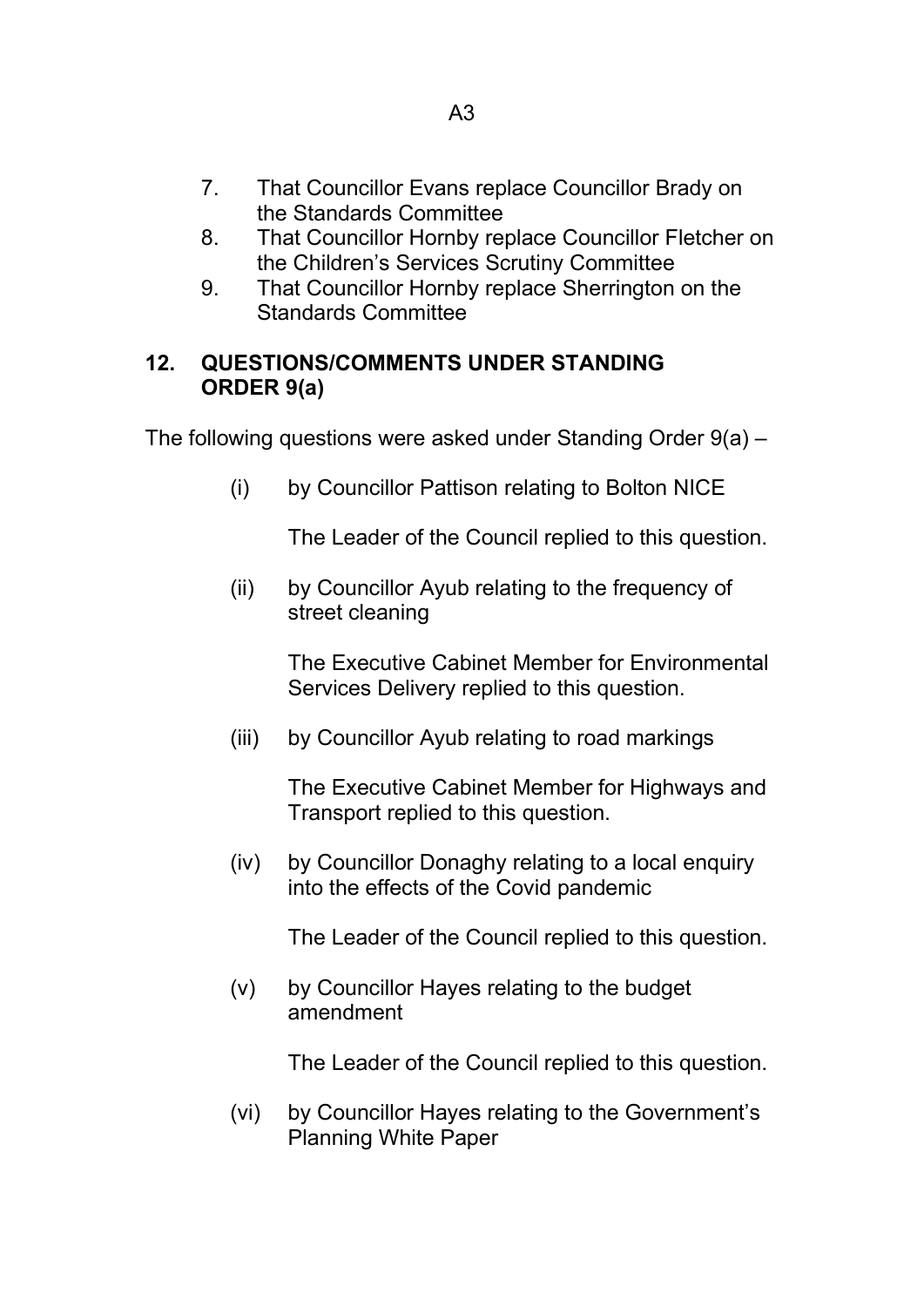The Executive Cabinet Member for Strategic Housing and Planning replied to this question.

(vii) by Councillor Veevers relating to the management of allotments

> The Executive Cabinet Member for Environmental Services Delivery replied to this question.

(viii) by Councillor McGeown relating to the Kickstart Scheme

> The Deputy Leader of the Council replied to this question.

(ix) by Councillor McGeown relating to mental health services

> The Executive Cabinet Member for Wellbeing replied to this question.

(x) by Councillor D. Wilkinson relating to gully cleaning

> The Executive Cabinet Member for Highways and Transport replied to this question.

(xi) by Councillor D. Wilkinson relating to Daisy Hill Railway Bridge

> The Executive Cabinet Member for Highways and Transport replied to this question.

(xii) by Councillor Wright relating to affordable places for Voluntary Groups

The Leader of the Council replied to this question.

(xiii) by Councillor McKeon relating to the flooding in **Horwich**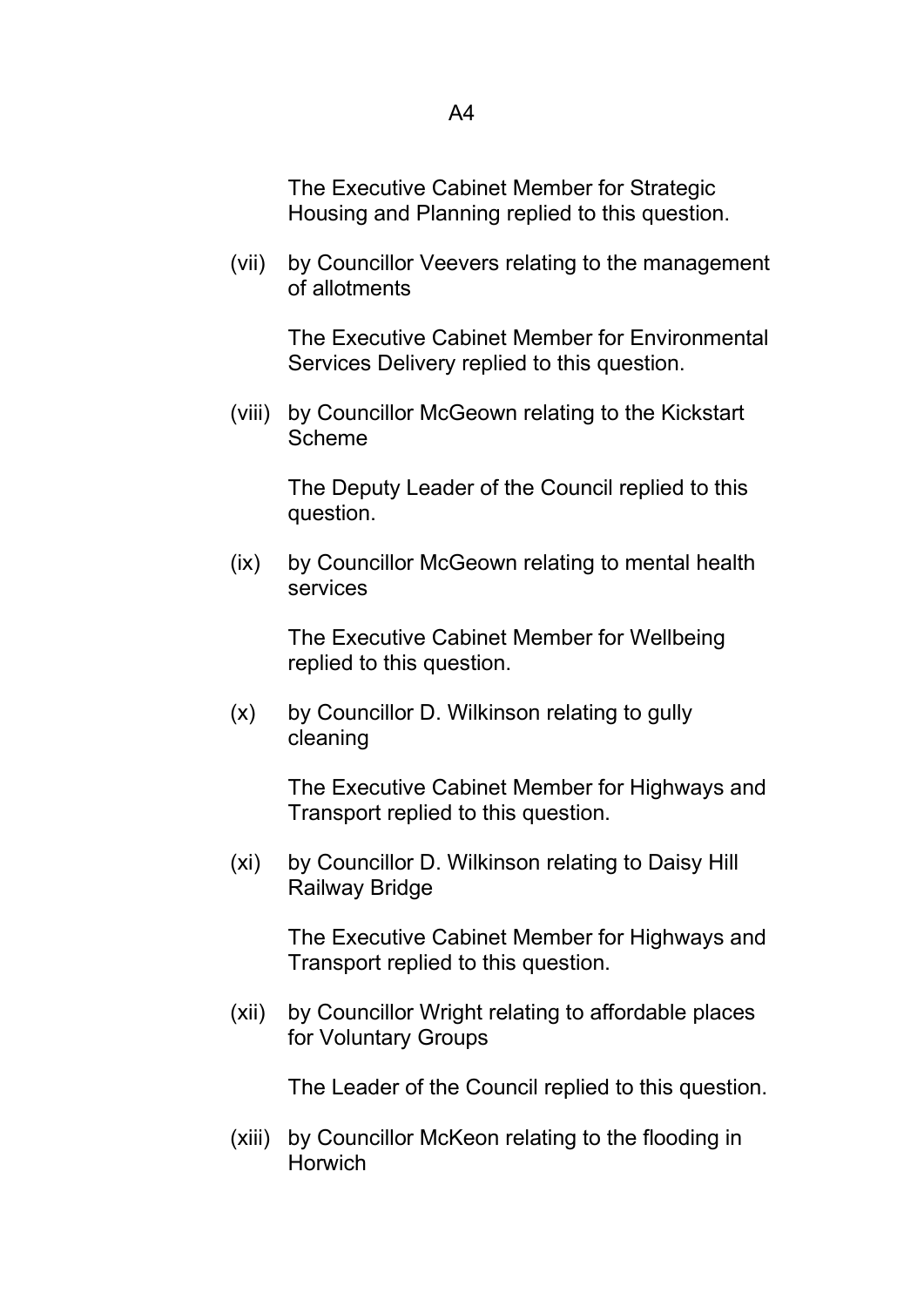The Executive Cabinet Member for Highways and Transport replied to this question.

(xiv) by Councillor D. Wilkinson relating to free advice for developers

> The Executive Cabinet Member for Strategic Housing and Planning replied to this question.

# **13. PLANNING COMMITTEE**

It was moved by Councillor Walsh, seconded by Councillor Ayub and agreed –

That the minutes of the proceedings of the meeting of the Planning Committee held on 18<sup>th</sup> March, 1<sup>st</sup> and 22<sup>nd</sup> April 2021 be approved.

# **14. LICENSING AND ENVIRONMENTAL REGULATION COMMITTEE**

It was moved by Councillor Mrs. Fairclough, seconded by Councillor Dean and agreed –

That the minutes of the proceedings of the meeting of the Licensing and Environmental Regulation Committee held on 9<sup>th</sup> and 23<sup>rd</sup> March and 6<sup>th</sup> April 2021 be approved.

# **15. SCRUTINY COMMITTEES**

It was moved by Councillor Iqbal, seconded by Councillor Brady and agreed –

> That the minutes of the meetings of the following Committees be approved:-

Corporate and External Issues Scrutiny Committee  $-12<sup>th</sup>$ April 2021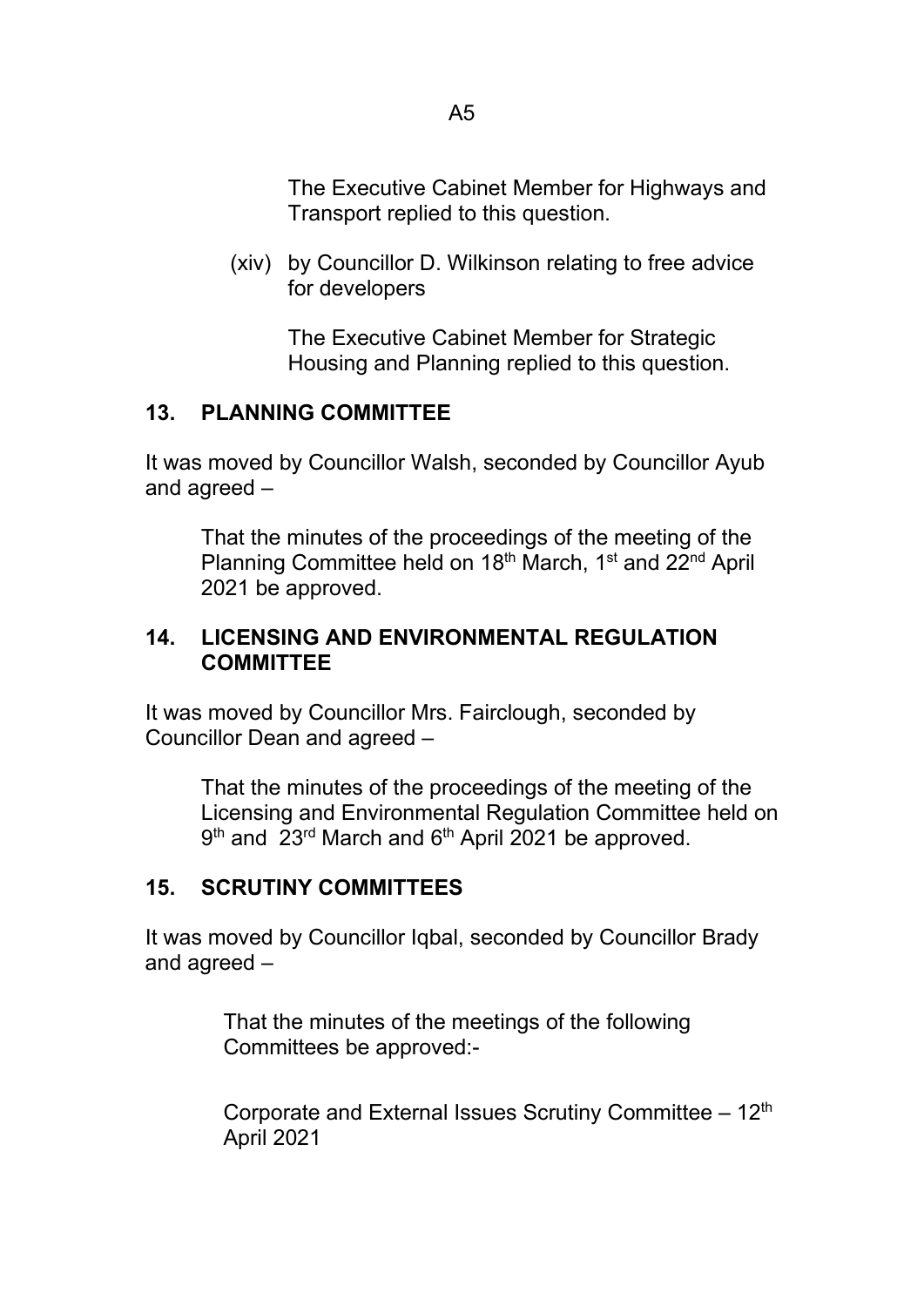Place Scrutiny Committee  $-23$ <sup>rd</sup> March and 14<sup>th</sup> April 2021

Children's Services Scrutiny Committee  $-29<sup>th</sup>$  March 2021

Health Overview and Adult Social Care Scrutiny – 31<sup>st</sup> March 2021

Councillor Donaghy made a comment in respect of minute 30 of the meeting of the Health Overview and Adult Social Care Scrutiny Committee held on 31<sup>st</sup> March, 2021.

# **16. MOTION UNDER STANDING ORDER NO. 4 – CARE WORKERS PAY**

Councillor Morgan declared an interest the undermentioned motion and left the meeting during consideration and determination thereof.

It was moved by Councillor Sherrington and seconded by Councillor Zaman -

> This Council recognises and applauds the vital work that is being carried out by frontline care workers across Bolton, during the Covid 19 pandemic, looking after and protecting some of the most vulnerable people in our society.

> Council is resolute in its view that decent care work cannot be done on the cheap, and that the Government should challenge the culture of low paid staff who often feel undervalued, by leading a new national strategy in investment in pay, training and support.

Council therefore calls upon the Government to invest £1.4 billion into care workers pay, meaning that these staff who serve a vital function in society receive a 'real Living Wage' of £9.30 per hour, outside of London and £10.75 in London.

The Motion was then put to the vote when the voting was as follows:-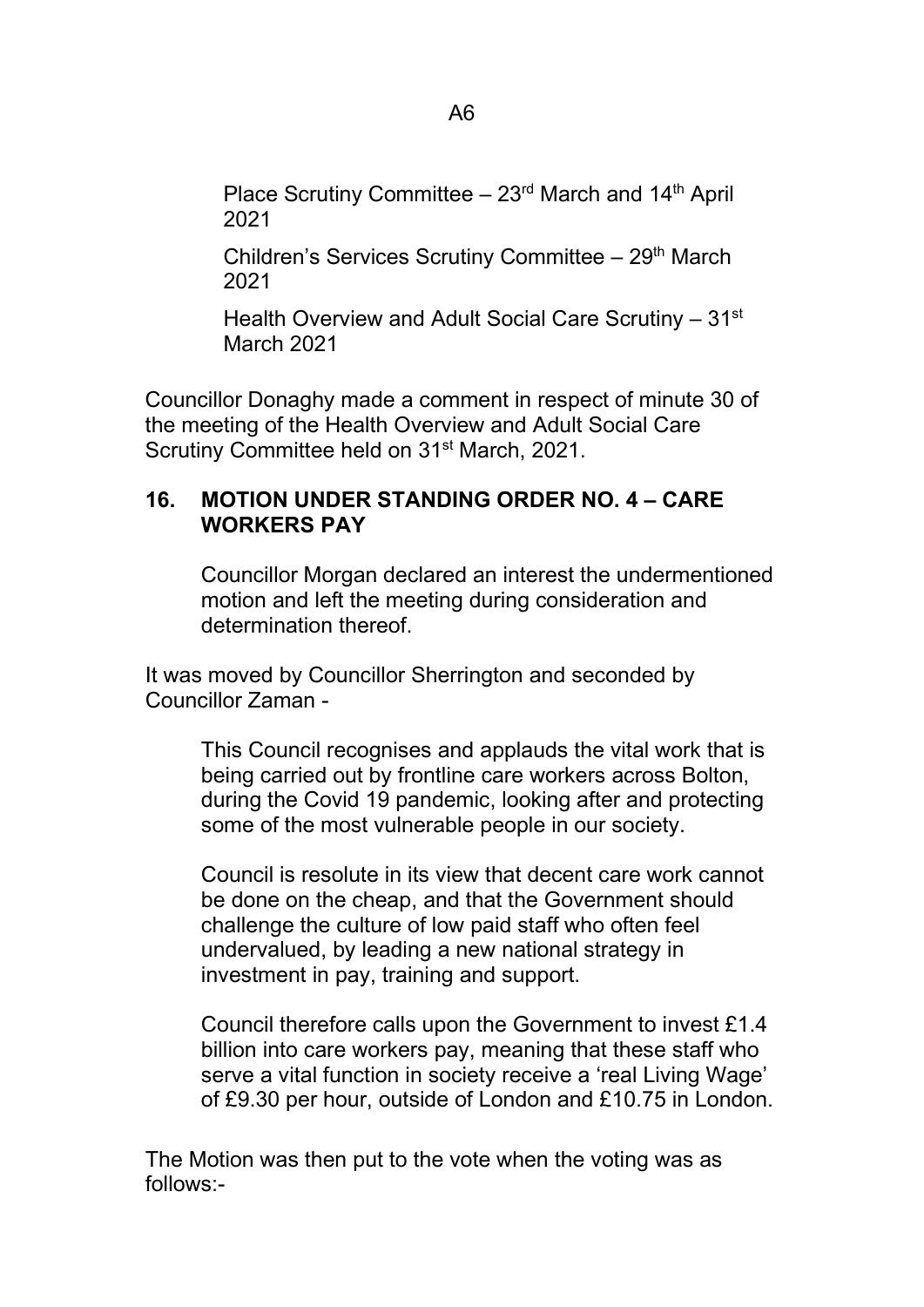#### For the Motion, 46 viz:

Councillors Abdullah, Ayub, Bagnall, Baines, Brady, Challender, Connor, Cox, Dean, Donaghy, Mrs. Fairclough, Finney, Flitcroft, Galloway, Grant, Greenhalgh, Hartigan, Haslam, Hayes, Haworth, Hewitt, Hill, Ibrahim, Iqbal, Jiva, Khurram, McGeown, McKeon, Mistry, Murray, Muslim, Parkinson, Peel, Rimmer, Sanders, Sherrington, Silvester, Taylor-Burke, Veevers, Walsh, Warren, Weatherby, D. Wilkinson, T. Wilkinson, Wright and Zaman.

#### Against the Motion, 0

#### Abstained, 0

Whereupon, the motion was declared carried.

#### **17. MOTION UNDER STANDING ORDER NO. 4 – COMMUNITY SPEED WATCH INITIATIVES**

It was moved by Councillor Murray and seconded by Councillor Donaghy -

This Council expresses its serious concern about the issue of speeding cars and reckless driving within our Borough, which is continually leading to needless loss of life resulting in devastating damage to families and communities.

Council accepts that cuts to police budgets has led to a reduction in the ability for the police to effectively enforce speed restrictions. In addition, since the start of the Covid 19 pandemic, police resources have been further stretched.

Council notes that one method by which the issue of speeding cars can be tackled is to tap into the willingness of community groups to organise Community Speedwatch Initiatives, and notes the successful, but informal, pilot that has been operating in Ainsworth Lane, Tonge with the Haulgh Ward. Whilst accepting that CSI's are not a panacea to the problem, Council is nevertheless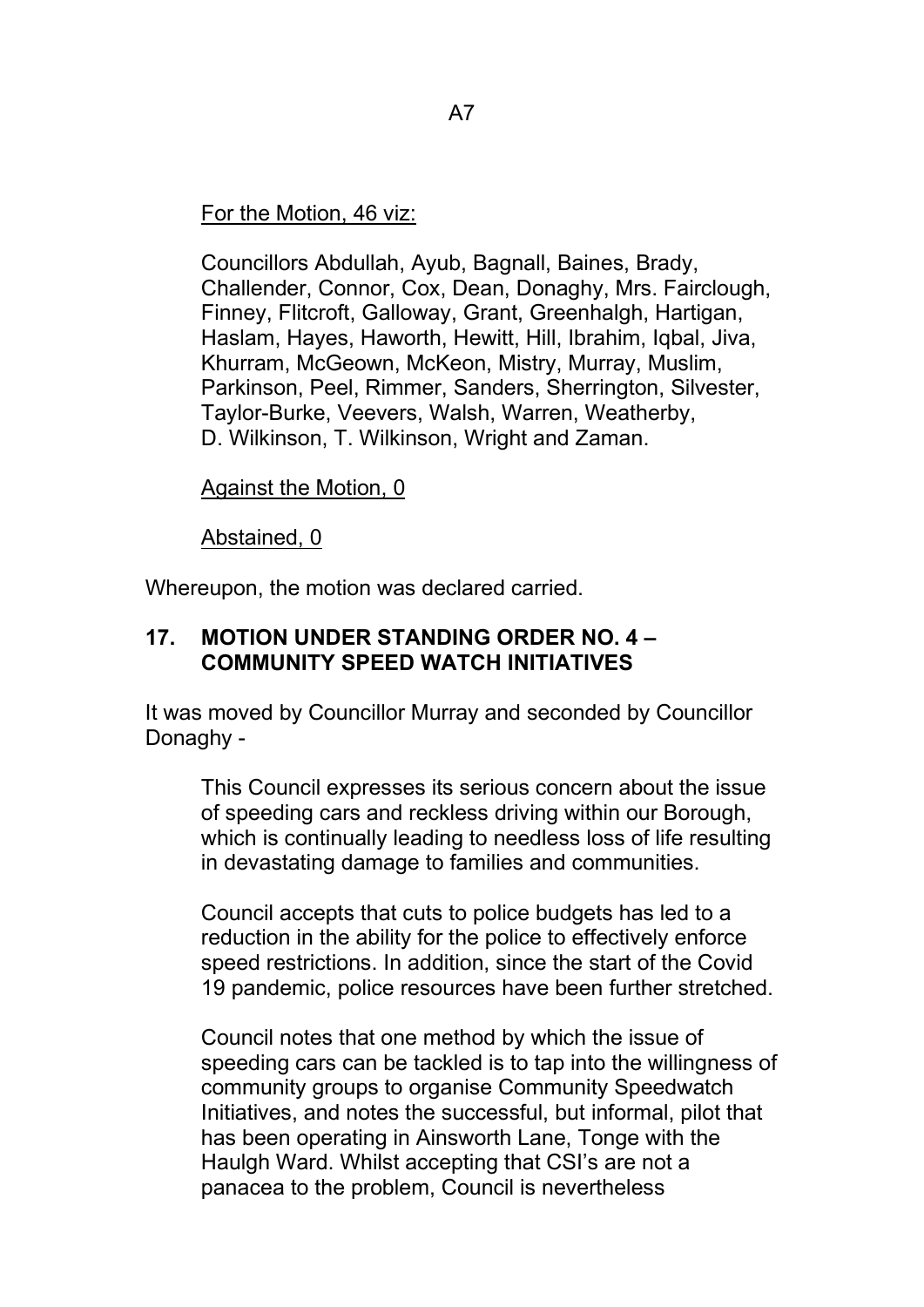disappointed that in reply to a question from a member, the GM Neighbourhood Roads Policing Manager did not offer any reassurance of a full roll out of these initiatives.

Council believes that the issues raised by GM police can be solved in partnership with Bolton Council.

Accordingly, Council asks that early talks be opened between Officers of the Council, the Police and the GM Mayors Office in order to resolve any obstructions that are preventing the roll out of Community Speedwatch Initiatives.

The Motion was then put to the vote when the voting was as follows:-

For the Motion, 45 viz:

Councillors Abdullah, Ayub, Bagnall, Baines, Brady, Challender, Connor, Cox, Dean, Donaghy, Mrs. Fairclough, Finney, Flitcroft, Galloway, Grant, Greenhalgh, Hartigan, Haslam, Haworth, Hewitt, Hill, Iqbal, Jiva, Khurram, McGeown, McKeon, Mistry, Morgan, Murray, Muslim, Parkinson, Peel, Rimmer, Sanders, Sherrington, Silvester, Taylor-Burke, Veevers, Walsh, Warren, Weatherby, D. Wilkinson, T. Wilkinson, Wright and Zaman.

Against the Motion, 0

Abstained, 0

Whereupon, the motion was declared carried.

# **18. MOTION UNDER STANDING ORDER NO. 4 – CLIMATE AND ECOLOGICAL EMERGENCY BILL**

It was moved by Councillor McKeon and seconded by Councillor Abdullah -

That building on the decision of the Council to declare a Climate Emergency and the significant amount of work currently in train to make that declaration a reality, this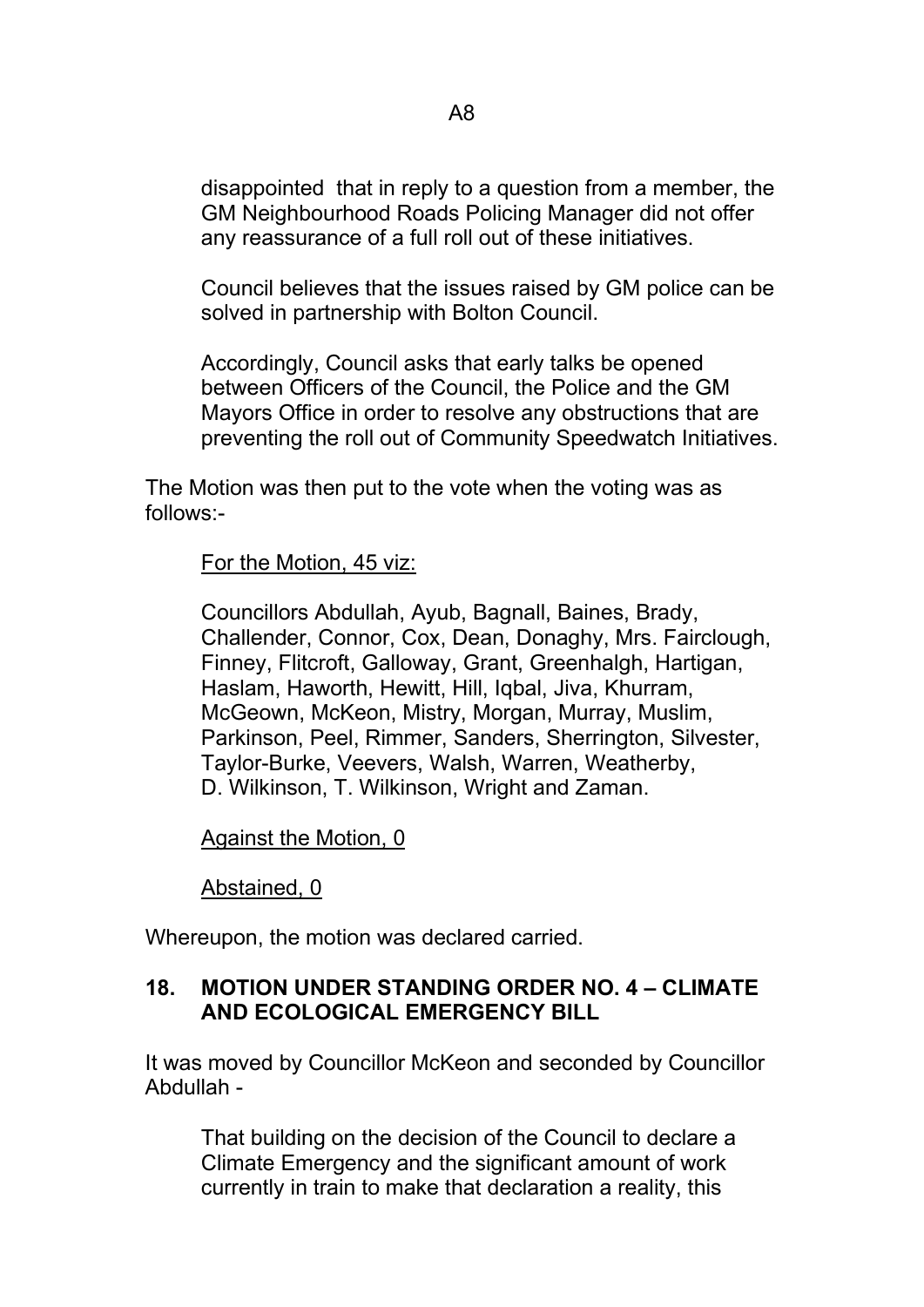Council expresses, in a vote, its support for the Climate and Ecological Emergency Bill currently before the House of Commons. Furthermore, the Council agrees to contact the three MPs who represent the borough to urge them to support the bill.

Next year the UK is to co-host the 26th Climate Change Conference and thus has an opportunity to show leadership in combating what is possibly the greatest challenge humanity has ever faced. The evidence of the catastrophic effects of climate change is now too obvious to enumerate. The related ecological disaster is only too apparent with the decimation of species the most egregious example.

The objectives of the bill are to ensure that the UK plays it's fair and proper role in limiting global temperature rise to 1.5 degrees C and actively conserving the natural world by protecting and restoring the UK's ecosystems.

It also calls for a temporary Citizens Assembly to help the Government and Parliament to decide on the measures to include in the strategy necessary to achieve the objectives.

This Council, on behalf of the people of Bolton, who we represent, expresses its support for a bill which contains measures which are potentially lifesaving for ecosystems, species and humanity.

The Motion was then put to the vote when the voting was as follows:-

#### For the Motion, 25 viz:

Councillors Abdullah, Ayub, Bagnall, Brady, Challender, Donaghy, Flitcroft, Grant, Hayes, Haworth, Jiva, Khurram, McGeown, McKeon, Mistry, Murray, Peel, Sanders, Sherrington, Silvester, Veevers, Weatherby, D. Wilkinson, T. Wilkinson and Zaman.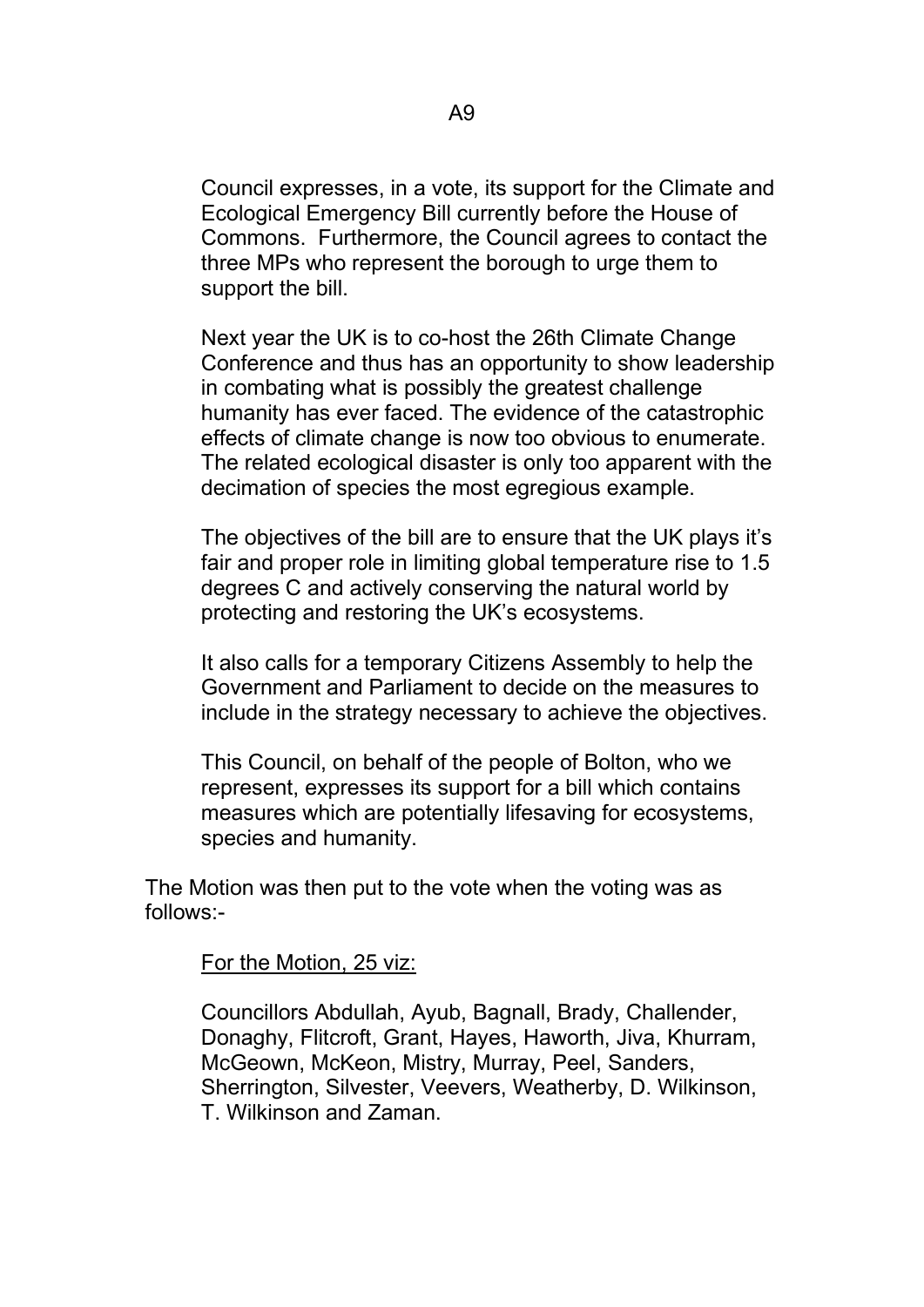# Against the Motion, 19 viz:

Councillors Baines, Connor, Cox, Dean, Finney, Galloway, Greenhalgh, Hartigan, Haslam, Hewitt, Hill, Morgan, Muslim, Parkinson, Rimmer, Taylor-Burke, Walsh, Warren and Wright.

Abstained, 0

Whereupon, the motion was declared carried.

#### **19. MOTION UNDER STANDING ORDER NO. 4 – ACTION PLAN FOR GREATER MANCHESTER POLICE**

It was moved by Councillor Hayes and seconded by Councillor Veevers -

Council considers that the majority of members of Greater Manchester Police perform their duties with a high degree of dedication and professionalism and wishes to thank them for their work during such hard times.

Council recognises that Government cuts to the Greater Manchester Police budget of £215 million over 10 years, which resulted in cuts of 2,000 officers and 1,000 support staff, has inevitably led to a reduction in the standard of service provided to the residents of Greater Manchester and Bolton. However, the recent report by the Her Majesty's Inspectorate of Constabulary and Fire and Rescue Services (HMICFRS) indicates that the performance of Greater Manchester Police is far worse than that of the majority of other forces. HMICFRS found that over 80,000 crimes had not been recorded in the year ending on 30th June and the force was placed in 'Special Measures'.

Council considers that the recent damning HMICFRS report indicates a serious lack of organisation and leadership in Greater Manchester police, for which senior officers must be held largely responsible.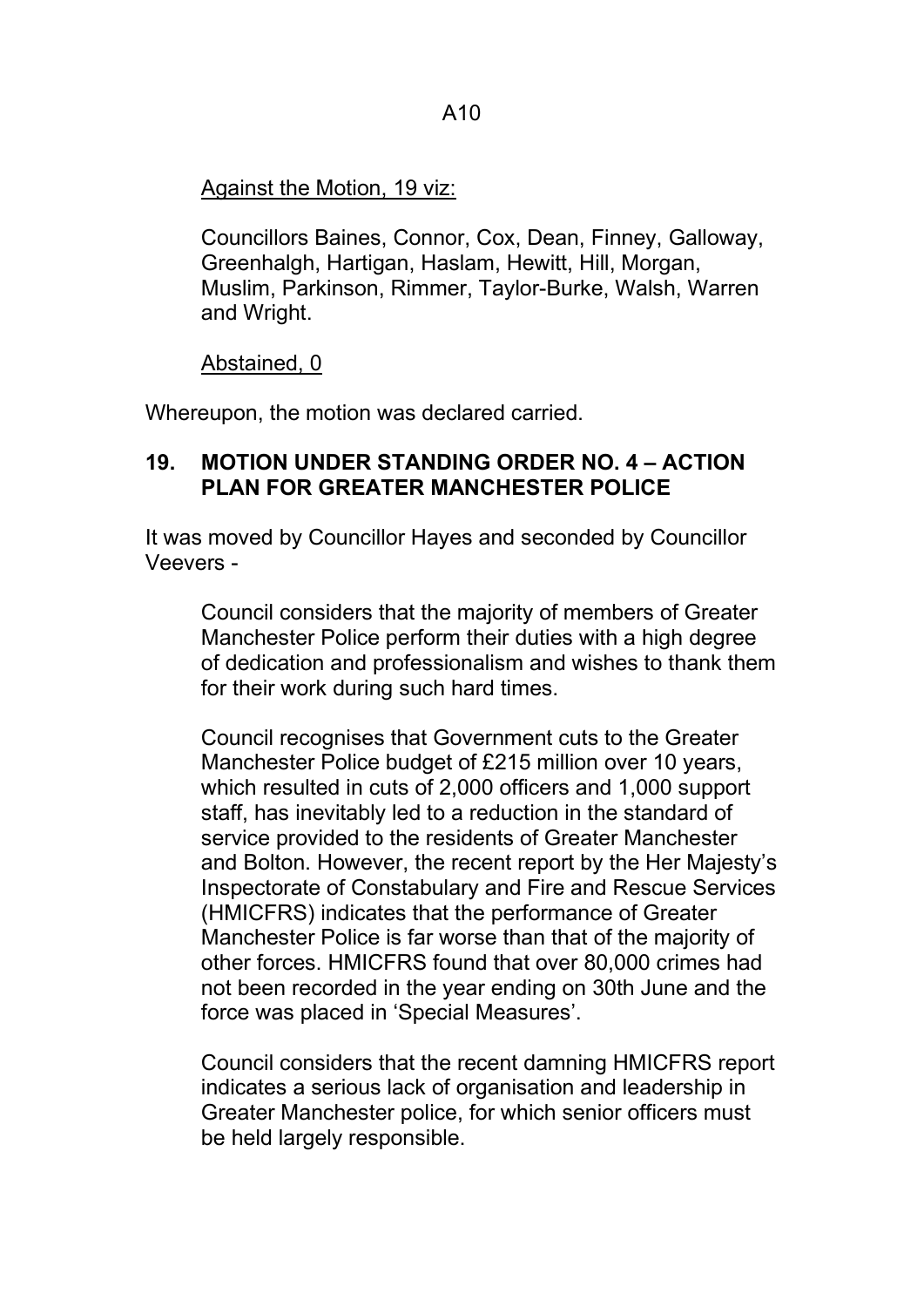Council notes however, that the role of Elected Mayor for Greater Manchester incorporates the responsibilities of the Police and Crime Commissioner, with responsibility to ensure efficient and effective policing in the area. The existing Elected Mayor appointed a Deputy Mayor to carry out this role on his behalf. Council is concerned that despite warnings from HMICFRS in 2016, 2018 and earlier in 2020, no action appears to have been taken by either the Mayor or Deputy Mayor to deal with the very real concerns, and believes that they have seriously let down the residents of Bolton and Greater Manchester as a whole by their inactivity.

Council resolves to request that the Mayor prepares a detailed report to Bolton Council indicating the action plan to return policing in the Borough to an efficient and effective level.

The Motion was then put to the vote when the voting was as follows:-

# For the Motion, 30 viz:

Councillors Bagnall, Baines, Brady, Cox, Dean, Mrs. Fairclough, Finney, Flitcroft, Galloway, Grant, Greenhalgh, Hartigan, Haslam, Hayes, Hewitt, Hill, McGeown, Morgan, Muslim, Parkinson, Rimmer, Sanders, Taylor-Burke, Veevers, Walsh, Warren, Weatherby, D. Wilkinson, T. Wilkinson and Wright.

# Against the Motion, 14 viz:

Councillors Abdullah, Ayub, Challender, Donaghy, Haworth, Jiva, Khurram, McKeon, Mistry, Murray, Peel, Sherrington, Silvester and Zaman.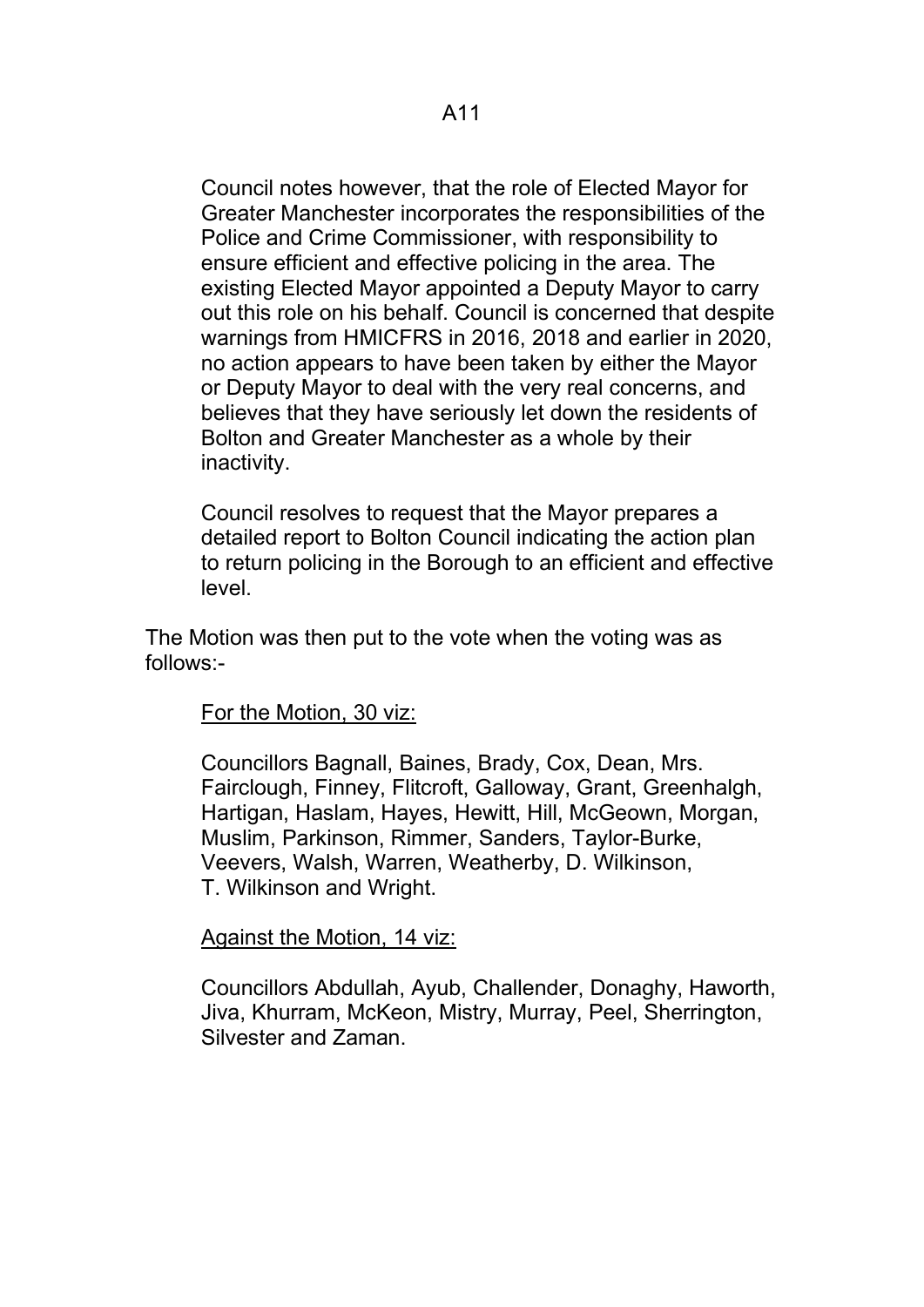A12

# Abstained, 0

Whereupon, the motion was declared carried.

(The meeting started at 7.00 p.m. and finished at 10.20 p.m.)

# **BOLTON METROPOLITAN BOROUGH**

\_\_\_\_\_\_\_\_\_\_\_\_\_\_\_\_\_\_\_\_\_\_\_\_\_\_\_\_\_\_\_\_\_

# **2021/2022**

# **28TH JULY 2021**

**\_\_\_\_\_\_\_\_\_\_\_\_\_\_\_\_\_\_\_\_\_\_\_\_\_\_**

Present - Councillors Mrs. Thomas (Mayor), Mrs. Fairclough (Deputy Mayor), Abdullah, Allen, Ayub, Bagnall, Baines, Brady, Bullock, Connor, Cox, Dean, Donaghy, Eckersley-Fallon, Finney, Flitcroft, Galloway, Grant, Hartigan, Haslam, Hayes, Haworth, Heslop, Hewitt, Hill, Hornby, Ibrahim, Jiva, Khurram, McGeown, McKeon, McMulkin, Mistry, Morgan, Murray, Muslim, Parkinson, Pattison, Peel, Radcliffe, Rimmer, Sanders, Sherrington, Silvester, Veevers, Walsh, Warren, Weatherby, D. Wilkinson, T. Wilkinson and Wright.

# **20. PLACES FOR EVERYONE PUBLICATION PLAN 2021**

It was moved by Councillor Hewitt and seconded by Councillor Walsh -

That, subject to Cabinet approving the Places for Everyone Publication Plan 2021 and supporting background documents for publication), the Places for Everyone Publication Plan 2021, as now circulated, be approved for submission to the Secretary of State for examination following the period representations.

Whereupon as an amendment, it was moved by Councillor D. Wilkinson and seconded by Councillor McGeown -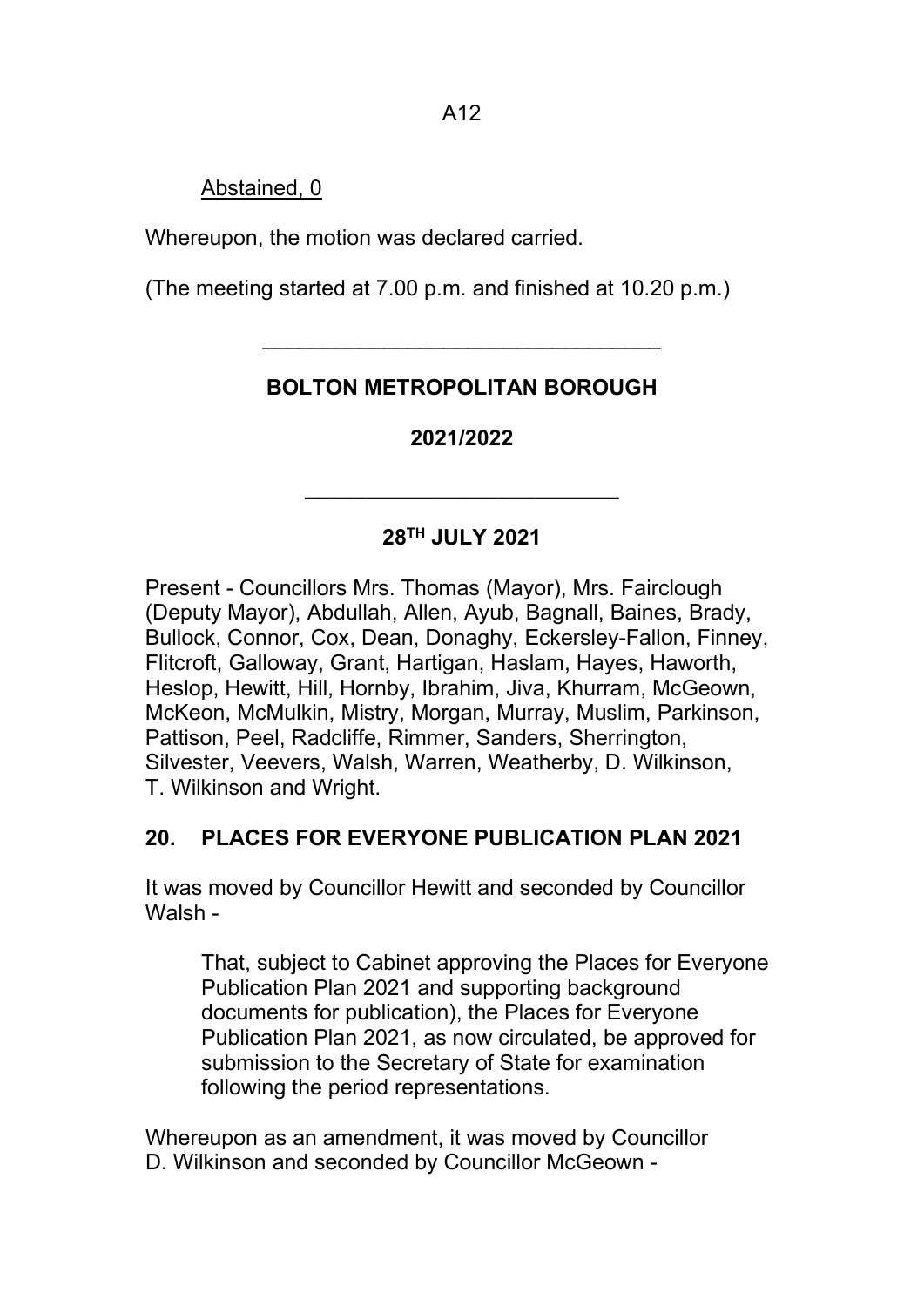That the motion be amended as follows –

Council notes with concern that Cabinet has approved the 'Places for Everyone Publication Plan 2021' Council also notes

- a) that the proposals will remove hundreds of acres of Green Belt land from the Wingates and Four Gates areas:
- b) that Policy JP-Strat 8 commits this Council to support the restoration of Hulton Park, and the provision of a Ryder Cup standard golf course and associated leisure and tourism facilities (this not being stated as conditional on the Ryder Cup being obtained);
- c) lead to considerable loss of natural areas and wildlife habitat;
- d) that the Planning Inspectorate and the Secretary of State are adopting a 'rubber stamp' attitude towards the current Hulton Estate approval and the recent Wingates Estate approval

Council resolves that urgent talks should commence with potential developers of the West of Wingates site to ensure maximum retention of natural areas and habitat.

The Amendment was then put to the vote when the voting was as follows:-

For the Amendment, 6 viz:

Councillors Allen, Bagnall, Hayes, McGeown, Veevers and D. Wilkinson.

Against the Amendment, 43 viz:

Councillors Abdullah, Ayub, Baines, Brady, Connor, Cox, Dean, Donaghy, Eckersley-Fallon, Mrs. Fairclough, Finney, Flitcroft, Galloway, Grant, Hartigan, Haslam, Haworth, Heslop, Hewitt, Hill, Hornby, Ibrahim, Jiva, Khurram, McKeon, McMulkin, Mistry, Morgan, Murray, Muslim, Parkinson, Pattison, Peel, Radcliffe, Rimmer, Sanders,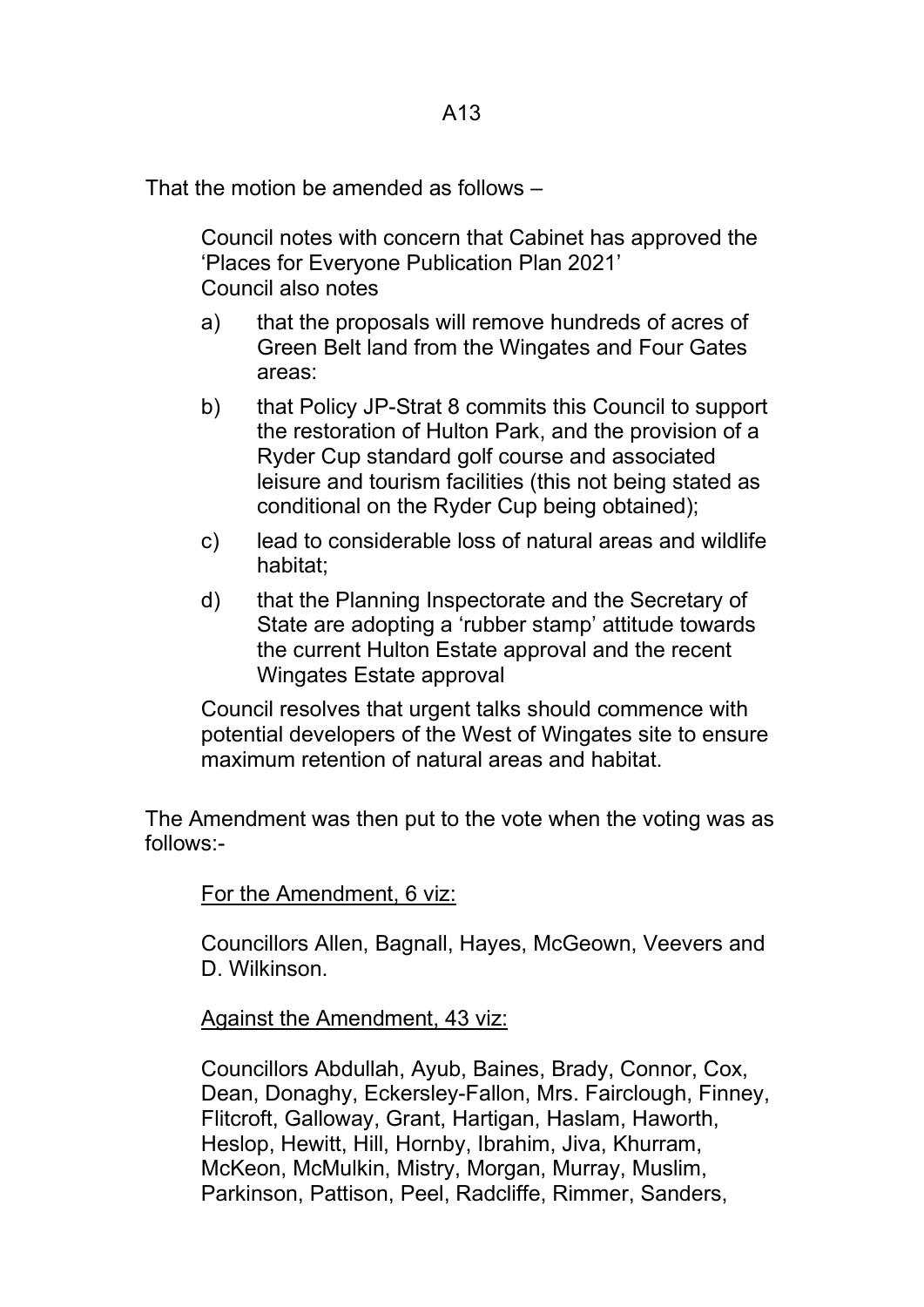Sherrington, Silvester, Walsh, Warren, Weatherby, T. Wilkinson and Wright.

Abstained, 1 viz:

Councillor Bullock.

Whereupon, the amendment was declared lost.

The original motion was then put to the vote when the voting was as follows:-

# For the Motion, 46 viz:

Abdullah, Allen, Ayub, Bagnall, Baines, Brady, Connor, Cox, Dean, Donaghy, Eckersley-Fallon, Mrs. Fairclough, Flitcroft, Galloway, Grant, Hartigan, Haslam, Hayes, Haworth, Heslop, Hewitt, Hill, Hornby, Ibrahim, Jiva, McGeown, McKeon, McMulkin, Mistry, Morgan, Murray, Muslim, Parkinson, Pattison, Peel, Radcliffe, Rimmer, Sanders, Sherrington, Silvester, Veevers, Walsh, Warren, D. Wilkinson, T. Wilkinson and Wright.

Against the Motion, 0

Abstained, 1 viz:

Councillor Bullock

Whereupon, the motion was declared carried.

(The meeting started at 7.00 p.m. and finished at 7.55 p.m.)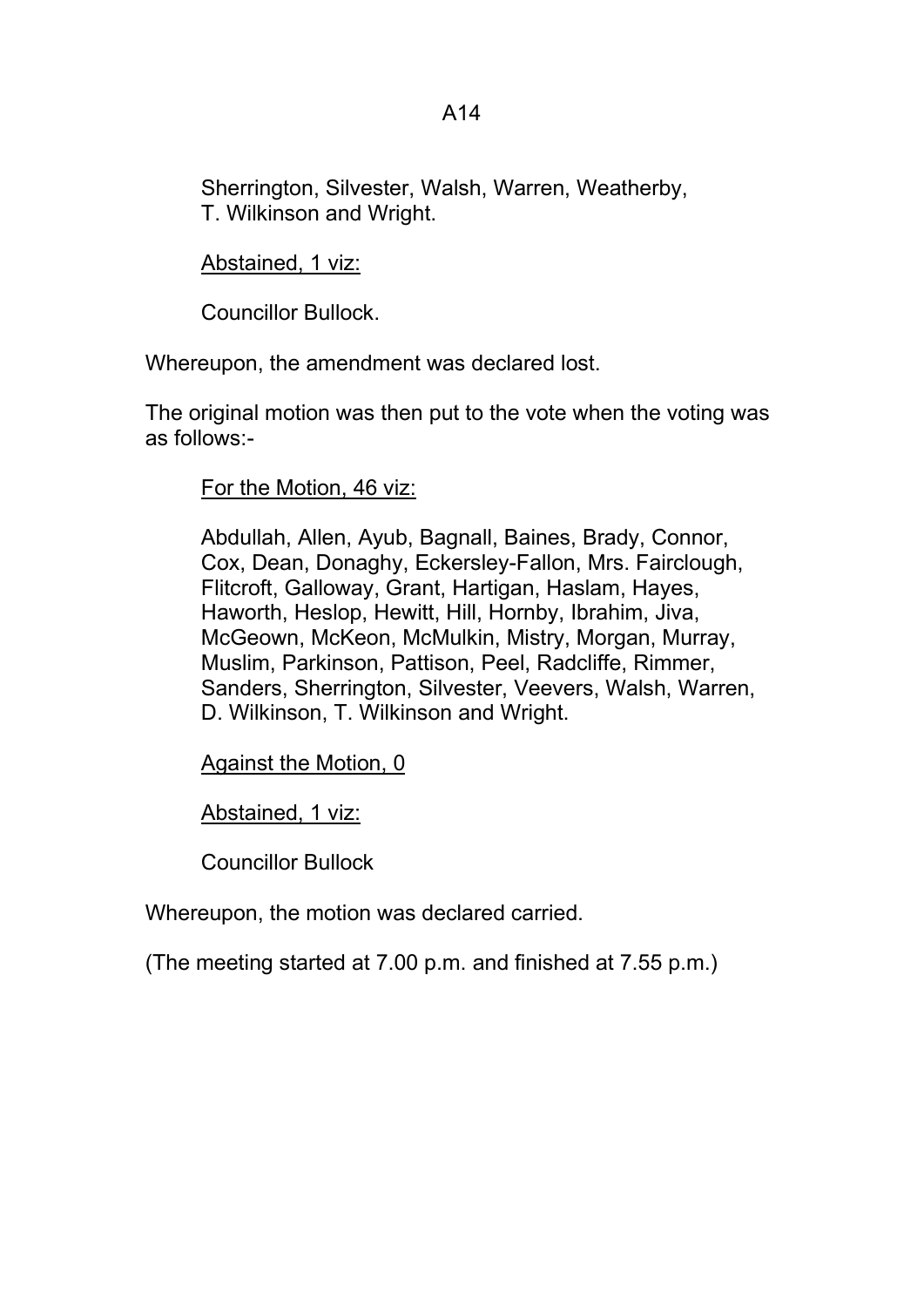# **PLANNING COMMITTEE**

#### MEETING,  $24<sup>th</sup>$  JUNE,  $2021$

Present – Councillors Walsh (Chairman), Brady (Vice-Chairman), Ayub, Connor, Dean, Finney, Haworth, Hayes, Hartigan (as deputy for Councillor Radcliffe), Hill (as deputy for Councillor Morgan), McMulkin (as deputy for Councillor Ismail), Mistry, Peel, Sanders, Sherrington and T. Wilkinson.

Councillor Walsh in the Chair.

Apologies for absence were submitted on behalf of Councillors Allen, Ismail, Morgan, Radcliffe and D. Wilkinson.

# **1. MINUTES OF PREVIOUS MEETING**

The minutes of the proceedings of the meeting of the Committee held on 22nd April, 2021 were submitted and signed as a correct record.

# **2. PLANNING APPLICATIONS**

Under the approved delegation arrangements, the Committee considered certain applications, as set out in the report submitted by the Director of Place, for permission to undertake developments, in accordance with the Town and Country Planning Act.

Councillor Haslam, in his capacity of Ward Councillor, attended the meeting and spoke in respect of application numbered 10212/21.

Members of the public addressed the Committee in relation to the following applications:

10212/21 10613/21 09616/20 10453/21

Resolved - That the various planning applications submitted by the Director of Place be dealt with, as follows:-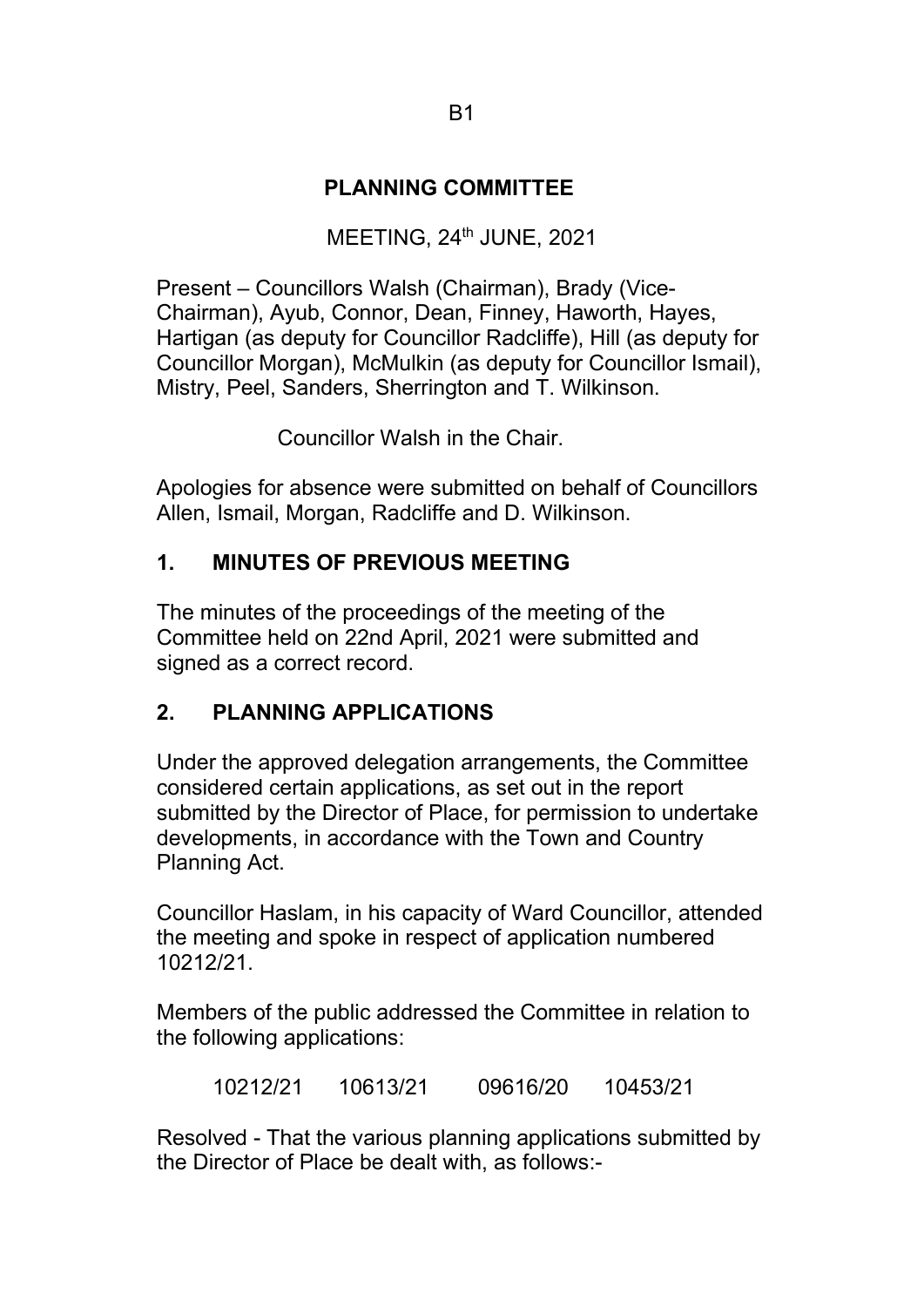| <b>Application</b><br><b>Number</b> | <b>Proposal and</b><br>Location                                                                                                                                                                                                                                                                     | <b>Decision</b>                                                                                                                                                                                                                                                                                                                                                                                                                                                                                                                                                                                                                                                                                                                              |
|-------------------------------------|-----------------------------------------------------------------------------------------------------------------------------------------------------------------------------------------------------------------------------------------------------------------------------------------------------|----------------------------------------------------------------------------------------------------------------------------------------------------------------------------------------------------------------------------------------------------------------------------------------------------------------------------------------------------------------------------------------------------------------------------------------------------------------------------------------------------------------------------------------------------------------------------------------------------------------------------------------------------------------------------------------------------------------------------------------------|
| 09616/20                            | Outline planning<br>application for<br>demolition of existing<br>structures and<br>erection of up to 132<br>no. residential<br>dwellings with<br>associated public<br>open space (access<br>details only) at former<br><b>Tarmac Building</b><br><b>Materials Ltd, Stopes</b><br>Road, Little Lever | That the decision be<br>delegated to the Director<br>of Place for approval,<br>subject to conditions, as<br>recommended in the<br>report.<br>A motion to delegate the<br>decision to the Director of<br>Place for approval, subject<br>to conditions, was moved<br>and seconded.<br>Members voting for the<br>delegation of the<br>application to the Director<br>of Place for approval,<br>subject to conditions (15):<br>Councillors Ayub, Brady,<br>Connor, Dean, Finney,<br>Hartigan, Haworth, Hayes,<br>Hill, Mistry, Peel, Sanders,<br>Sherrington, Walsh and T.<br>Wilkinson<br>Members voting against<br>the delegation of the<br>application to the Director<br>of Place for approval,<br>subject to conditions (0):<br><b>None</b> |
| 10212/21                            | Retrospective change<br>of use to mixed use to<br>accommodate<br>residential and                                                                                                                                                                                                                    | Approved, on a<br>temporary basis for two<br>years, subject to<br>conditions, as                                                                                                                                                                                                                                                                                                                                                                                                                                                                                                                                                                                                                                                             |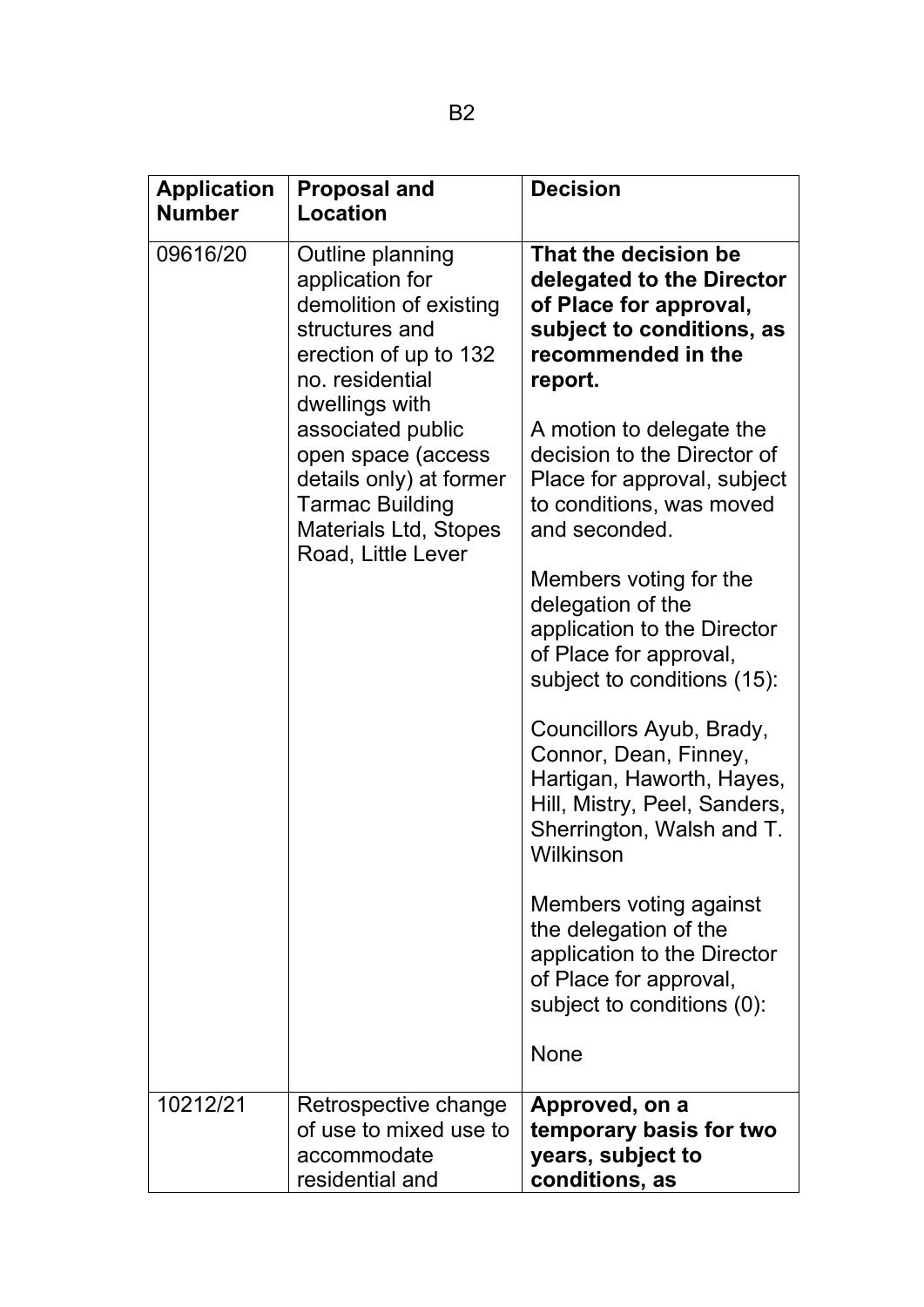|  | educational use along<br>with temporary<br>permission for two<br>years for a two storey<br>educational facility at<br>Heyhead Farm,<br><b>Bowstone Hill Road</b> | recommended in the<br>report, and additional<br>conditions regarding the<br>use being solely for the<br>purpose specified in the<br>application, the centre<br>opening times being<br>limited to 195 days per<br>year (which is the<br>situation applicable in<br>schools) and that the<br>permission for the<br>change of use and the<br>building is made<br>personal to the<br>applicant. |
|--|------------------------------------------------------------------------------------------------------------------------------------------------------------------|---------------------------------------------------------------------------------------------------------------------------------------------------------------------------------------------------------------------------------------------------------------------------------------------------------------------------------------------------------------------------------------------|
|  |                                                                                                                                                                  | A motion to refuse the<br>application was moved<br>and seconded.                                                                                                                                                                                                                                                                                                                            |
|  |                                                                                                                                                                  | Members voting for refusal<br>of the application (6):                                                                                                                                                                                                                                                                                                                                       |
|  |                                                                                                                                                                  | Councillors Connor, Dean,<br>Finney, Hartigan, Hayes<br>and Walsh.                                                                                                                                                                                                                                                                                                                          |
|  |                                                                                                                                                                  | Members voting against<br>refusal of the application<br>(10)                                                                                                                                                                                                                                                                                                                                |
|  |                                                                                                                                                                  | Councillors Ayub, Brady,<br>Haworth, Hill, McMulkin,<br>Mistry, Peel, Sanders,<br>Sherrington and T.<br>Wilkinson.                                                                                                                                                                                                                                                                          |
|  |                                                                                                                                                                  | The motion was lost.                                                                                                                                                                                                                                                                                                                                                                        |
|  |                                                                                                                                                                  |                                                                                                                                                                                                                                                                                                                                                                                             |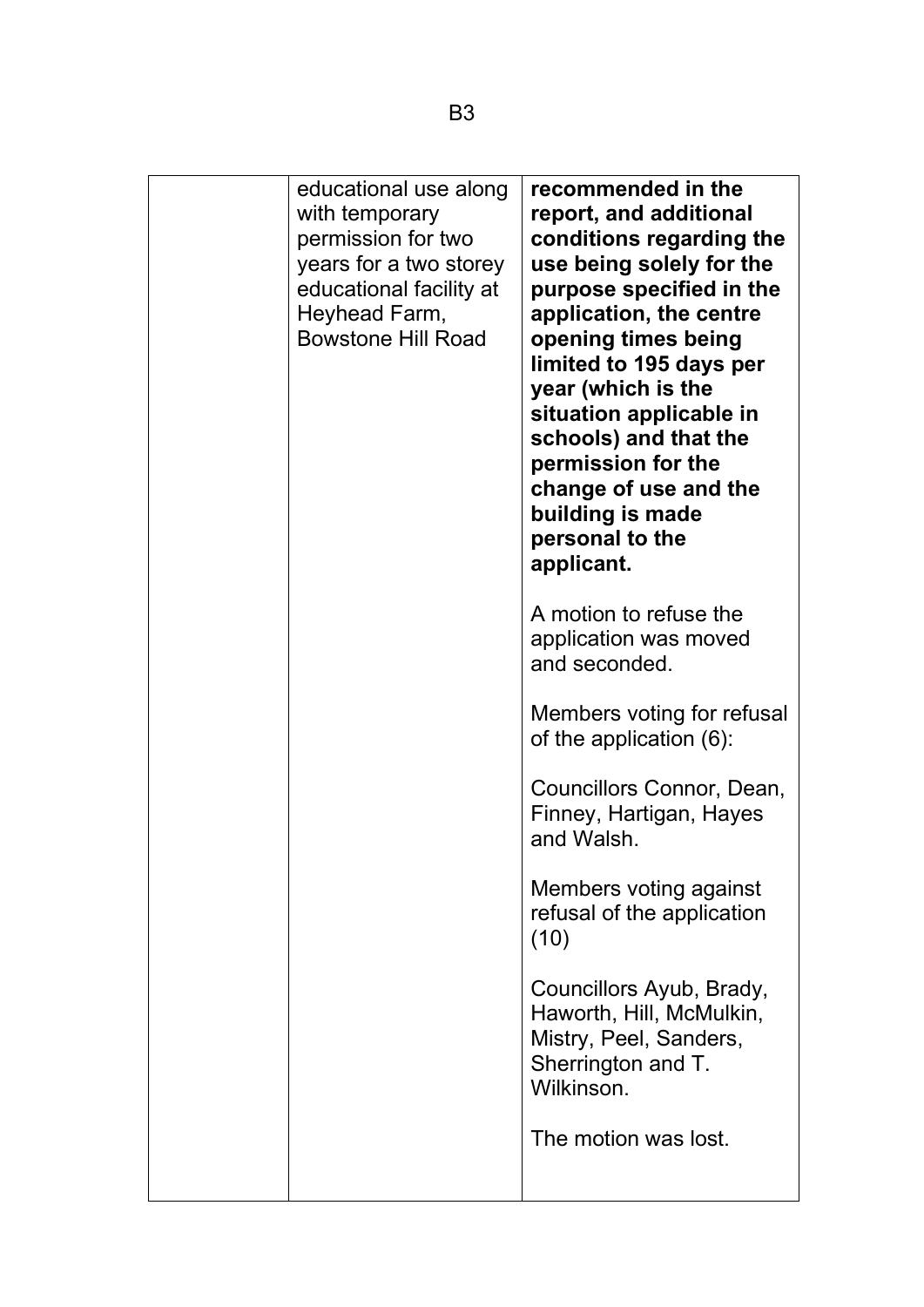|          |                                                                         | A motion to approve the<br>application on a temporary<br>basis for two years,<br>subject to conditions as<br>recommended in the<br>report, and additional<br>conditions regarding sole<br>use of the site for the<br>purpose specified in the<br>application and limited<br>opening times and the<br>change of use/building<br>permission being made<br>personal to the applicant,<br>was moved and seconded. |
|----------|-------------------------------------------------------------------------|---------------------------------------------------------------------------------------------------------------------------------------------------------------------------------------------------------------------------------------------------------------------------------------------------------------------------------------------------------------------------------------------------------------|
|          |                                                                         | Members voting for<br>approval of the application<br>and the aforementioned<br>conditions (16):                                                                                                                                                                                                                                                                                                               |
|          |                                                                         | Councillors Ayub, Brady,<br>Connor, Dean, Finney,<br>Hartigan, Haworth, Hayes,<br>Hill, McMulkin, Mistry,<br>Peel, Sanders,<br>Sherrington, Walsh and T.<br>Wilkinson.                                                                                                                                                                                                                                        |
|          |                                                                         | Members voting against<br>approval of the application<br>and the aforementioned<br>conditions (0):                                                                                                                                                                                                                                                                                                            |
|          |                                                                         | <b>None</b>                                                                                                                                                                                                                                                                                                                                                                                                   |
| 10453/21 | Erection of two storey<br>porch extension and<br>alterations to roof at | Approved.<br>The proposed                                                                                                                                                                                                                                                                                                                                                                                     |
|          | front, application of<br>render to front                                | development would be in<br>character with the area                                                                                                                                                                                                                                                                                                                                                            |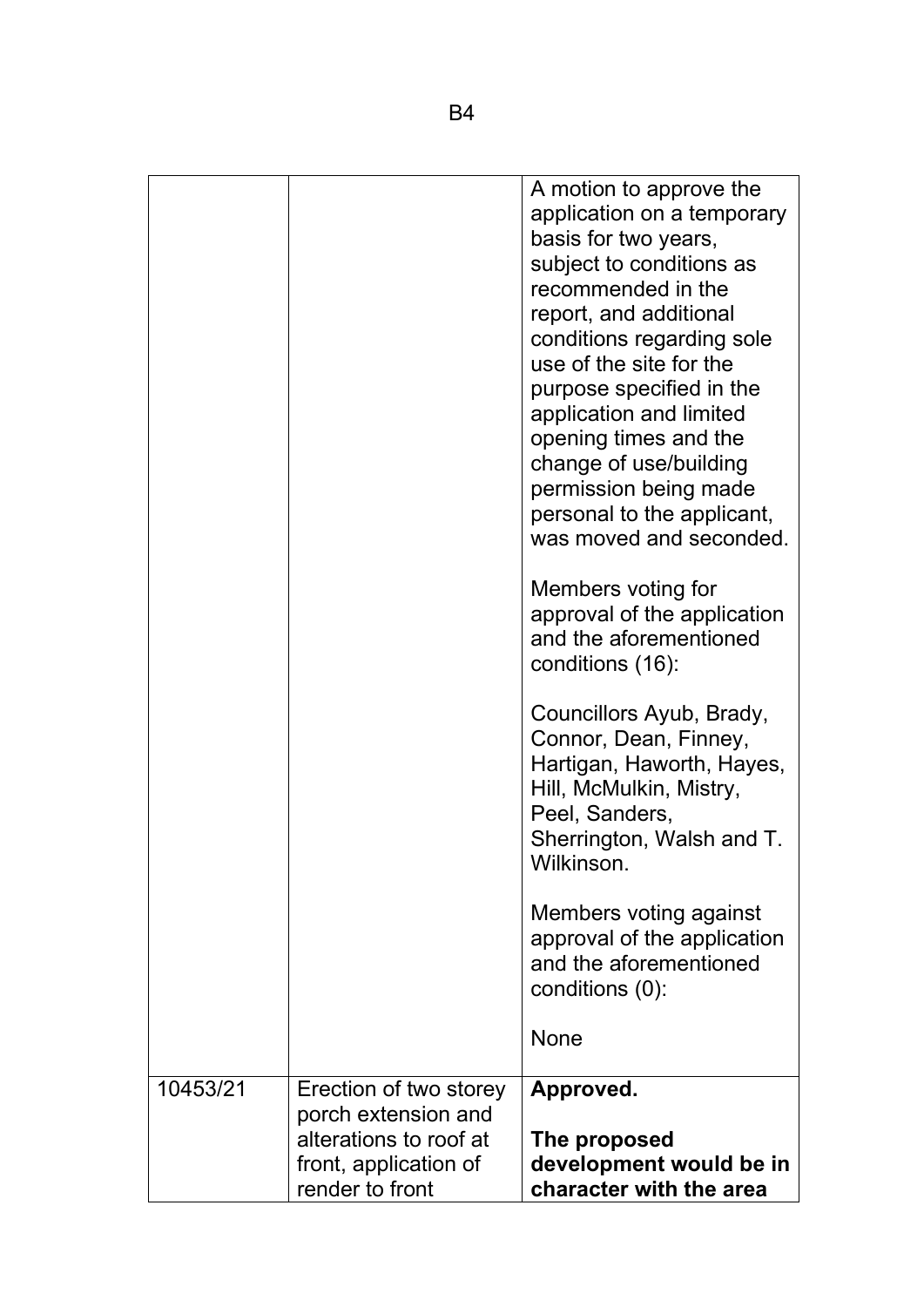|          | elevation, bi-fold<br>doors to rear and<br>dropped kerb at 2-4<br><b>Greystoke Drive</b>                                                | and would comply with<br><b>Policies CG3 and OA5 of</b><br><b>Bolton's Core Strategy</b><br>and guidance contained<br>within the<br><b>Supplementary Planning</b><br><b>Document - "House</b><br><b>Extensions".</b> |
|----------|-----------------------------------------------------------------------------------------------------------------------------------------|----------------------------------------------------------------------------------------------------------------------------------------------------------------------------------------------------------------------|
|          |                                                                                                                                         | A motion to approve the<br>application was moved<br>and seconded.                                                                                                                                                    |
|          |                                                                                                                                         | Members voting for<br>approval of the application<br>$(14)$ :                                                                                                                                                        |
|          |                                                                                                                                         | Councillors Ayub, Brady,<br>Connor, Dean, Finney,<br>Hartigan, Hayes, Hill,<br>Mistry, Peel, Sanders,<br>Sherrington, Walsh and T.<br>Wilkinson                                                                      |
|          |                                                                                                                                         | Members voting against<br>approval of the application<br>$(0)$ :                                                                                                                                                     |
|          |                                                                                                                                         | <b>None</b>                                                                                                                                                                                                          |
|          |                                                                                                                                         | Members abstaining (1):                                                                                                                                                                                              |
|          |                                                                                                                                         | <b>Councillor Haworth</b>                                                                                                                                                                                            |
| 10613/21 | Variation of condition<br>7 (open storage) and<br>removal of condition 9<br>(wood fuel) on<br>application 80569/08<br>at Markland Farm, | Approved, subject to<br>conditions, as<br>recommended in the<br>report.<br>A motion to approve the                                                                                                                   |
|          | Grimeford Lane,                                                                                                                         | application, subject to                                                                                                                                                                                              |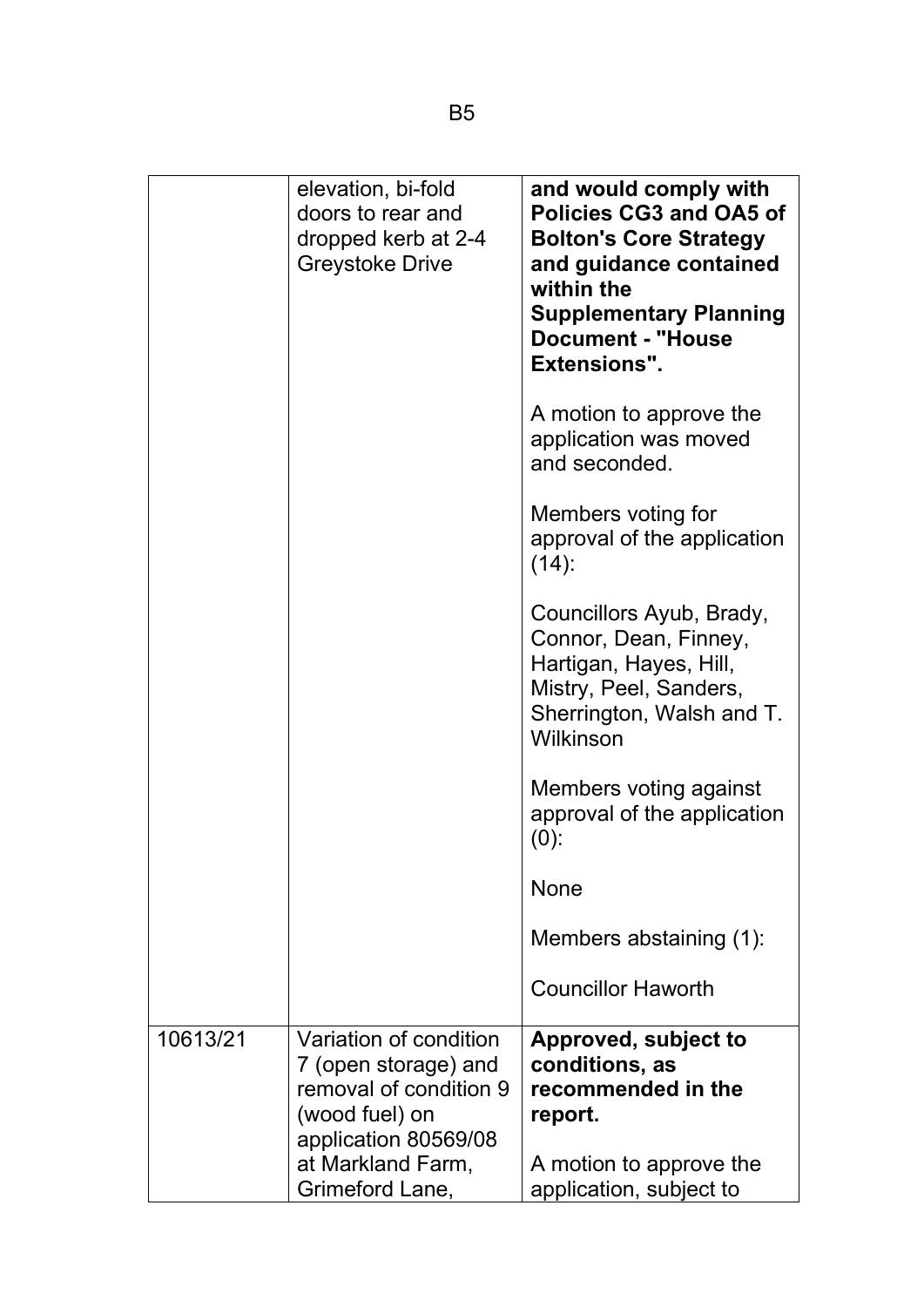| <b>Blackrod</b> | conditions, as<br>recommended in the                                                                                                                      |
|-----------------|-----------------------------------------------------------------------------------------------------------------------------------------------------------|
|                 | report, was moved and<br>seconded.                                                                                                                        |
|                 | Members voting for<br>approval of the application,<br>subject to conditions, as<br>recommended in the<br>report $(15)$ :                                  |
|                 | Councillors Ayub, Brady,<br>Connor, Dean, Finney,<br>Hartigan, Haworth, Hayes,<br>Hill, Mistry, Peel, Sanders,<br>Sherrington, Walsh and T.<br>Wilkinson. |
|                 | Members voting against<br>approval of the application,<br>subject to conditions, as<br>recommended in the<br>report $(0)$ :                               |
|                 | <b>None</b>                                                                                                                                               |

(The meeting started at 2.00pm and finished at 4.35pm)

# **PLANNING COMMITTEE**

**\_\_\_\_\_\_\_\_\_\_\_\_\_\_\_\_\_\_\_\_\_\_\_\_\_\_**

MEETING, 22<sup>nd</sup> JULY, 2021

Present – Councillors Walsh (Chairman), Ayub, Connor, Dean, Finney, Grant (as deputy for Councillor Brady), Haworth, Hayes, Mistry, Morgan, Peel, Radcliffe, Sanders, Sherrington and T. Wilkinson.

Councillor Walsh in the Chair.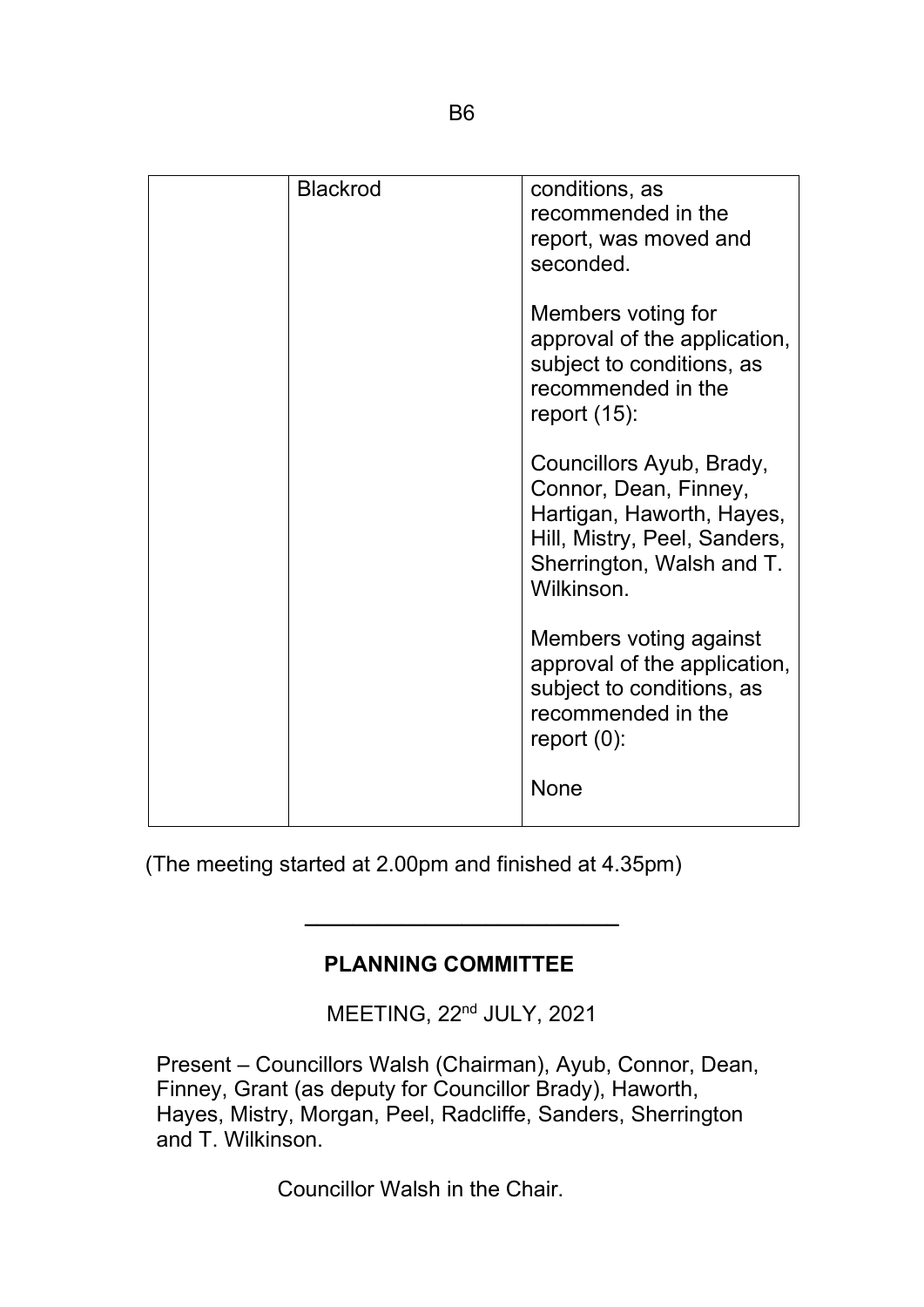Apologies for absence were submitted on behalf of Councillors Allen, Brady (Vice-Chairman), Ismail and D. Wilkinson.

# **3. MINUTES OF PREVIOUS MEETING**

The minutes of the proceedings of the meeting of the Committee held on 24<sup>th</sup> June, 2021 were submitted and signed as a correct record.

# **4. PLANNING APPLICATIONS**

Under the approved delegation arrangements, the Committee considered certain applications, as set out in the report submitted by the Director of Place, for permission to undertake developments, in accordance with the Town and Country Planning Act.

The following Councillors declared interests in the undermentioned items of business:-

| <b>Member of Council</b> | <b>Application</b><br><b>Number</b> | <b>Nature of Interest</b>                                                                                                                          |
|--------------------------|-------------------------------------|----------------------------------------------------------------------------------------------------------------------------------------------------|
| <b>Councillor Morgan</b> | 11316/21                            | The application was in<br>relation to his property.<br>He left the meeting<br>during the consideration<br>and determination of the<br>application. |

Members of the public addressed the Committee in relation to the following applications:

# 10852/21

Resolved - That the various planning applications submitted by the Director of Place be dealt with, as follows:-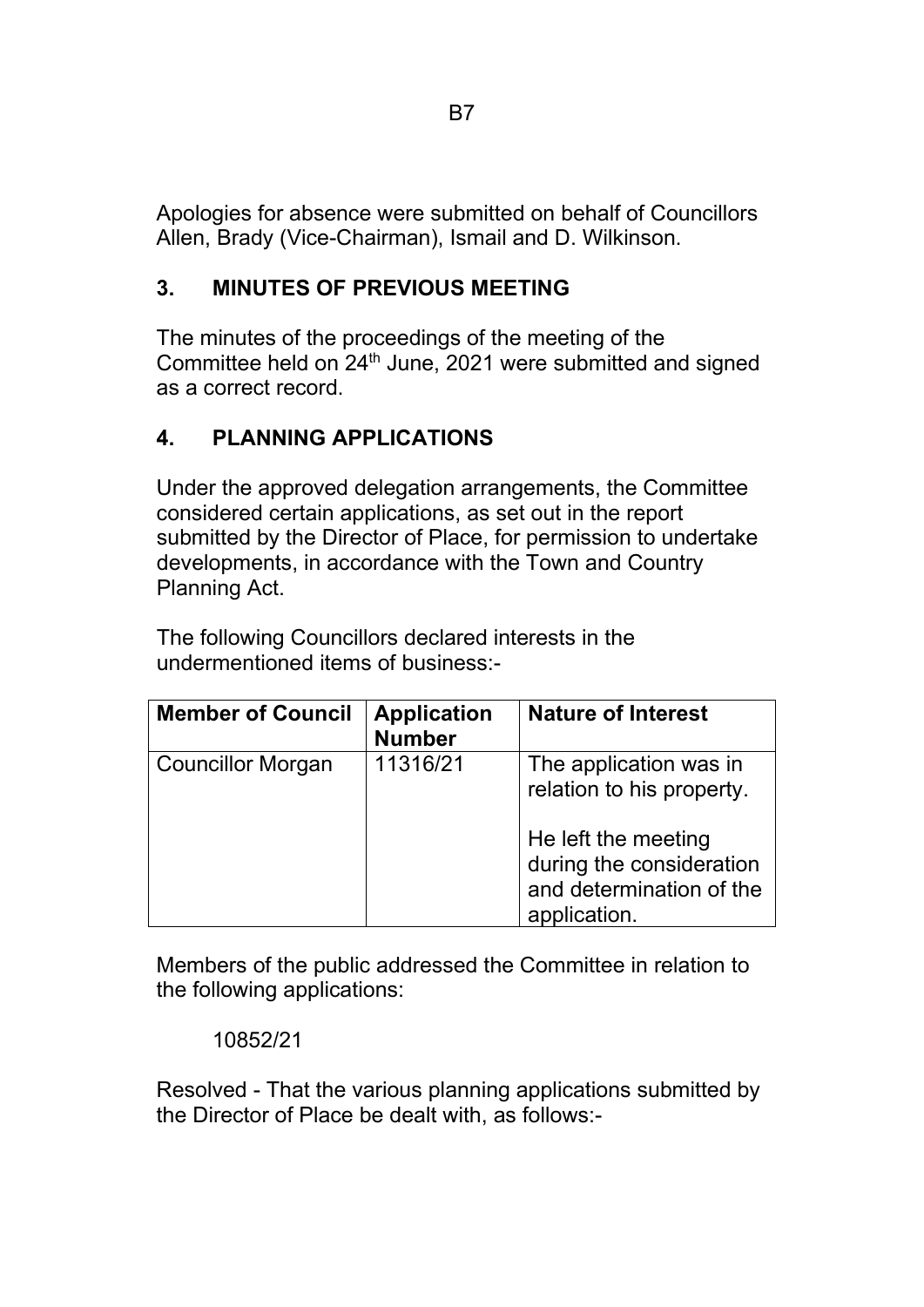| <b>Application</b><br><b>Number</b> | <b>Proposal and</b><br>Location                                                                                                                                                           | <b>Decision</b>                                                                                                                                                                                                             |
|-------------------------------------|-------------------------------------------------------------------------------------------------------------------------------------------------------------------------------------------|-----------------------------------------------------------------------------------------------------------------------------------------------------------------------------------------------------------------------------|
| 10852/21                            | Erection of a building<br>for use as a builder's<br>merchant (storage,<br>distribution, trade<br>counter, offices and<br>ancillary retail sales)<br>on land off<br><b>Manchester Road</b> | Approved, subject to<br>conditions, as<br>recommended in the<br>report now submitted.<br>A motion to approve the<br>application was moved<br>and seconded.<br>Members voting for<br>approval of the application<br>$(15)$ : |
|                                     |                                                                                                                                                                                           | Councillors Ayub, Connor,<br>Dean, Finney,<br>Grant, Haworth, Hayes,<br>Mistry, Morgan, Peel,<br>Radcliffe, Sanders,<br>Sherrington, Walsh and T.<br>Wilkinson.                                                             |
| 10936/21                            | Change of use of land<br>to car parking at 32<br><b>Albion Street,</b><br>Westhoughton                                                                                                    | Approved, subject to<br>conditions, as<br>recommended in the<br>report.                                                                                                                                                     |
|                                     |                                                                                                                                                                                           | A motion to approve the<br>application was moved<br>and seconded.                                                                                                                                                           |
|                                     |                                                                                                                                                                                           | Members voting for<br>approval of the application<br>$(15)$ :                                                                                                                                                               |
|                                     |                                                                                                                                                                                           | Councillors Ayub, Connor,<br>Dean, Finney, Grant,<br>Haworth, Hayes, Mistry,<br>Morgan, Peel, Radcliffe,                                                                                                                    |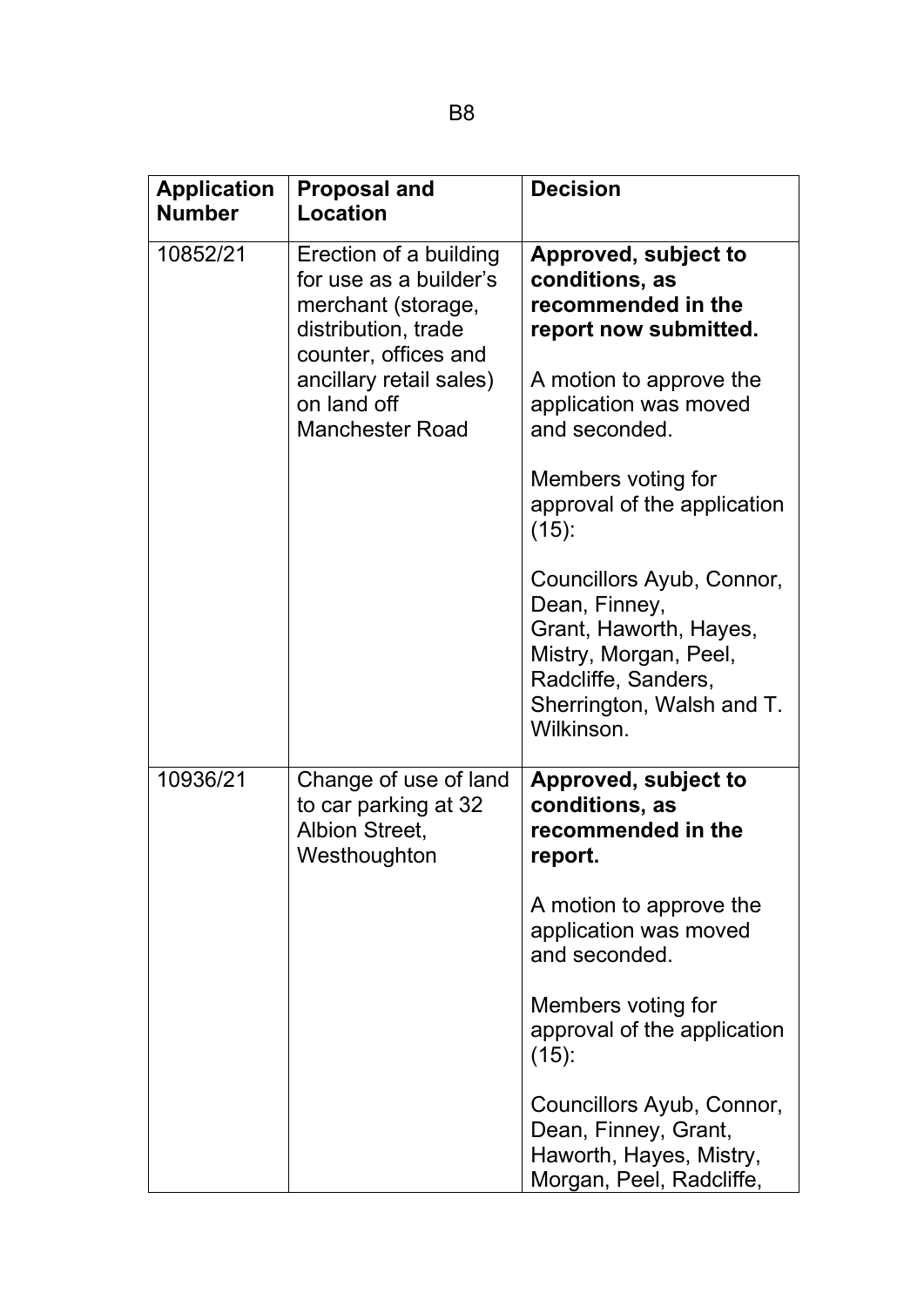|                            |                                                                                                         | Sanders, Sherrington,<br>Walsh and T. Wilkinson.                                                                                                                                                                                                                                                                   |
|----------------------------|---------------------------------------------------------------------------------------------------------|--------------------------------------------------------------------------------------------------------------------------------------------------------------------------------------------------------------------------------------------------------------------------------------------------------------------|
| 11316/21                   | Erection of a single<br>storey extension at<br>rear at 34 Corner<br>Brook, Lostock                      | <b>Approved, subject to</b><br>conditions, as<br>recommended in the<br>report.                                                                                                                                                                                                                                     |
|                            |                                                                                                         | A motion to approve the<br>application was moved<br>and seconded.                                                                                                                                                                                                                                                  |
|                            |                                                                                                         | Members voting for<br>approval of the application<br>$(14)$ :                                                                                                                                                                                                                                                      |
|                            |                                                                                                         | Councillors Ayub, Connor,<br>Dean, Finney, Grant,<br>Haworth, Hayes, Mistry,<br>Peel, Radcliffe, Sanders,<br>Sherrington, Walsh and T.<br>Wilkinson.                                                                                                                                                               |
| <b>Tree</b>                | Bolton (Land at                                                                                         | Confirmed.                                                                                                                                                                                                                                                                                                         |
| Preservation<br>Order 2021 | <b>Gorses Road and</b><br>Bembridge Drive,<br><b>Bolton</b> ) Tree<br><b>Preservation Order</b><br>2021 | A motion to confirm the<br><b>Tree Preservation Order</b><br>was moved and seconded.<br>Members voting for<br>approval of confirmation<br>$(15)$ :<br>Councillors Ayub, Connor,<br>Dean, Finney, Grant,<br>Haworth, Hayes, Mistry,<br>Morgan, Peel, Radcliffe,<br>Sanders, Sherrington,<br>Walsh and T. Wilkinson. |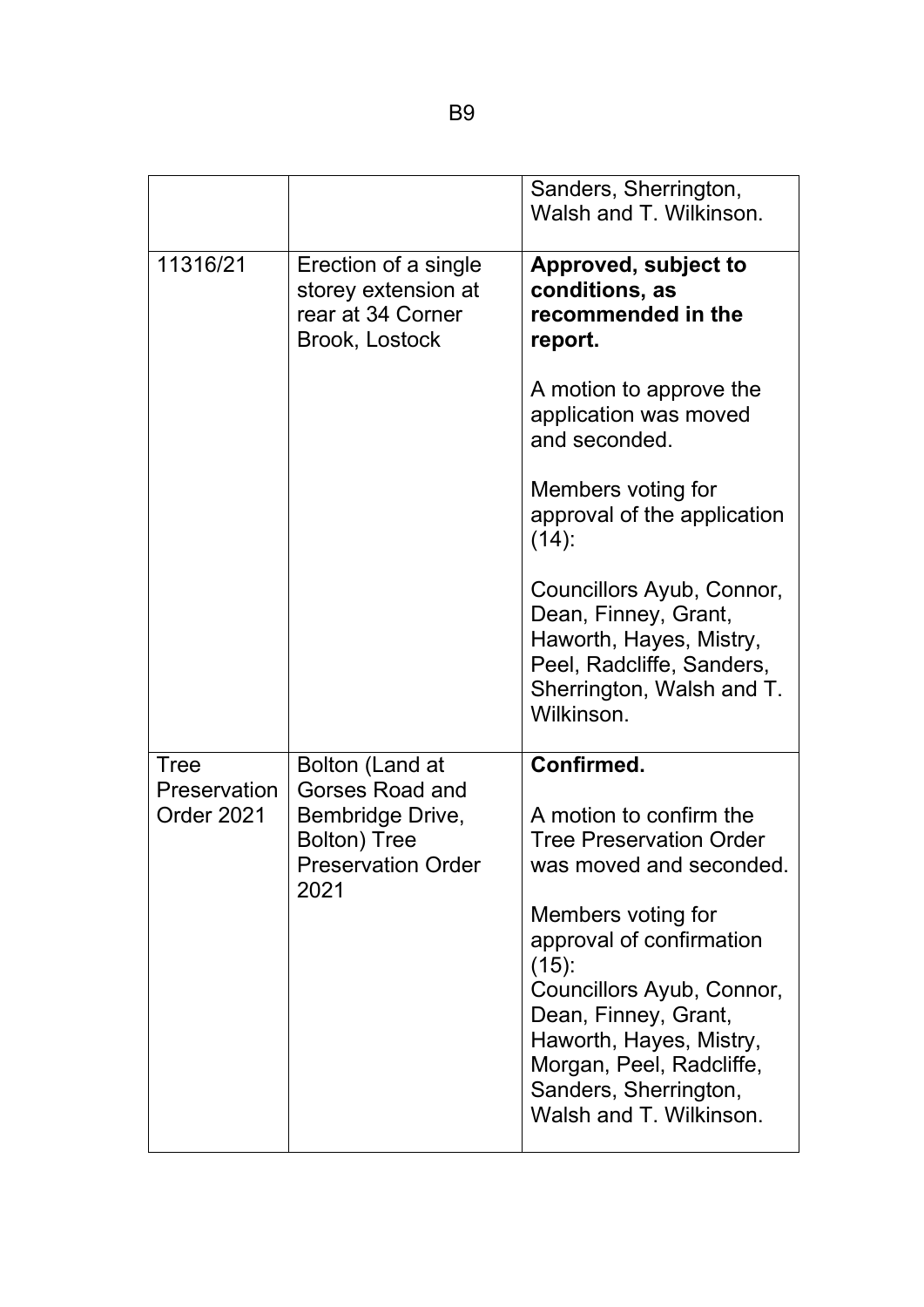# **5. PLANNING APPEAL DECISIONS**

The Director of Place submitted a report which informed the Committee of the outcome of various planning appeals between 12<sup>th</sup> April and 12<sup>th</sup> July, 2021

Resolved – That the report be noted.

(The meeting started at 2.00pm and finished at 2.50pm)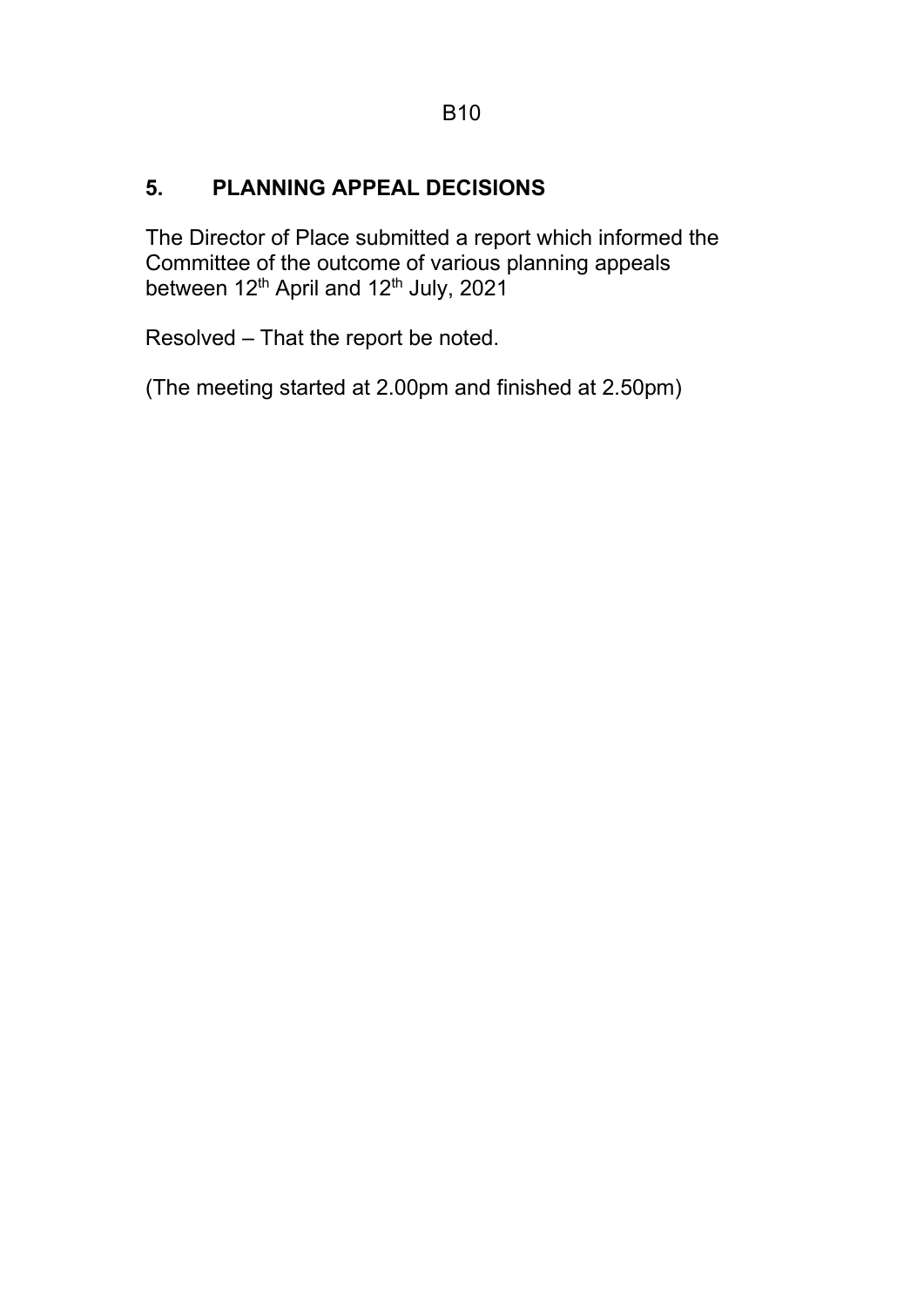# **LICENSING AND ENVIRONMENTAL REGULATION COMMITTEE**

MEETING, 15TH JUNE, 2021

Present – Councillors Mrs Fairclough (Vice-Chairman), Flitcroft, Galloway, Grant, Haslam, Haworth, Jiva, Khurram and D. Wilkinson.

Councillor Mrs Fairclough, Chairman

# **1. MINUTES OF LAST MEETING**

Resolved – That the minutes of the proceedings of meetings held on  $6<sup>th</sup>$  April, 2021 be submitted and signed as a correct record.

# **2. EXCLUSION OF PRESS AND PUBLIC**

Resolved – That, under Section 100(A) (4) of the Local Government Act 1972, the public be excluded from the meeting for the following items of business on the grounds that it involves the likely disclosure of exempt information as specified in paragraph 3 (financial and business affairs) of Part 1 of Schedule 12A to the Act; and that it be deemed that, in all the circumstances of the case, the public interest in its exemption outweighs the public interest in its disclosure.

# **3. APPLICATION TO EXTEND A HACKNEY CARRIAGE VEHICLE LICENCE LER/11/2021**

The Director of Place submitted a report which set out details of an application to extend a hackney carriage vehicle licence.

The applicant and his representative attended the meeting.

It was moved by Councillor D. Wilkinson and Seconded by Councillor Galloway that the application be granted, finding that there are exceptional circumstances.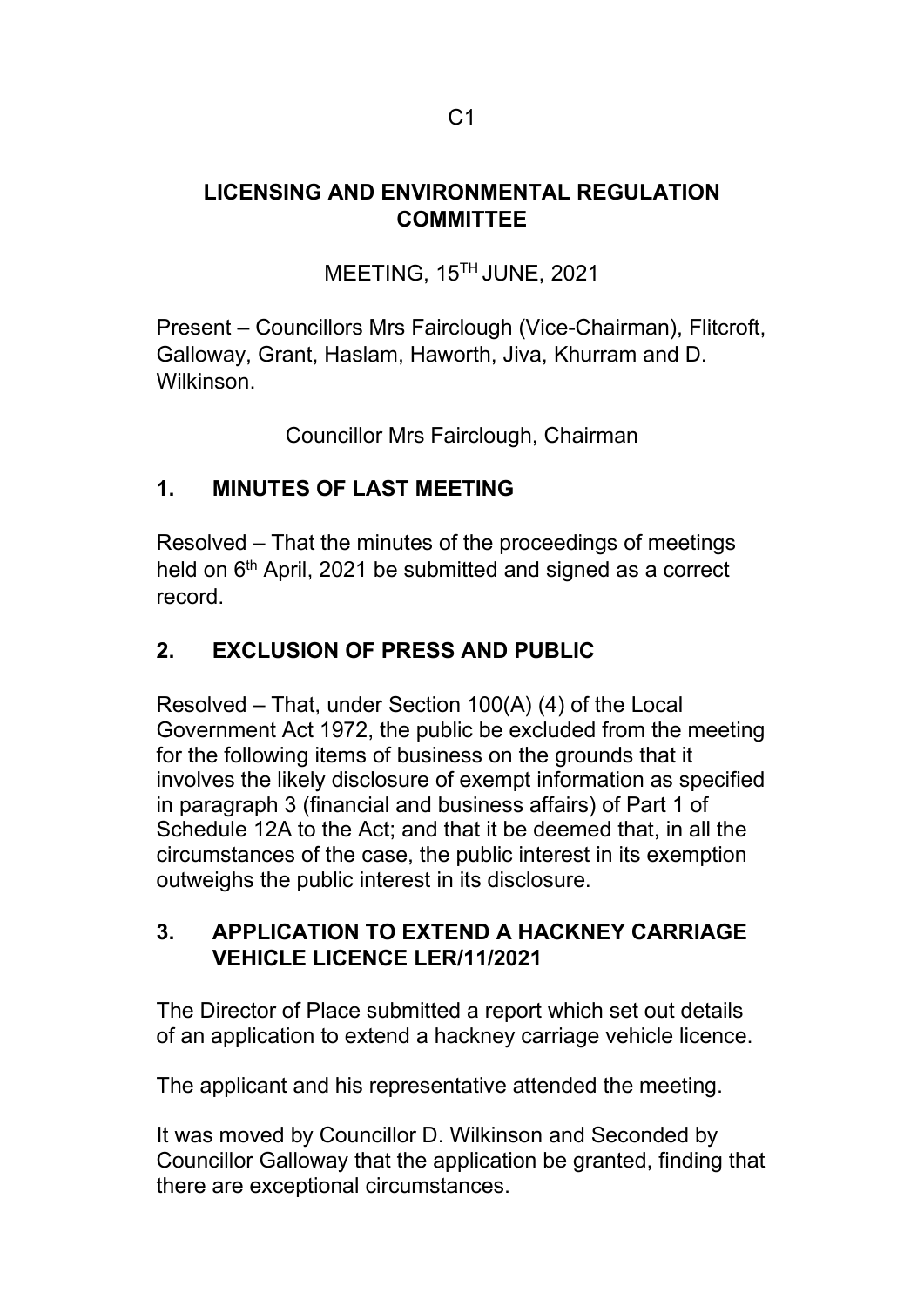#### For the Motion, Viz –

Councillors Haworth, Khurram, Jiva, Galloway, Haslam, Mrs. Fairclough, D. Wilkinson, Flitcroft and Grant.

Against the Motion, Viz –

Nil

Abstain, Viz –

Nil.

Whereupon the motion was declared carried.

# **4. APPLICATION FOR A LICENCE TO DRIVE A PRIVATE HIRE VEHICLE LER/12/2021**

The Director of Place submitted a report which set out details of an application for the grant of a private hire drivers licence.

The Licensing Officer explained to the meeting that the applicant had requested that the matter be deferred to the next meeting owing to a health matter.

It was moved by Councillor Khurram and seconded by Councillor Haslam that consideration of the matter be deferred to a future meeting.

#### For the Motion, Viz –

Councillors Haworth, Khurram, Jiva, Galloway, Haslam, Mrs. Fairclough, Flitcroft and Grant.

Against the Motion, Viz –

Councillor D. Wilkinson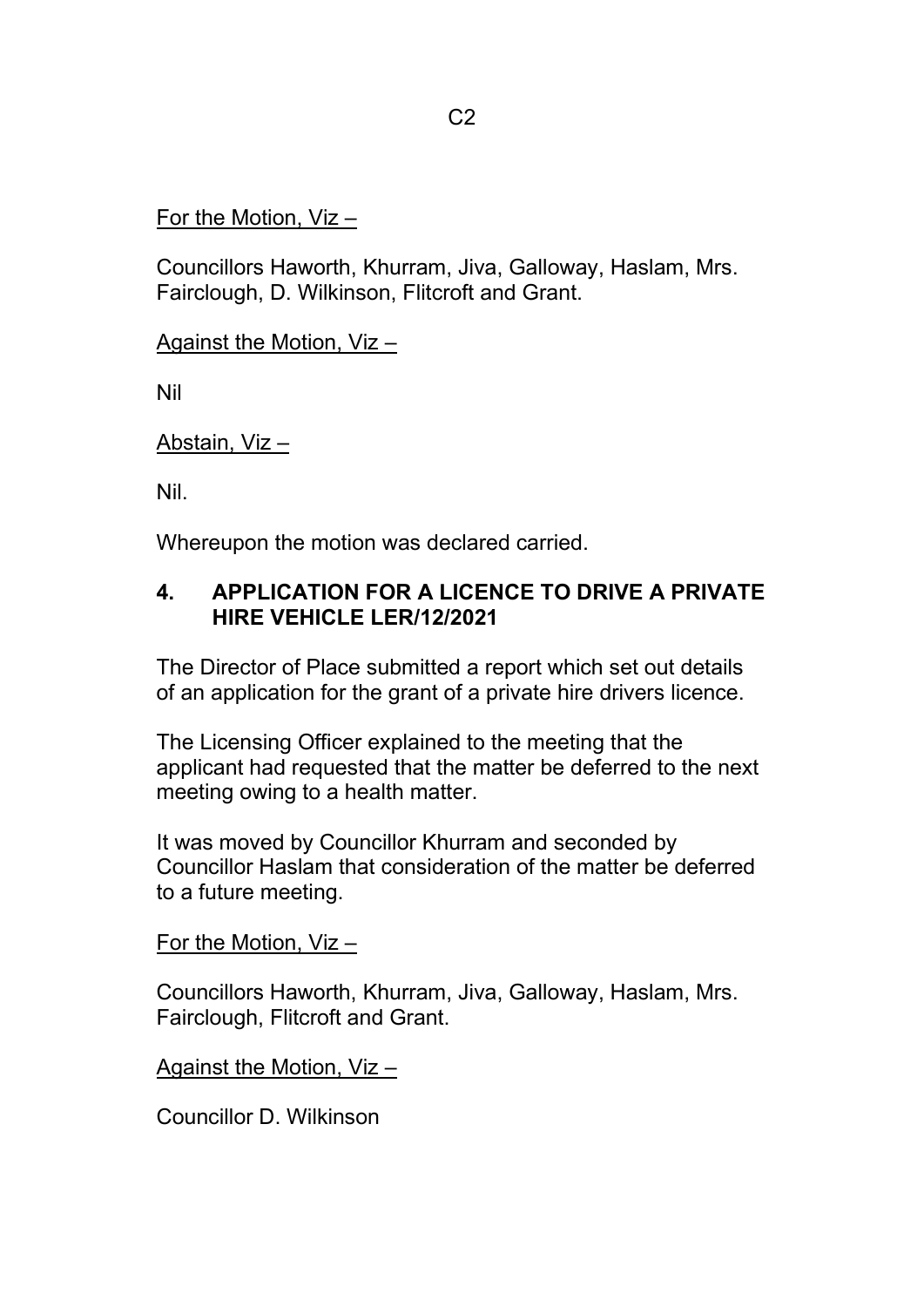Abstain, Viz –

Nil.

Whereupon the motion was declared carried.

(The meeting started at 2.00pm and finished at 2.41pm)

# **LICENSING AND ENVIRONMENTAL REGULATION COMMITTEE**

\_\_\_\_\_\_\_\_\_\_\_\_\_\_\_\_\_\_\_\_\_\_\_\_\_\_\_\_\_

MEETING, 14TH JULY, 2021

Present – Councillors Mrs Fairclough (Vice-Chairman), Flitcroft, Galloway, Grant, Jiva, Khurram, Mistry (as deputy for Councillor Haworth) and Taylor-Burke.

Councillor Mrs Fairclough, Chairman

# **5. MINUTES OF LAST MEETING**

Resolved – That the minutes of the proceedings of meetings held on 15<sup>th</sup> June, 2021 be submitted and signed as a correct record.

# **6. EXCLUSION OF PRESS AND PUBLIC**

Resolved – That, under Section 100(A) (4) of the Local Government Act 1972, the public be excluded from the meeting for the following items of business on the grounds that it involves the likely disclosure of exempt information as specified in paragraph 3 (financial and business affairs) of Part 1 of Schedule 12A to the Act; and that it be deemed that, in all the circumstances of the case, the public interest in its exemption outweighs the public interest in its disclosure.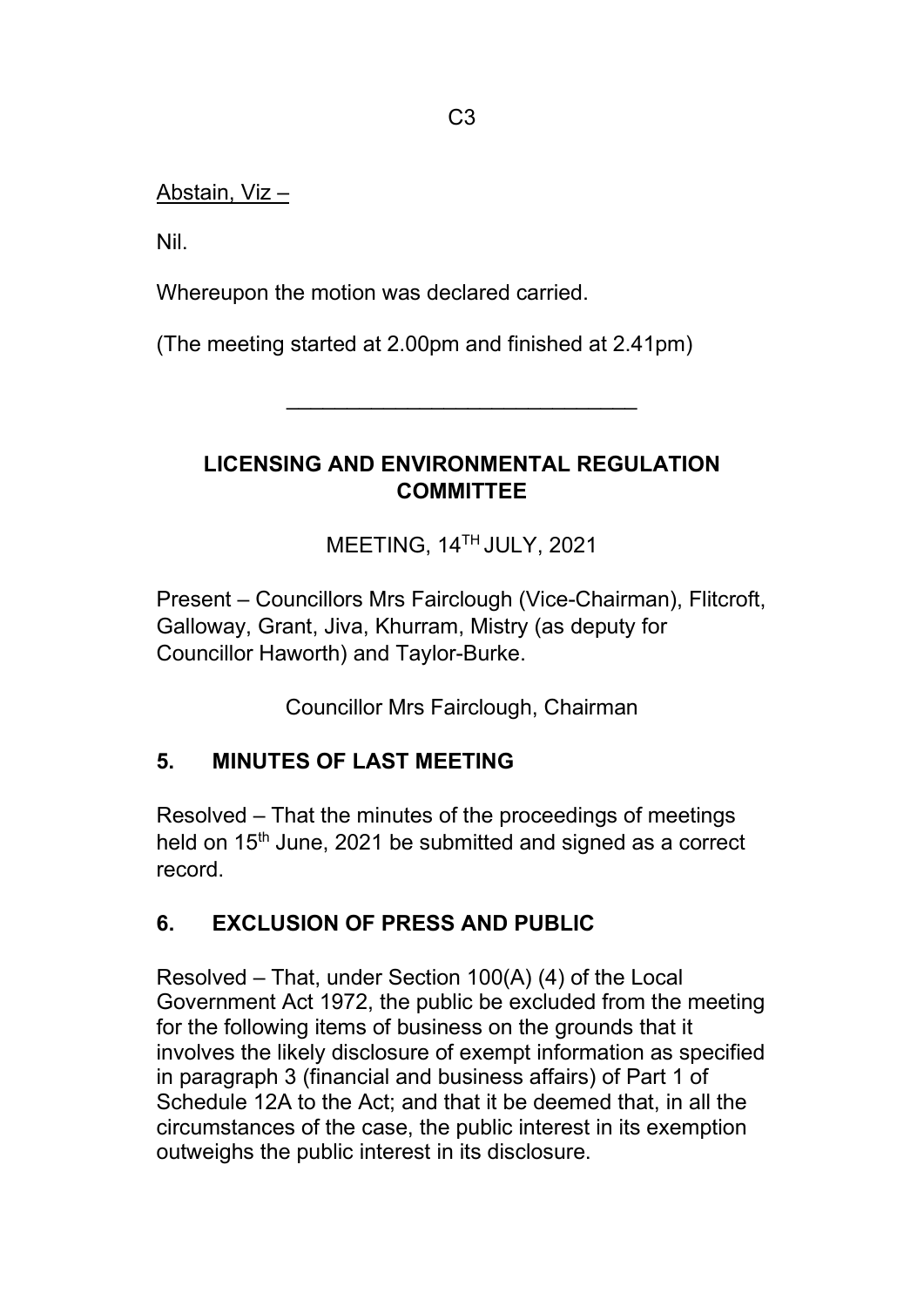# **7. APPLICATION FOR A LICENCE TO OPERATE PRIVATE HIRE VEHICLES (LER/13/2021)**

The Director of Place submitted a report which gave details of an application which had been received to operate private hire vehicles.

The report set out details of the application which included a request to vary the terms and conditions to reflect the applicant's business model.

The applicants attended the meeting and provided verbal evidence.

The Licensing Officer gave verbal evidence.

It was moved by Councillor Khurram and Seconded by Councillor Haslam that the application be granted and approval be given to vary the terms and conditions, as set out in the report.

```
For the Motion, Viz –
```
Councillors Mistry, Khurram, Jiva, Galloway, Haslam, Mrs. Fairclough, Taylor-Burke, Flitcroft and Grant.

#### Against the Motion, Viz –

Nil

# Abstain, Viz –

Nil.

Whereupon the motion was declared carried.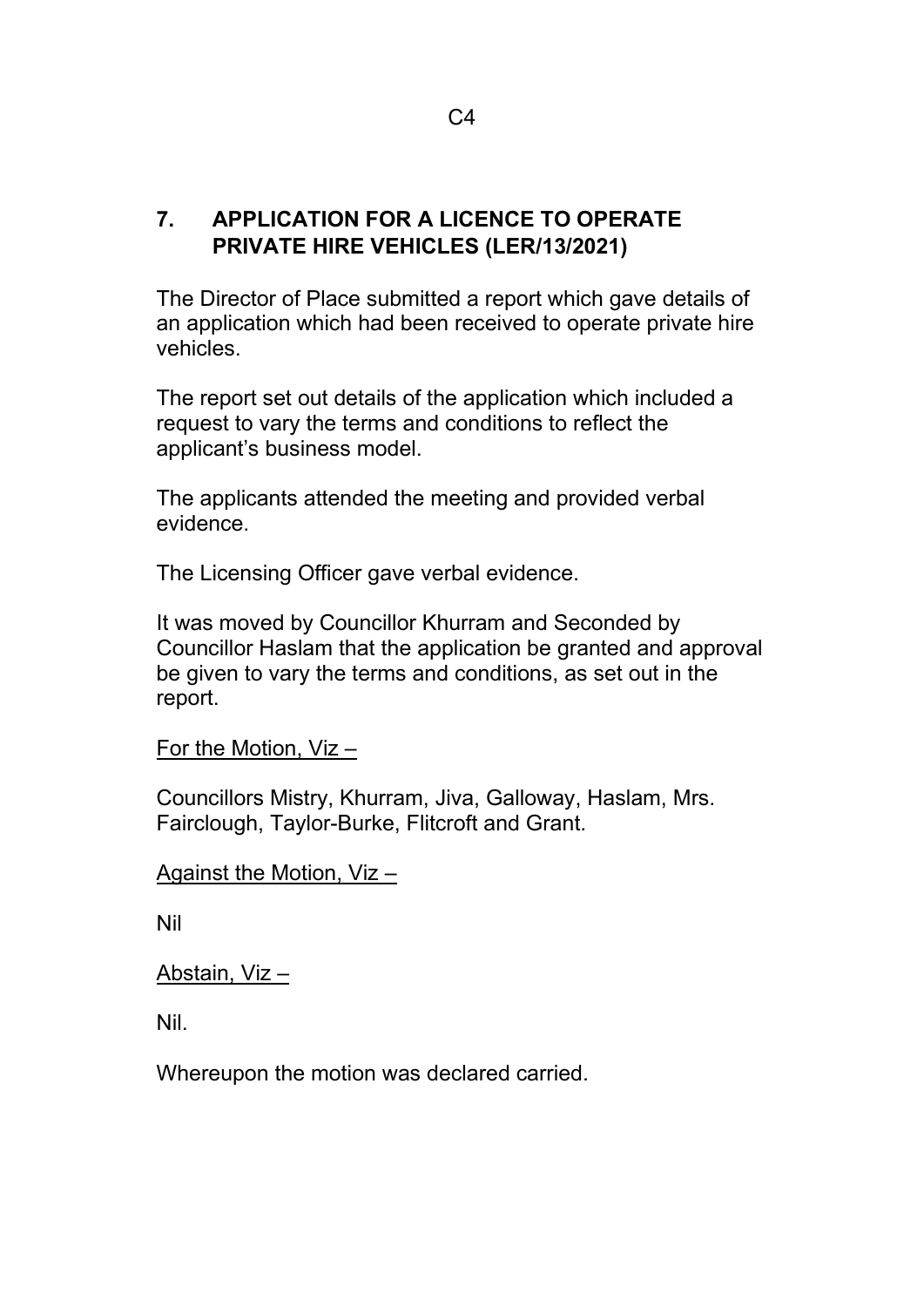# **8. APPLICATION FOR A LICENCE TO OPERATE PRIVATE HIRE VEHICLES (LER/14/2021)**

The Director of Place submitted a report which gave details of an application which had been received to operate private hire vehicles.

The report set out details of the application which included a request to vary the terms and conditions to reflect the applicant's business model.

The applicants attended the meeting and provided verbal evidence.

The Licensing Officer gave verbal evidence.

It was moved by Councillor Grant and Seconded by Councillor Jiva that the application be granted and approval be given to vary the terms and conditions, as set out in the report, subject to the number of passengers recorded at the point of booking being kept as a condition.

For the Motion, Viz –

Councillors Mistry, Khurram, Jiva, Galloway, Haslam, Mrs. Fairclough, Taylor-Burke, Flitcroft and Grant.

Against the Motion, Viz –

Nil

Abstain, Viz –

Nil.

Whereupon the motion was declared carried.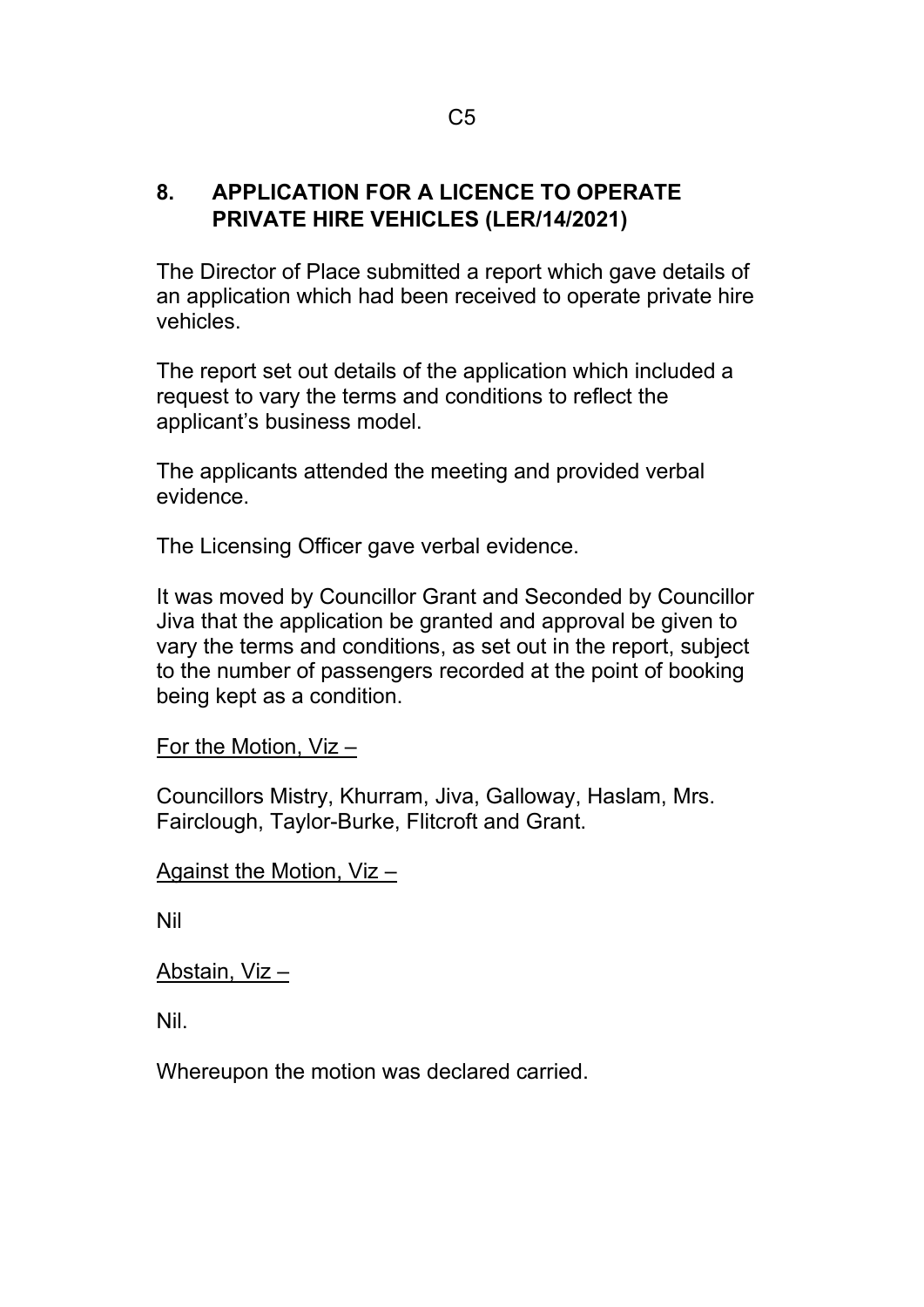# **9. APPLICATION FOR A LICENCE TO DRIVE PRIVATE HIRE VEHICLES (LER/15/2021)**

The Director of Place submitted a report which set out details of an application for a licence to drive private hire vehicles where the driver had numerous previous convictions.

The applicant attended the meeting.

It was moved by Councillor Haslam and seconded by Councillor Grant that the application for a licence to drive private hire vehicles be refused.

Where upon the Motion was put to the vote and the voting was as follows, viz -

#### For the Motion, Viz –

Councillors Mistry, Khurram, Jiva, Galloway, Haslam, Mrs. Fairclough, Taylor-Burke, Flitcroft and Grant.

#### Against the Motion, Viz –

Nil

#### Abstain, Viz –

Nil

Whereupon the Motion was declared carried and it was specifically resolved –

That the application to drive private hire vehicles be refused as the Committee is not satisfied that the driver is a fit and proper person to hold a licence.

The Committee also took account of –

- The litany of offences which included multiple offences of dishonesty, licensing offences, motoring offences and also offences of violence; and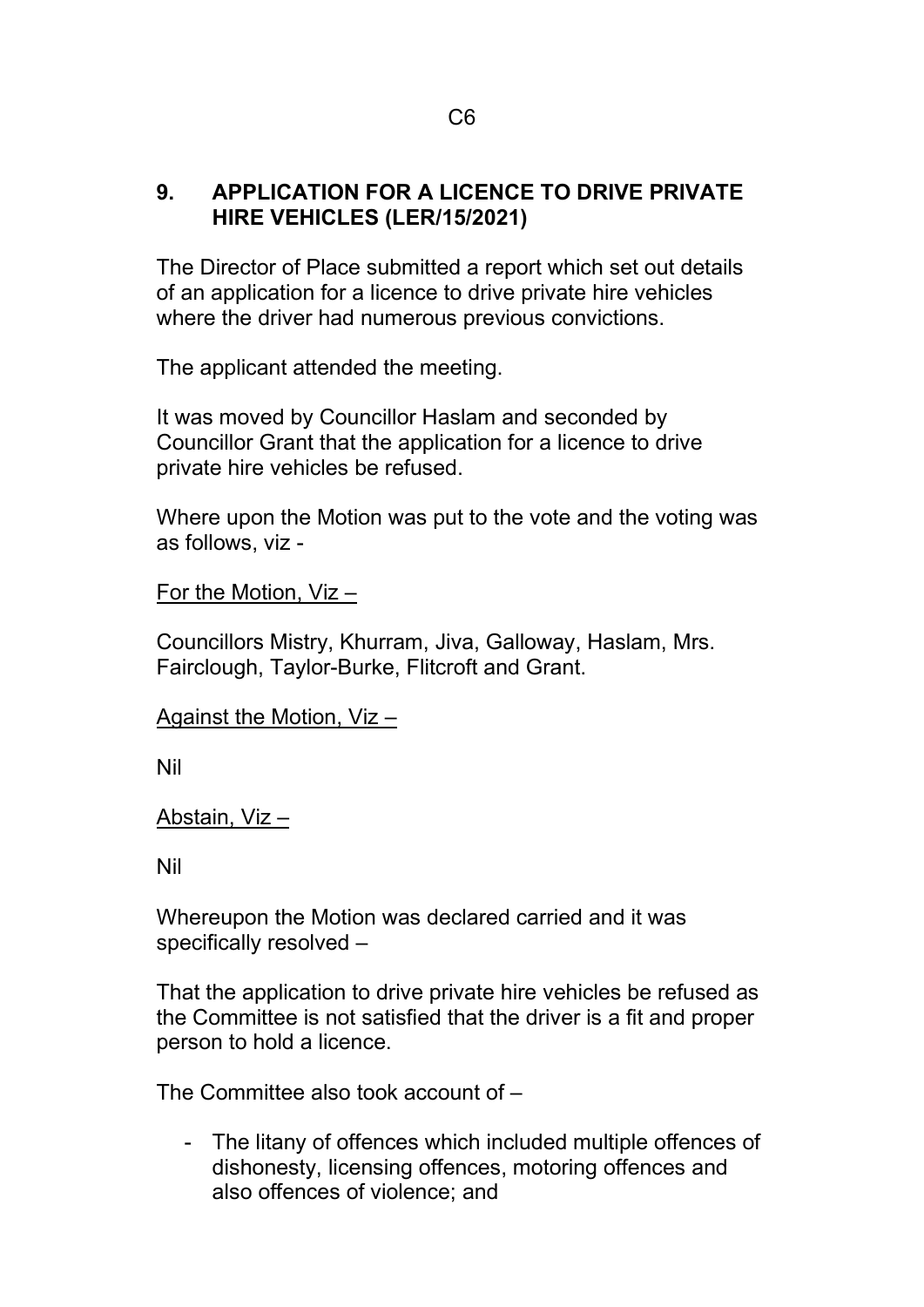- Matters around the Council's Statement of Fitness and Suitability.

Members of the public and in particular, the elderly, infirm and children or vulnerable adults entrust their personal safety and wellbeing to private hire drivers whenever they take a journey. Passengers often travel alone and are vulnerable to inappropriate behaviour.

The Committee's primary duty is of concern for the safety and well-being of the public.

There is therefore reasonable cause to refuse to grant the private hire drivers licence.

(The meeting started at 2.00 pm and finished at 3.40 pm)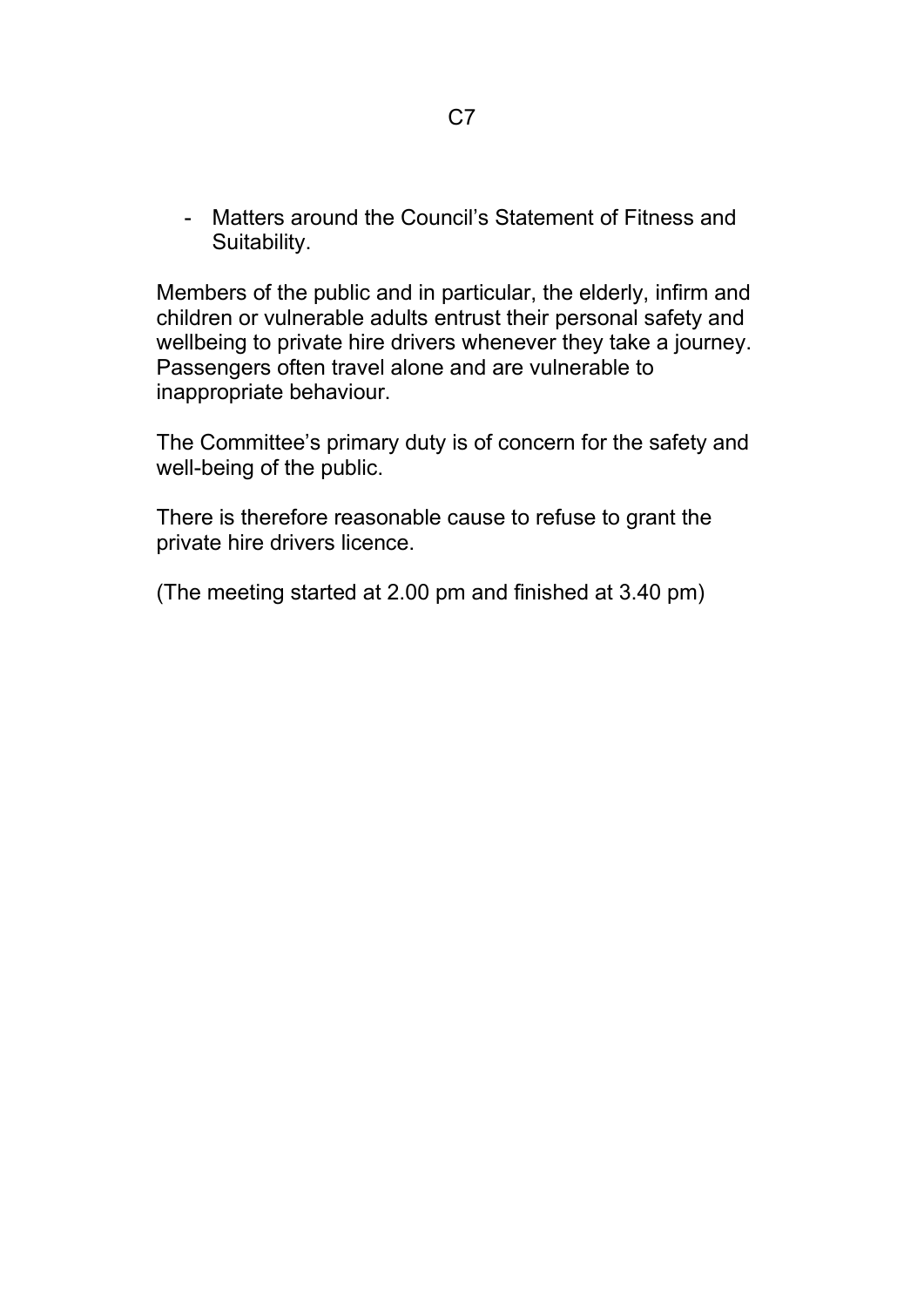# **N O T E S**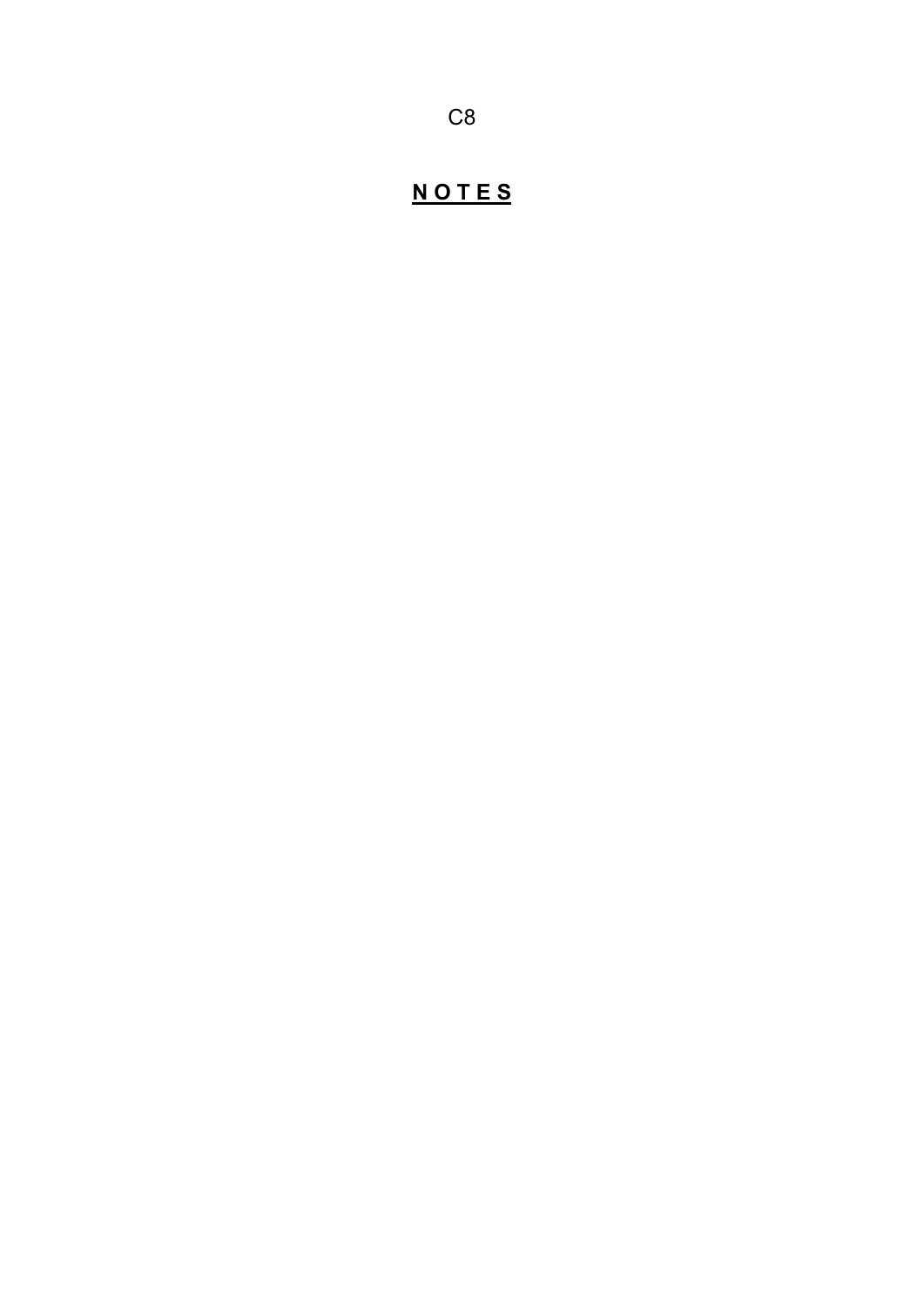# **HEALTH OVERVIEW AND ADULT SERVICES SCRUTINY COMMITTEE**

# MEETING, 21<sup>ST</sup> JULY, 2021

Present – Councillors Pattison (Chairman), Haworth (Vice-Chairman), Dean, Donaghy, Finney (as deputy for Councillor Eckersley- Fallon), Grant, Khurram, McMulkin, Peel (as deputy for Councillor Ibrahim), Radcliffe, Rimmer, Sherrington and Taylor-Burke.

#### Lay Members

| Ms. S. Hilton<br>Ms. A. Schenk | Age UK (Bolton)<br><b>Health Watch Bolton</b>                   |
|--------------------------------|-----------------------------------------------------------------|
| Also in attendance             |                                                                 |
| Councillor Morgan              | <b>Executive Cabinet Member for</b><br><b>Adult Social Care</b> |
| <b>Councillor Baines</b>       | <b>Executive Cabinet Member for</b><br>Wellbeing                |
| Ms. R. Tanner                  | DASS / Managing Director ICP                                    |
| Dr. F. Noden                   | <b>Chief Executive Bolton NHSFT</b>                             |
| Mr. I. D. Mulholland           | <b>Deputy Democratic Services</b><br>Manager                    |

Apologies for absence were submitted on behalf of Councillors Eckersley-Fallon, Ibrahim, Fletcher and Bagnall and Helen Lowey, Director of Public Health.

Councillor Pattison in the Chair.

# **1. MINUTES OF THE PREVIOUS MEETING**

The minutes of the meeting of the Committee held on 31<sup>st</sup> March, 2021 were submitted, together with the minutes of the informal meeting held on  $6<sup>th</sup>$  July, 2021.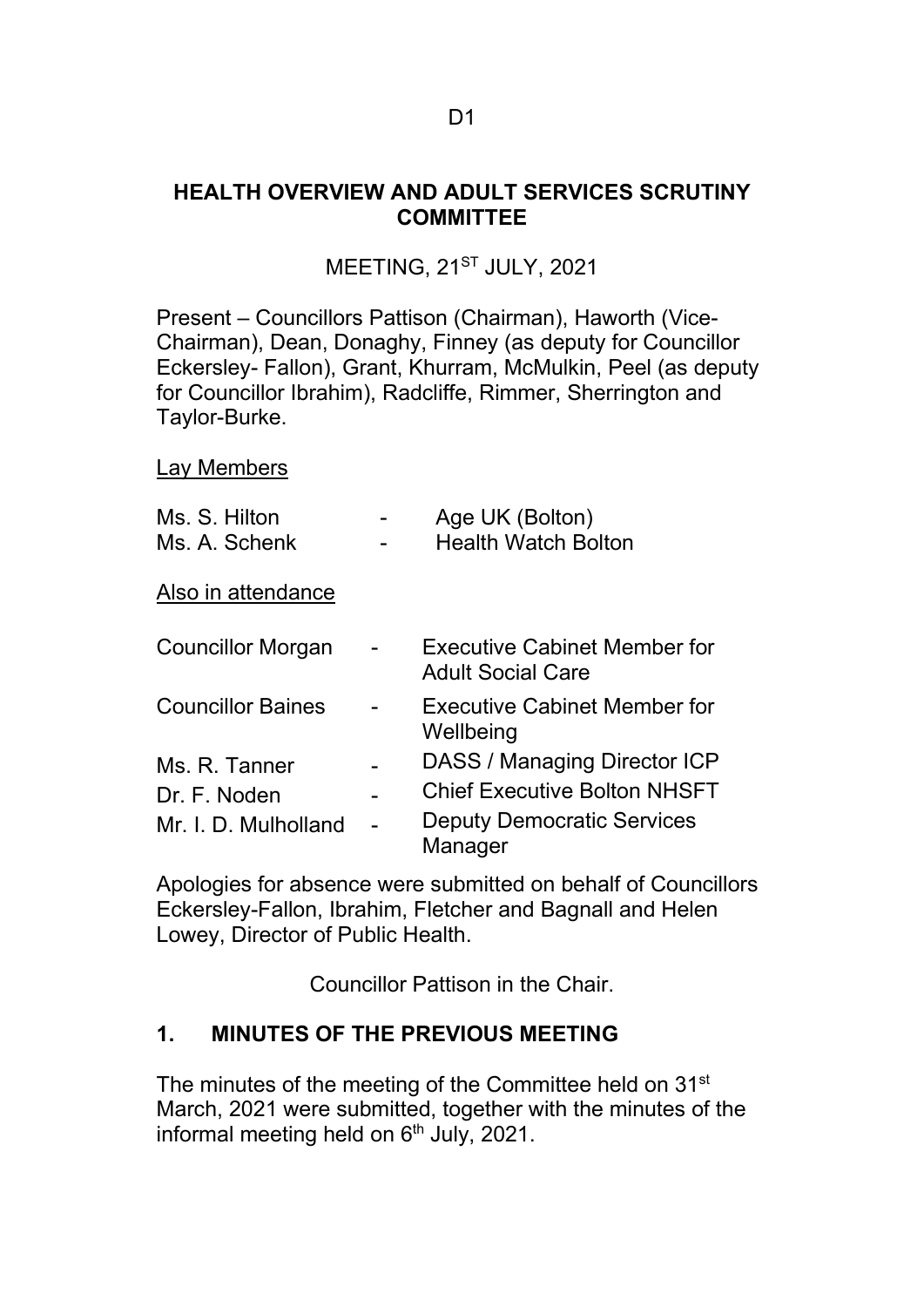Resolved – That the minutes be agreed and signed as a correct record.

# **2. THE COMMITTEE WORK PROGRAMME, 2021/22**

The Committee received a report which set out details of the proposed work programme items for the ensuing Municipal Year.

Members also referred to the issue of a standing Covid item and it was explained that all items being presented would have a covid thread. Mention was made of having a specific Covid item as needed.

Resolved – That the work programme be approved and that two items be added to the list, viz –

- Update on meals on wheels service; and
- Matters around qualified nurses and the numbers staying in Bolton.

# **3. ACUTE CARE BUSINESS PRIORITIES – URGENT CARE AND ELECTIVE RECOVERY**

Dr. Fiona Noden, Chief Executive of Bolton NHS Foundation Trust gave a presentation which focused on the effect of Covid 19 on acute care business priorities which included urgent care, cancer, surgery/elective care and planning for summer, autumn and winter.

Members were advised that attendance at urgent care was rising and in July, 2020 daily attendances of over 420 patients to the Emergency Department were recorded. Mention was also made of the age groups attending and the areas with the most attendances were located close to the hospital site. The increased numbers were not linked to covid but rather a change in culture and there was a similar position around the country.

The effects of this included overcrowding and longer waiting times.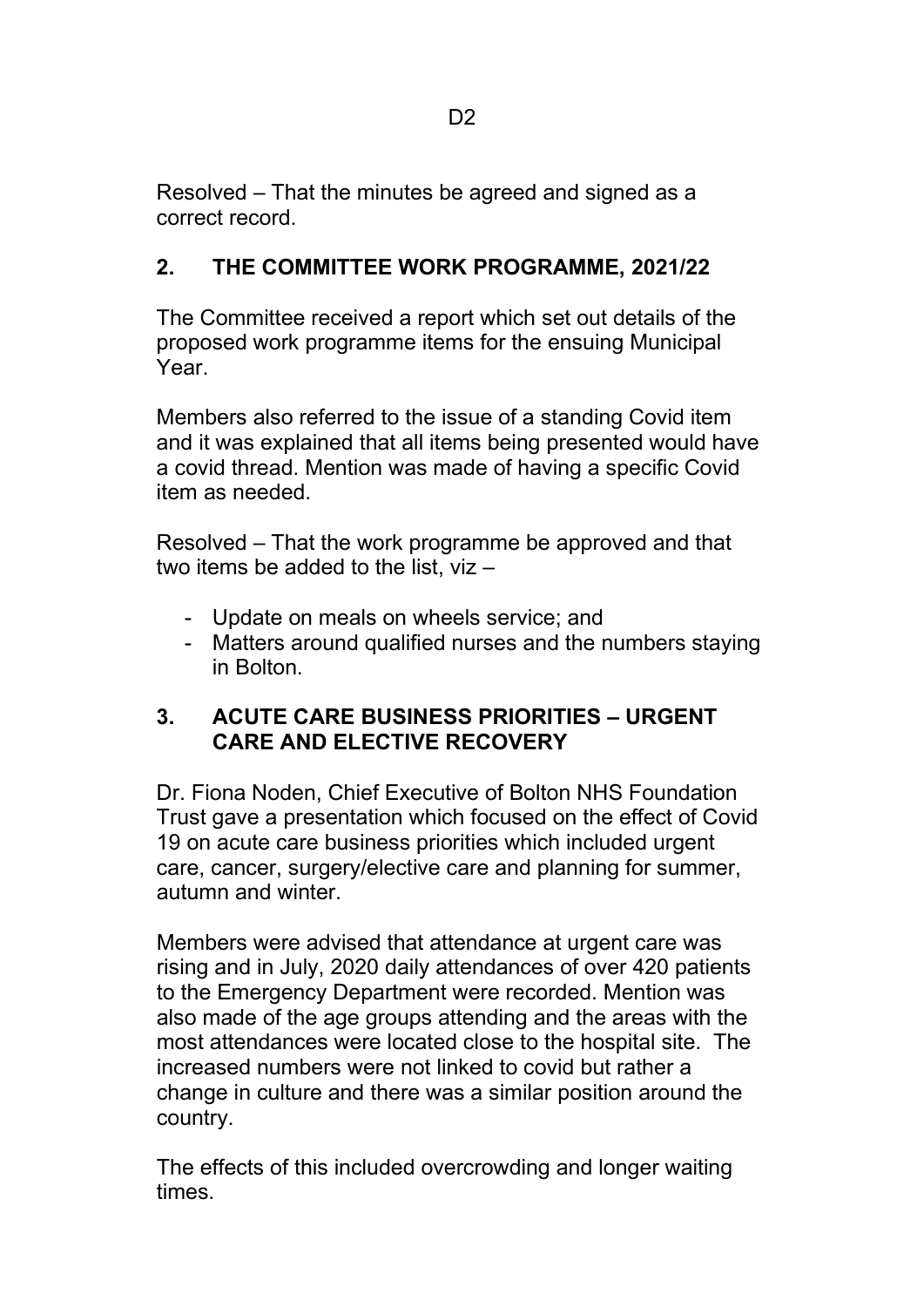The proportion of attendances resulting in admission to a ward started to reduce and remained steady from mid-March at around 23%, with a further slight decrease since the start of June.

In terms of actions undertaken, the Committee was advised of:

Investment of over £12m capital –

- New minor injuries;
- Expanded resuscitation facilities;
- Expanded majors capacity;
- Ambulance drop off capacity; and
- New 19 trolley Same day Emergency Care facility.

Investment in staffing of over £2m –

- 5 new consultants;
- Increased GP support; and
- Increased nursing and AHP support.

In terms of Elective Services members were advised that even though referrals were 21% above pre-pandemic levels, cancer performance had been recovered.

Statistical information relating to the numbers of patients waiting – incomplete pathways - over 18 weeks was also provided, as was the detail of the numbers waiting for surgery.

Members were also informed that this winter it was expected that viral infection rates would soar:

- Covid will remain with surges;
- Bronchiolitis season that impacted children in November already started – and was expected to be 20-100% worse than usual;
- Flu is expected to be worse; and
- Norovirus was likely to be worse than usual.

In terms of next steps, the Committee was informed by Fiona of the following -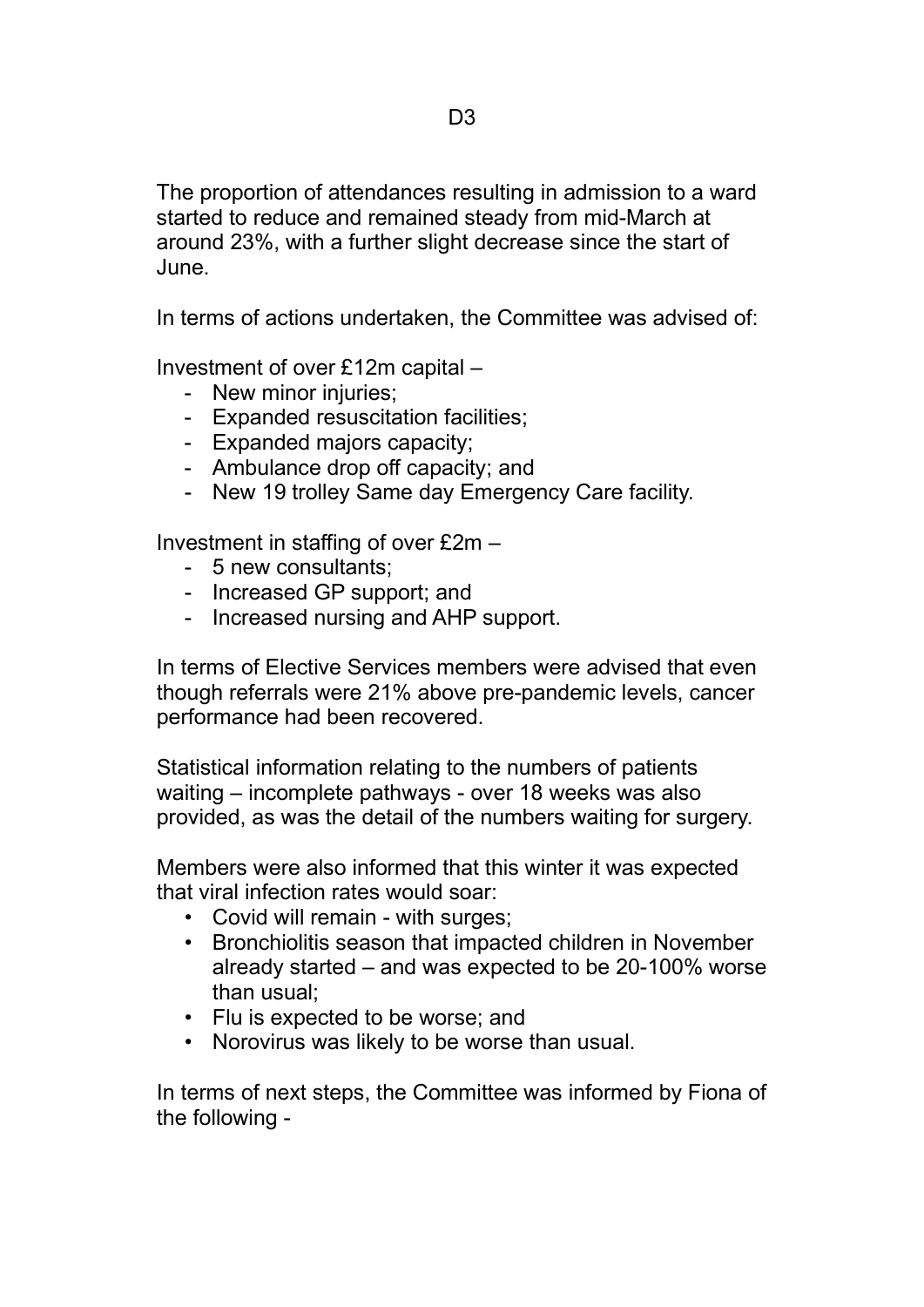Redesigned triage service, with senior decision maker at the front to stream patients away from Emergency Department GP (on site and their own with booked appointment):

- Mental Health;
- Same day emergency care;
- See and treat services;
- Recruitment across the board both substantive and temporary for all staff;
- Review Estate to increase infection control capacity; and
- Restrictions on visiting and enhanced infection control measures will stay in place for the foreseeable future.

Members in their discussions referred to:

- Staff workload, the fantastic work they did and looking after staff;
- Roll out of flu vaccines;
- Children and young people numbers to A&E;
- GP's and possible rise in consultations when things got more back to normal;
- Numbers of patients waiting for treatment;
- Access to services;
- Recruitment of staff;
- Pressures on Emergency Departments;
- Re-development of the hospital site;
- Resources;
- The offer in local areas;
- Delivery of a better NHS offer;
- Mental health investment;
- Support in place for staff;
- Thanks to the staff for their work; and
- Assessment of waiting lists.

Resolved – That Dr. Noden be thanked for her detailed and informative presentation and that the position be noted.

# **4. MEMBERS BUSINESS**

The Committee received the extracts of minutes of other meetings of the Council relevant to the remit of this Committee:-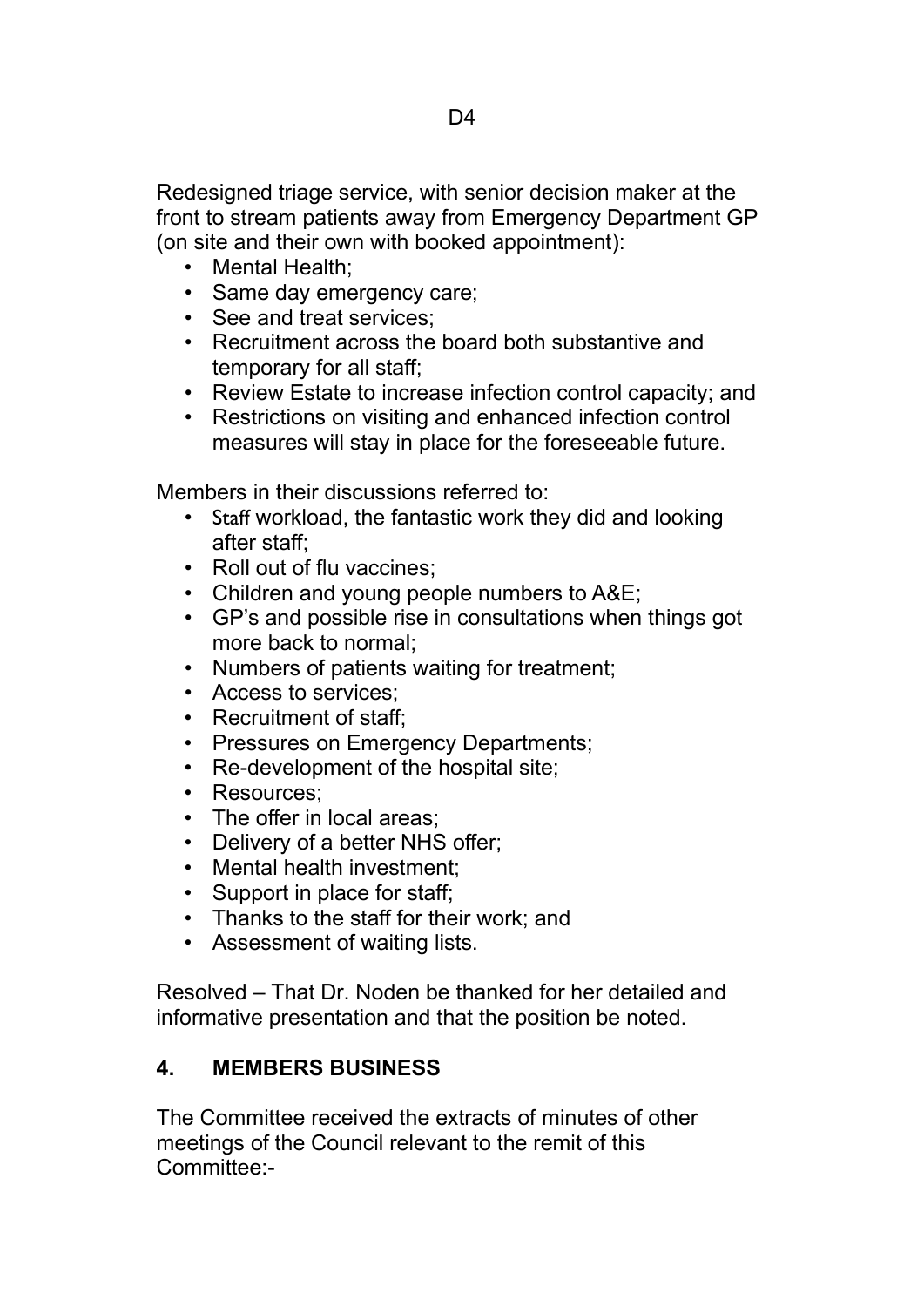- (a) Executive Cabinet Member Wellbeing held on 12<sup>th</sup> April, 4<sup>th</sup> May and 14<sup>th</sup> June, 2021; and
- (b) Executive Cabinet Member Adult Social Care held on 12<sup>th</sup> April and 14<sup>th</sup> June, 2021.

Resolved – That the minutes of the meeting be noted.

(The meeting started at 6.00 p.m. and finished at 7.25 p.m.)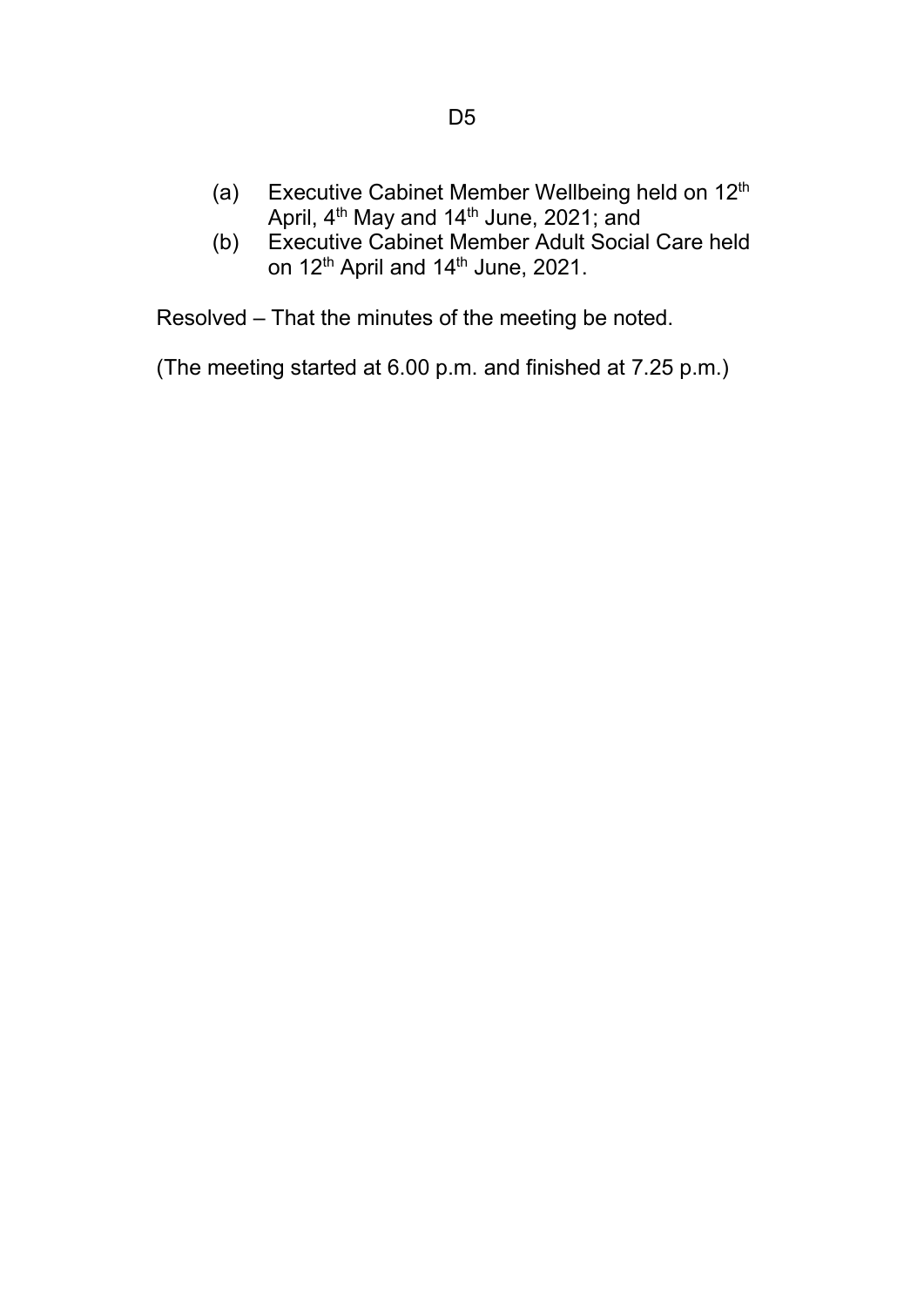# **N O T E S**

D6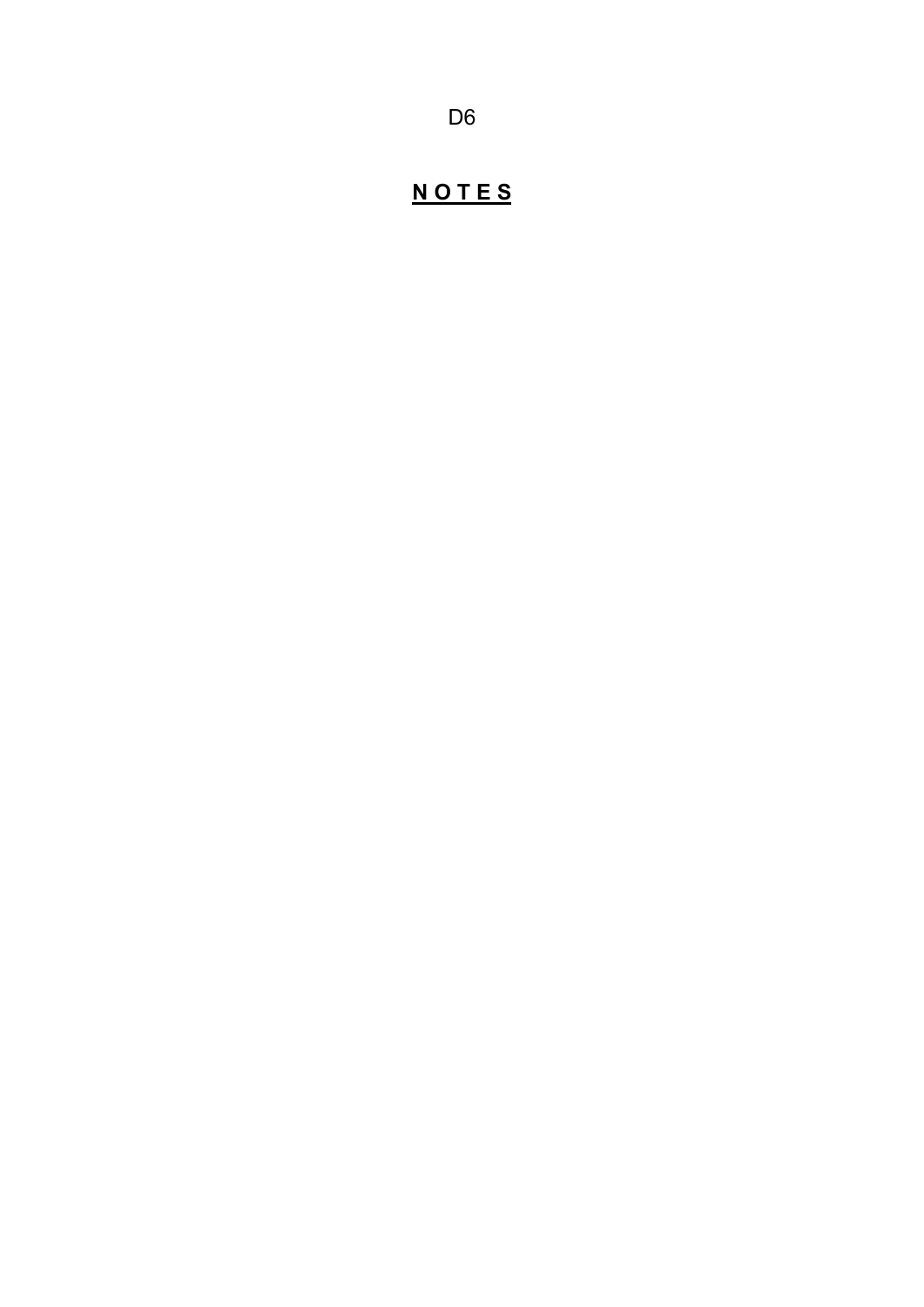# **CHILDREN'S SERVICES SCRUTINY COMMITTEE**

MEETING, 27TH JULY, 2021

Present – Councillors Grant (Vice-Chairman), Abdullah, Connor, Dean, Donaghy, Hill, Hornby, Jiva (as deputy for Councillor Adia), McGeown, Murray, Pattison and Rimmer.

Co-opted Member

Reverend Canon Dr Bracegirdle – Church of England Diocese Representative

Also in attendance

| <b>Councillor Galloway</b> |                          | <b>Executive Cabinet Member-</b><br><b>Children's Services</b> |
|----------------------------|--------------------------|----------------------------------------------------------------|
| Ms B. Brown                |                          | Director of Children's Services                                |
| Mr P. Rankin               |                          | Deputy Director of Children's<br><b>Services</b>               |
| Mrs. V. Ridge              | $\overline{\phantom{0}}$ | <b>Democratic Services Manager</b>                             |

Apologies for absence were submitted on behalf of Councillors Adia, Iqbal (Chairman), Ismail and Taylor-Burke,

Councillor Grant in the Chair.

# **1. MINUTES OF THE PREVIOUS MEETING**

Resolved - The minutes of the proceedings of the meeting of the Children's Services Scrutiny Committee held on 29<sup>th</sup> March, 2021 were submitted and signed as a correct record.

# **2. MINUTES OF INFORMAL MEETING**

Resolved – That the minutes of the proceedings of the informal meeting of the Committee held on  $5<sup>th</sup>$  July, 2021 were submitted and noted.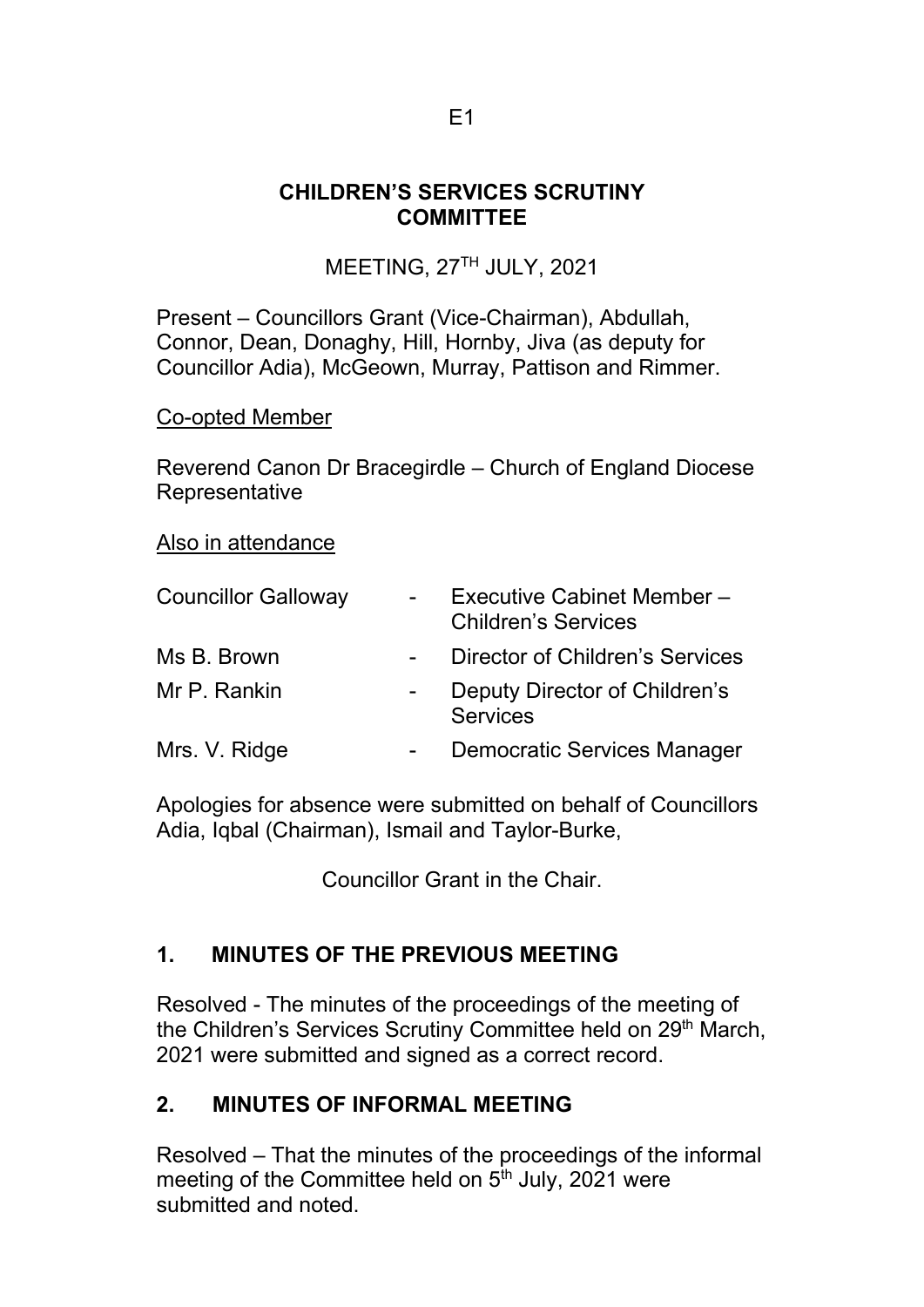# **3. PROPOSED COMMITTEE WORK PROGRAMME 2021/22**

The Borough Solicitor submitted the proposed Committee Work Programme for 2021/22 which had been formulated following the informal meeting of this Committee held on  $5<sup>th</sup>$  July, 2021.

If approved, the Programme would guide the work of the Committee over the course of the Municipal Year.

Resolved – That the 2021/22 Committee Work Programme, as now submitted, be approved.

# **4. COVID-19 – EFFECT OF PANDEMIC AND MEASURES IN PLACE**

Ms B. Brown and Mr P. Rankin gave a presentation on the effects of the Covid-19 pandemic on children and young people and outlined the leadership response and measures put in place to mitigate this.

The presentation provided details of the Council led system response which had become effective as soon as the national Lockdown commenced in March, 2020. This had coincided with the co-location of social care staff at Castle Hill whilst other staff were deployed to the humanitarian response to support the most vulnerable and to get vulnerable children back into school. There was a flexible approach to supporting vulnerable staff with a visible leadership within Council Offices and Schools and continued support for young people.

Members were informed that there had been four waves of the virus in Bolton and the Authority's social care teams had carried on providing their services throughout. It was noted that Bolton children had lost more face-to-face teaching than in any other Local Authority.

The presentation also advised that there were currently 452 children in elective home education, with104 (23%) stating that COVID-19 was the reason.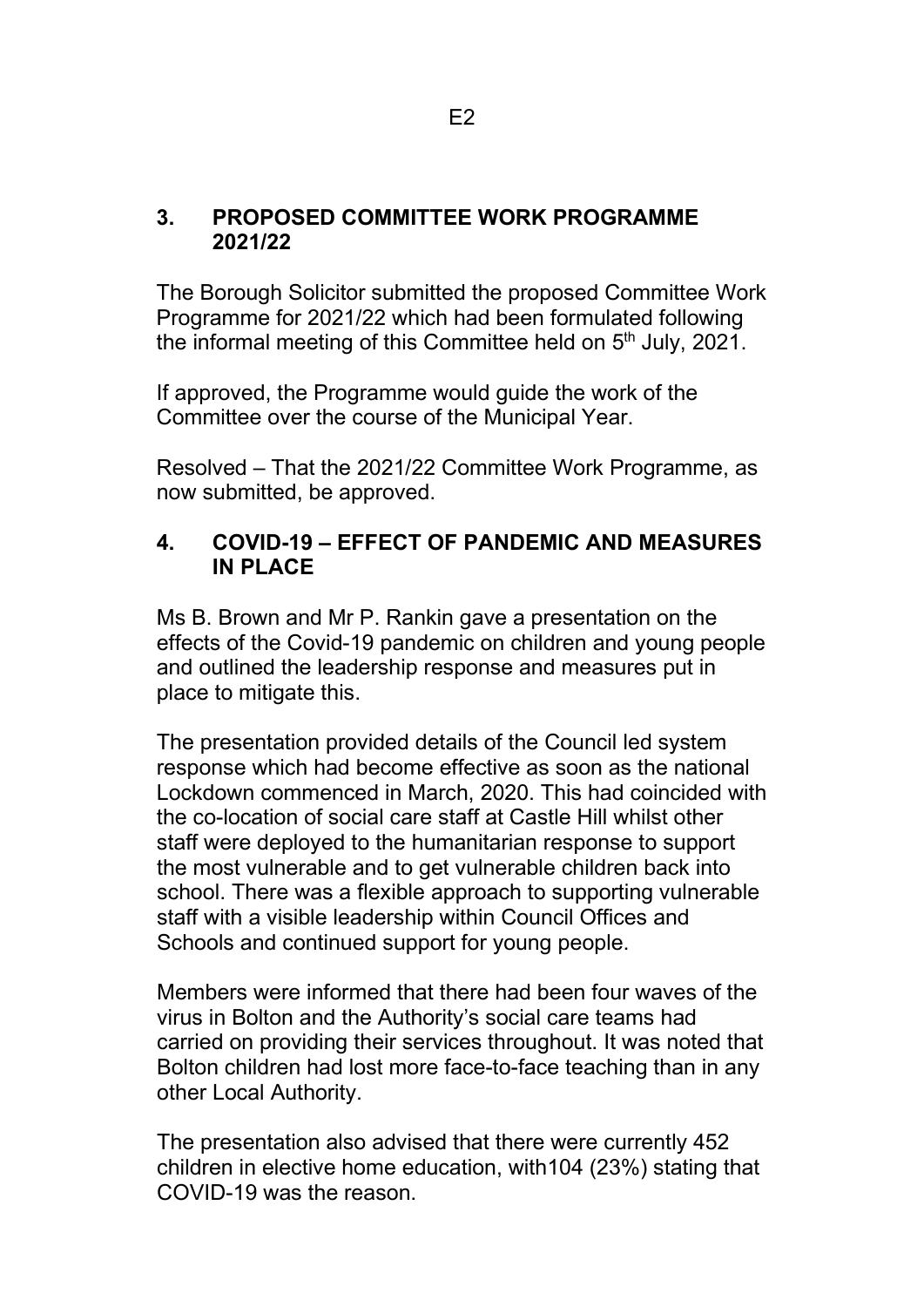Members were also shown a diagram which demonstrated how various agencies had worked together to provide a response and how information had been shared and reported and the flow of communication. Main points of action were highlighted, as follows:

linked to schools pastoral teams;

- letters to heads clarifying reporting expectations for most vulnerable;
- communication;
- daily meetings;
- keeping in touch leaving care offer;
- foster carer support;
- role of the humanitarian hub; and
- system response to tragedy kinship and financial support.

As of March, 2021, the following data regarding impact was available:

- 59 open cases (114 children);
- 19 cases (32.2%) with delay which was assessed to have impact on the child - of which:

-23.7% (14 cases) had a delay which could be mitigated -8.5% (5 cases) had a delay with a severe impact on the child;

-10.2% of cases reported 'Expert Evidence' as the most common reason for delay in Bolton; and

-42.4% (25) of cases had exceeded 26 weeks in Bolton with all of the cases with severe delay having exceeded 26 weeks.

In relation to regional and national communication and coordination, members were advised that it had comprised:

- Ofsted Regional Director;
- National and Regional School Commissioners;
- Education Unions National Secretaries;;
- Cabinet Office; and
- Greater Manchester Combined Authority.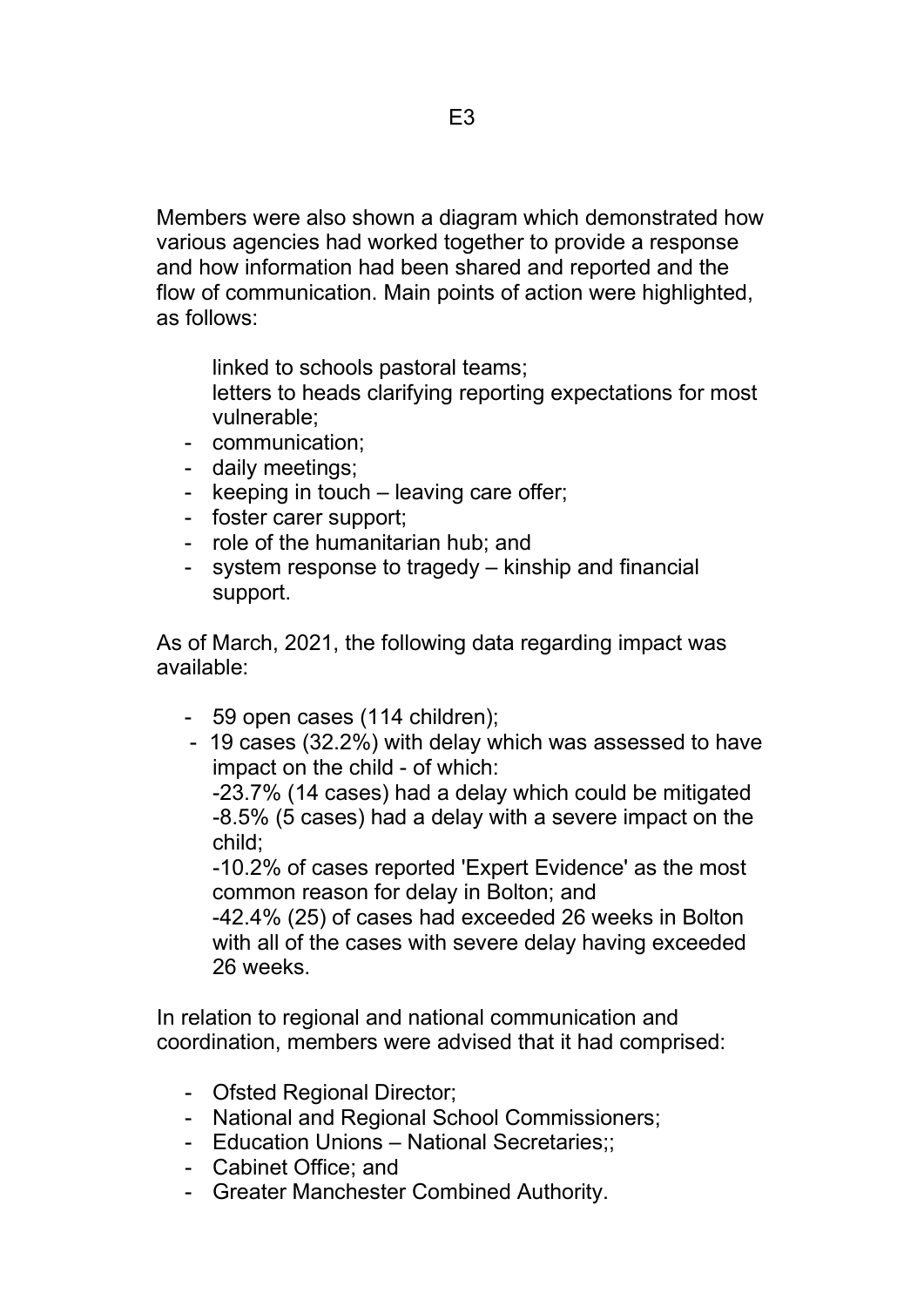Members were also provided with examples of how the response worked in practice, as follows:

- supporting schools with high mortality within the community;
- decision making facemasks and transition;
- local decision making that is timely and focused on the right thing for Bolton children;
- managing emotional wellbeing across the system providing resilience;
- humanitarian system response;
- Delta Variant community vaccine delivery and surge testing on school sites with military support;
- Children's Commissioner visit; and
- Brave Leadership.

Finally, the presentation focused on overall actions taken by Bolton during the Pandemic and how all agencies had pulled together to continue to deliver services to children with:

- emotionally intelligent and compassionate leadership;
- resilient leadership;
- coproduction and collaboration at the heart;
- system leadership at pace responsive;
- Trade Unions engagement and support; and
- celebrating The Bolton Family success in complex times.

Following the presentation, the Committee commended Ms Brown and Mr Rankin and all the staff in the Children's Department for their response during an unprecedented period.

The Team had provided an outstanding service to all schools and played a proactive role in ensuring that children could continue to learn in a safe environment with as much normality as possible.

It was acknowledged that Bolton had been one of the worst affected areas and the Team had risen to the challenge with outstanding leadership, dedication and commitment to putting the needs of children and young people at the forefront.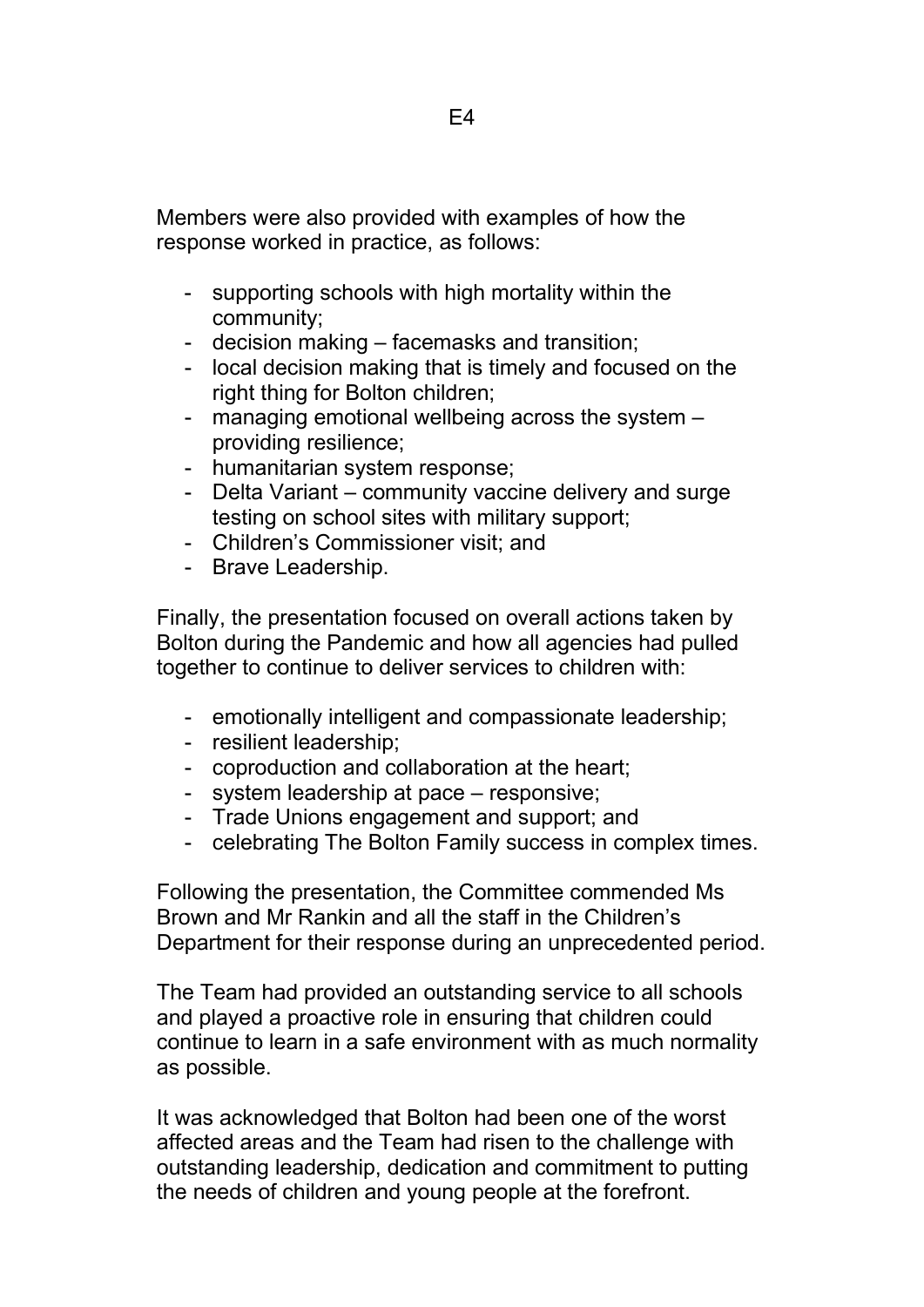Members also commended the work that the Team had undertaken in supporting the communities of Bolton during the pandemic and the way in which staff had adapted their skills to meet changing needs.

Resolved – That Ms Brown and Mr Rankin be thanked for their informative presentation and that this Committee acknowledges the huge impact of Covid-19 on schools and children and the outstanding response of the Children's Services Department, and that all staff be thanked for their continued efforts during the Pandemic and beyond.

# **5. IMPACT OF COVID-19 ON CHILDREN AND YOUNG PEOPLE'S MENTAL HEALTH**

Resolved – That this item be deferred for consideration at the next meeting of the Committee scheduled for 25<sup>th</sup> August, 2021 to enable a representative from the CCG to attend the meeting.

# **6. MEMBERS BUSINESS**

The Committee received the minutes of other meetings of the Council relevant to the remit of this Committee:-

- the Executive Cabinet Member for Children's Services held on  $12<sup>th</sup>$  and  $26<sup>th</sup>$  April, 14<sup>th</sup> June and  $12<sup>th</sup>$  July, 2021

Resolved – That the minutes of the various meetings be noted.

(The meeting started at 6.00pm and finished at 6.50pm)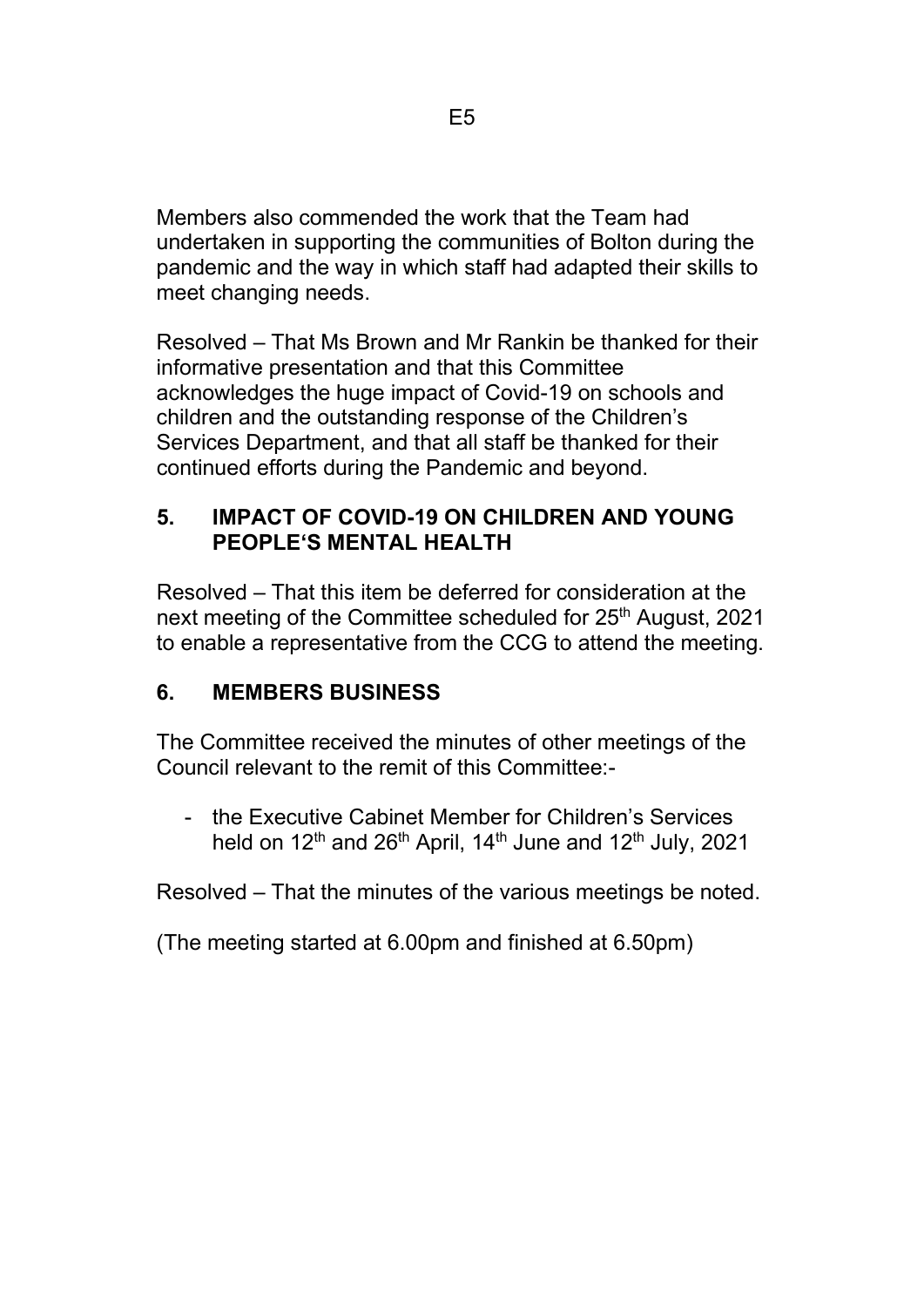# **N O T E S**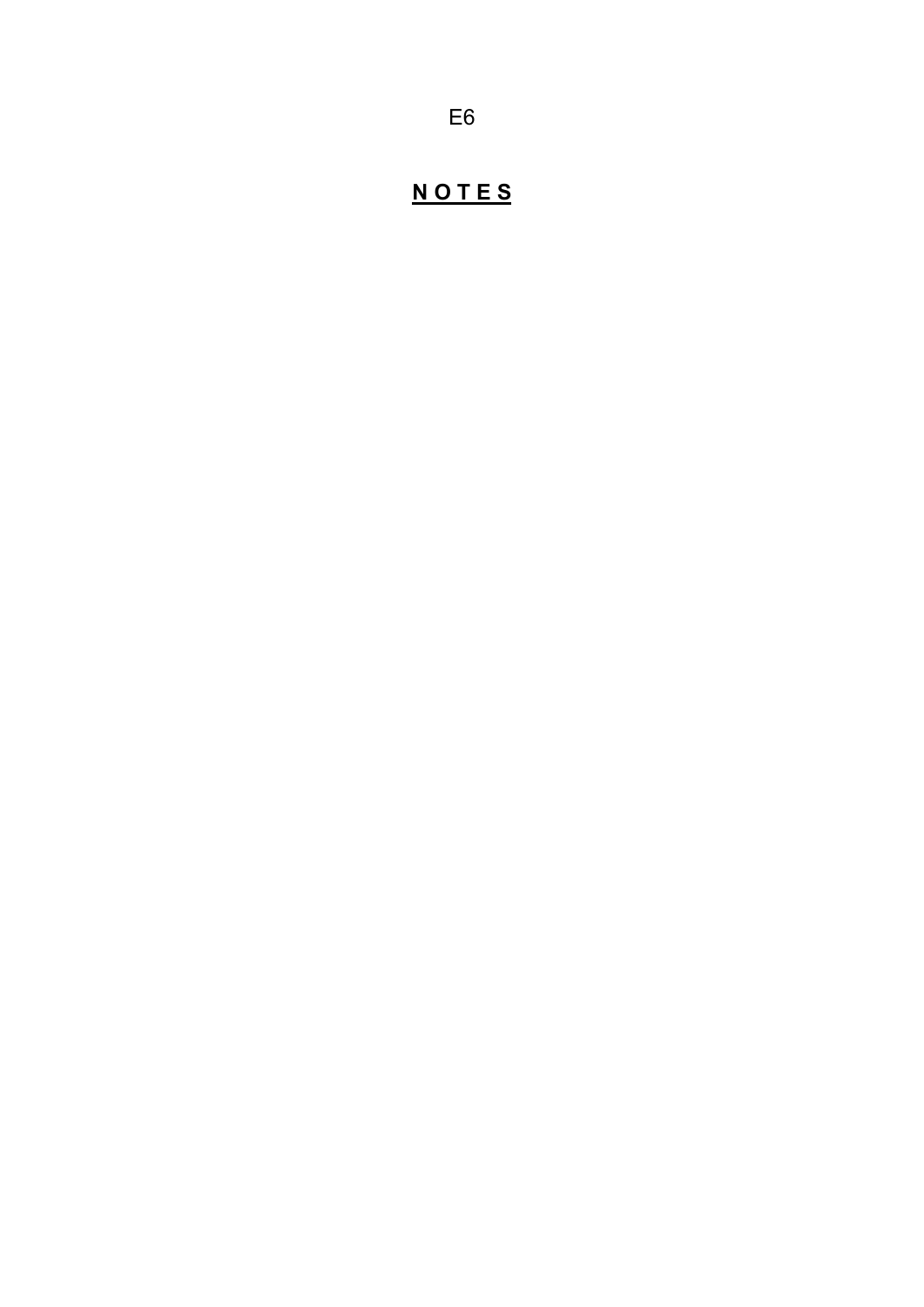#### **JOINT PLACE AND HEALTH OVERVIEW AND ADULT SOCIAL CARE SCRUTINY COMMITTEE**

MEETING, 19<sup>th</sup> JULY, 2021

Present – Councillors Bagnall (Chairman), Ayub, Challender, Connor (as deputy for Councillor Eckersley – Fallon), Dean, Donaghy, Finney, Fletcher, Grant, Haworth, Heslop, Hill, McKeon, McMulkin, Pattison, Parkinson (as deputy for Councillor Hartigan), Peel, Radcliffe, Sherrington, Taylor-Burke, Walsh and Zaman.

Also in Attendance

| <b>Councillor Mrs Fairclough</b>                                                                     | <b>Executive Cabinet Member</b><br><b>Environmental Regulatory Services</b>                                                                                                                                  |
|------------------------------------------------------------------------------------------------------|--------------------------------------------------------------------------------------------------------------------------------------------------------------------------------------------------------------|
| <b>Councillor Haslam</b>                                                                             | <b>Executive Cabinet Member</b><br>Highways and Transport                                                                                                                                                    |
| <b>Councillor Warren</b>                                                                             | <b>Executive Cabinet Member</b><br><b>Environmental Services Delivery</b>                                                                                                                                    |
| <b>Councillor Hewitt</b>                                                                             | <b>Executive Cabinet Member</b><br><b>Strategic Housing and Planning</b>                                                                                                                                     |
| <b>Councillor Baines</b>                                                                             | <b>Executive Cabinet Member</b><br>Wellbeing                                                                                                                                                                 |
| <b>Councillor Morgan</b>                                                                             | <b>Executive Cabinet Member Adult</b><br><b>Social Care</b>                                                                                                                                                  |
| Mr. T. Oakman<br>Ms. H. Gorman<br>Ms. H. Lowey<br>Ms. C. Greenan<br>Mr. S. Warburton<br>Ms. S. Kelly | <b>Chief Executive</b><br><b>Borough Solicitor</b><br>Director of Public Health<br><b>Environmental Health Officer</b><br><b>Transport for Greater Manchester</b><br><b>Transport for Greater Manchester</b> |
| Mr. I. D. Mulholland                                                                                 | <b>Deputy Democratic Services</b><br>Manager                                                                                                                                                                 |

(Apologies for absence were submitted by Councillors Brady, Eckersley-Fallon, Hartigan, Rimmer, Ismail and Khurram and Councillor Cox as Executive Cabinet Member)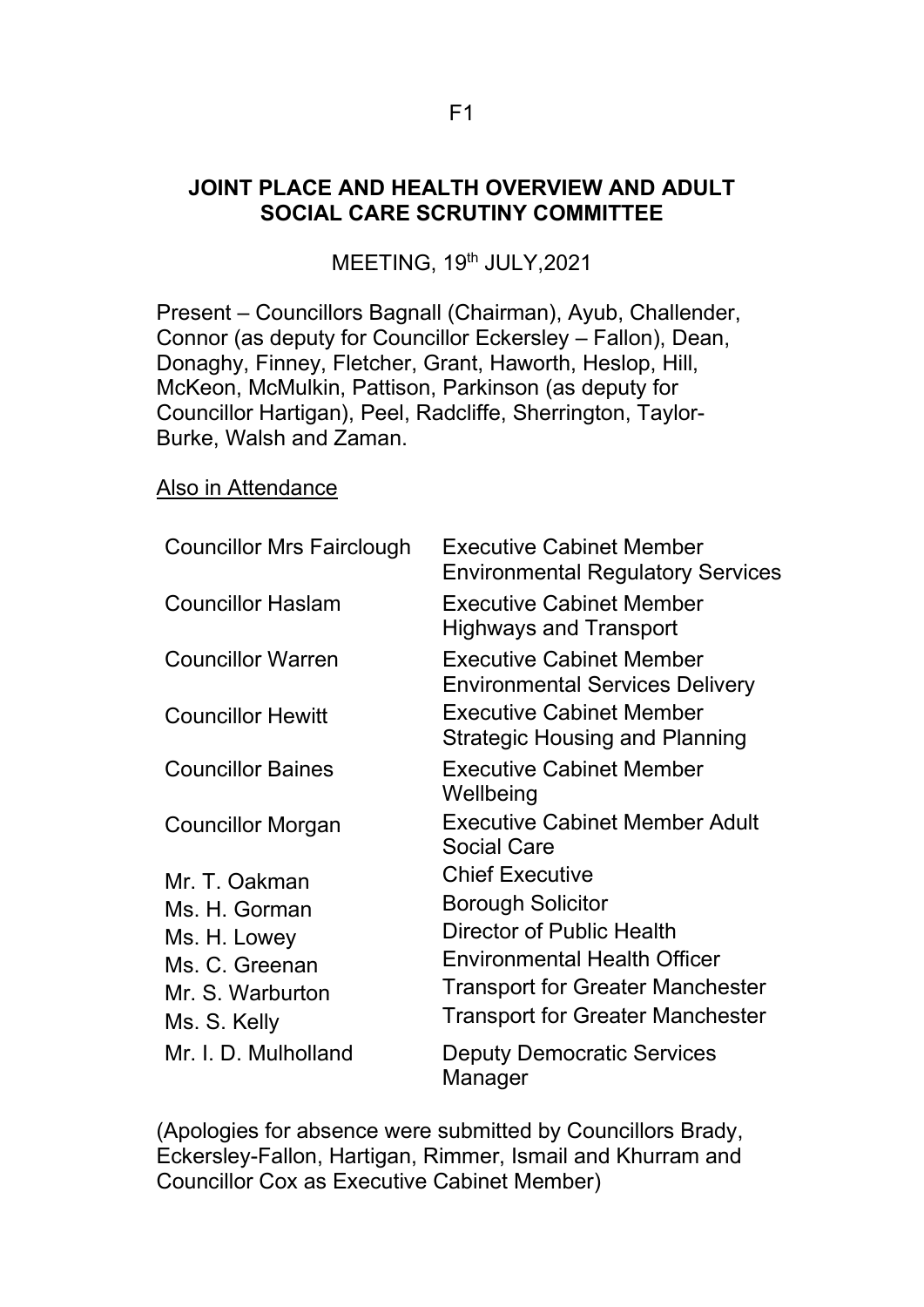Councillor Bagnall in the Chair.

# **1. THE GM CLEAN AIR PLAN**

The Executive Cabinet Member for Environmental Services Delivery and the Director of Place - Services submitted a report which set out the proposed Greater Manchester Final Clean Air Plan (GM CAP) and policy following a review of all the information gathered through the GM CAP consultation and wider data, evidence and modelling work which was to be agreed by the ten Greater Manchester authorities and also sought approval of the proposed plan as set out in the recommendations contained in the report. It was explained that this matter would be presented to the meeting of the full Cabinet on 26<sup>th</sup> July, 2021 for decision.

Members were reminded that in Greater Manchester, the ten GM local authorities, the Greater Manchester Combined Authority(GMCA) and Transport for Greater Manchester (TfGM), collectively referred to as 'GM' had worked together to develop a Clean Air Plan to tackle  $NO<sub>2</sub>$  Exceedances at the Roadside, referred to as GM CAP.

The report set out the progress made on the GM Clean Air Plan and the report was supported by the following documents which were proposed and subject to approval by the ten GM local authorities, viz:-

- Appendix 1 GM CAP Policy following Consultation;
- Appendix 2 GM CAP Equality Impact Assessment following Consultation;
- Appendix 3 AECOM Consultation Report;
- Appendix 4 Response to consultation;
- Appendix 5 Impacts of Covid-19 Report;
- Appendix 6 Air Quality Modelling Report following Consultation and with Covid-19 impacts;
- Appendix 7 Economic Implications of CAP following Consultation and with Covid-19 impacts;
- Appendix 8 Update on Other Cities' Clean Air Plans;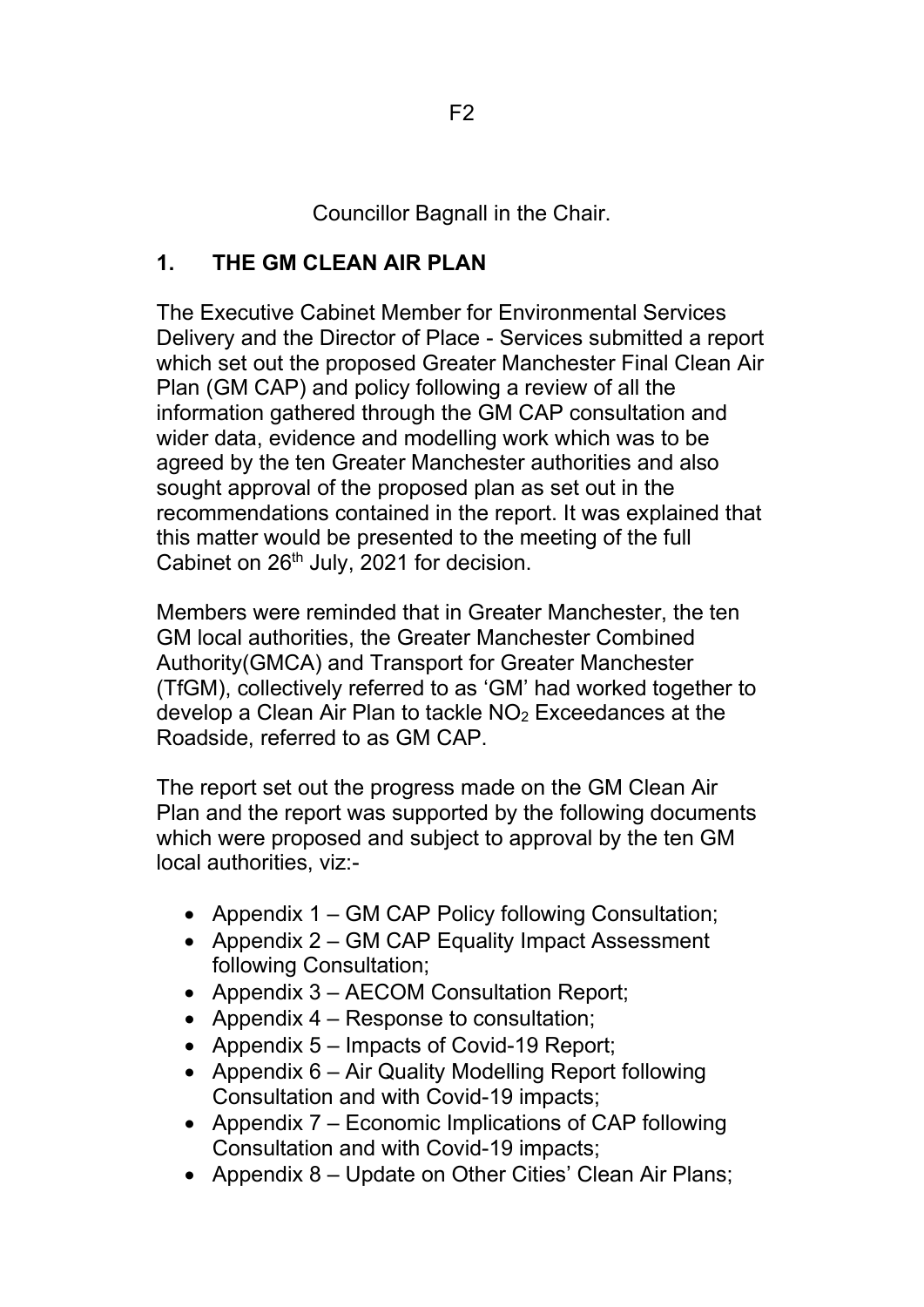- Appendix 9 Compliance with the Secretary of State's Direction; and
- Appendix 10 Clean Air Zone ANPR and Signage Locations.

Members were advised that the final GM Clean Air Plan set out final proposals for the following, viz:-

- The boundary, hours of operation, management of the scheme, discounts, exemptions and daily charges of a Clean Air Zone;
- The amount of supporting funds for each vehicle type; and
- Other supporting measures.

The report also stated that in relation to the Clean Air Zone (CAZ), this covered the operation and management of the GM CAZ and the anticipated implementation date of the charging CAZ was  $30<sup>th</sup>$  May, 2022 when the charges would apply to noncompliant buses, HGV's and Hackney Carriages and Private Hire Vehicles licensed outside of Greater Manchester. With regards to non-compliant LGVs, minibuses and coaches and GM licensed Hackney Carriages and Private Hire Vehicles these would be subject to the charges from 1<sup>st</sup> June, 2023 when a temporary exemption expired.

The boundary of the CAZ would cover the whole of Greater Manchester, excluding the strategic Road Network which was managed by Highways England and the daily charges remained the same as at consultation.

Members were also advised that feedback from the consultation and consideration of the impact of Covid-19 on Greater Manchester had been used to better understand the requirements of those businesses, individuals and organisations who most needed the support to upgrade. It was therefore proposed to amend the support funds from consulted upon and the final proposed policy increased the funding per vehicle for Private Hire Vehicles, coaches, HGV's and vans whilst remaining the same for other types of vehicle types.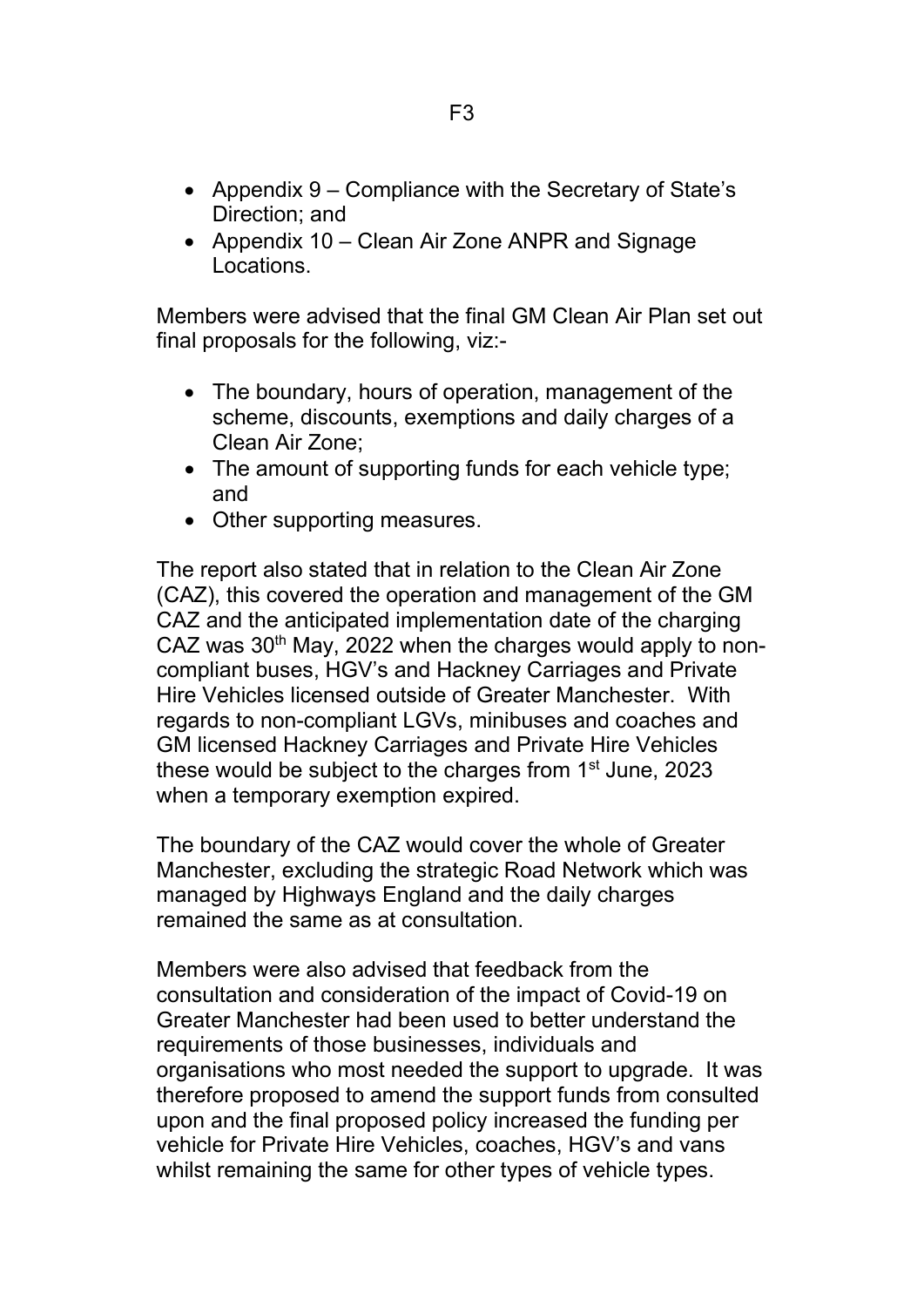There were also more options for replacement and retrofit for hackney carriages, Private Hire Vehicles, minibuses and vans.

The report stated that the proposed final GM Clean Air Plan did not include a Hardship Fund, however, Government had confirmed that they wished to ensure that Clean Air Funds could be adapted if necessary and that they would continue to work with GM to understand the situation, including the funding position, if the impacts proved to be more severe than forecasted. The final plan also explained the next steps with the charging infrastructure and the Try Before You Buy Hackney Carriage scheme.

The report also summarised the Air Quality Modelling of the final CAP package and, taking into account the impacts of Covid-19, concluded that the proposed final plan would achieve compliance with the legal limits for Nitrogen Dioxide within Greater Manchester in the shortest possible time and by 2024 at the latest as required by the Ministerial Direction.

The report also provided information in relation to the following, viz:-

- The key findings of consultation;
- Highlights from the proposed GM response to the consultation report;
- The findings of the impact of Covid-19 research, which looked at the potential impact of the Covid-19 pandemic and the potential economic and behavioural changes that might occur;
- The key findings of the GM CAP Equality Impact Assessment following consultation; and
- The latest position on Government funding, an update on the bus retrofit fund and progress on the GM Clean Air Zone, which included signage and governance.

In conclusion, members were informed that making the charging scheme was desirable to facilitate the achievement of the local transport policies of the 10 GM local authorities and the GMCA, in particular policy 8 of the 2040 Transport Strategy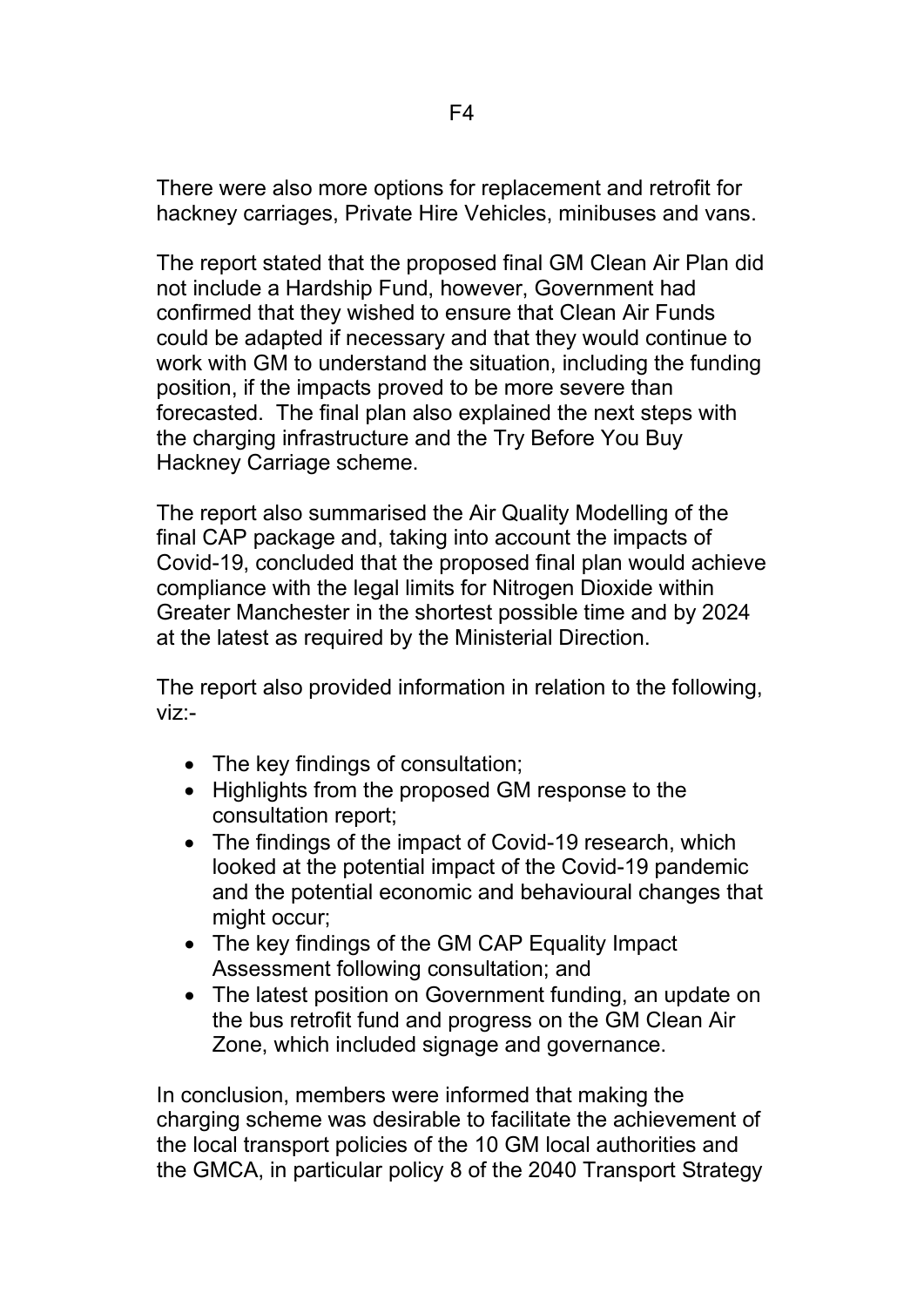and the GM CAP had been developed in line with the 2040 Transport Strategy principles and vision.

Members in their deliberations referred to –

- Enforcement;
- Effect of implementation;
- Light goods vehicles;
- Cameras in the Borough;
- Major health issues to be addressed;
- The hit to sole traders;
- Funding matters;
- Combatting pollutants and the effects of climate change;
- Returns in fines;
- The Government's plans;
- Local Authorities not been given the freedom to act;
- The effect on the lowest earners in the Borough;
- The benefits outweigh the negatives;
- The timescales and rushing it does not work;
- Plans for electric vehicles and the practical charging plans;
- Protection for families; and
- Presented with a fait accompli the Government should have had a national strategy.

It was moved by Councillor Peel and seconded by Councillor Zaman that –

The joint scrutiny committee accepts that Bolton Council, along with the other 9 GM Councils, has been placed in an unacceptable position by Central Government in relation to the directive that places a legal duty on this authority to reduce harmful Nitrogen Dioxide levels 'in the shortest possible time'.

Whilst accepting that it is right and proper for the health of our residents that these dangerous particulates must be removed from the air we all breathe, we express our dissatisfaction with the Government on the following grounds:

1. That there is no overriding national strategy to tackle this issue. There is no initiative led and promoted by HM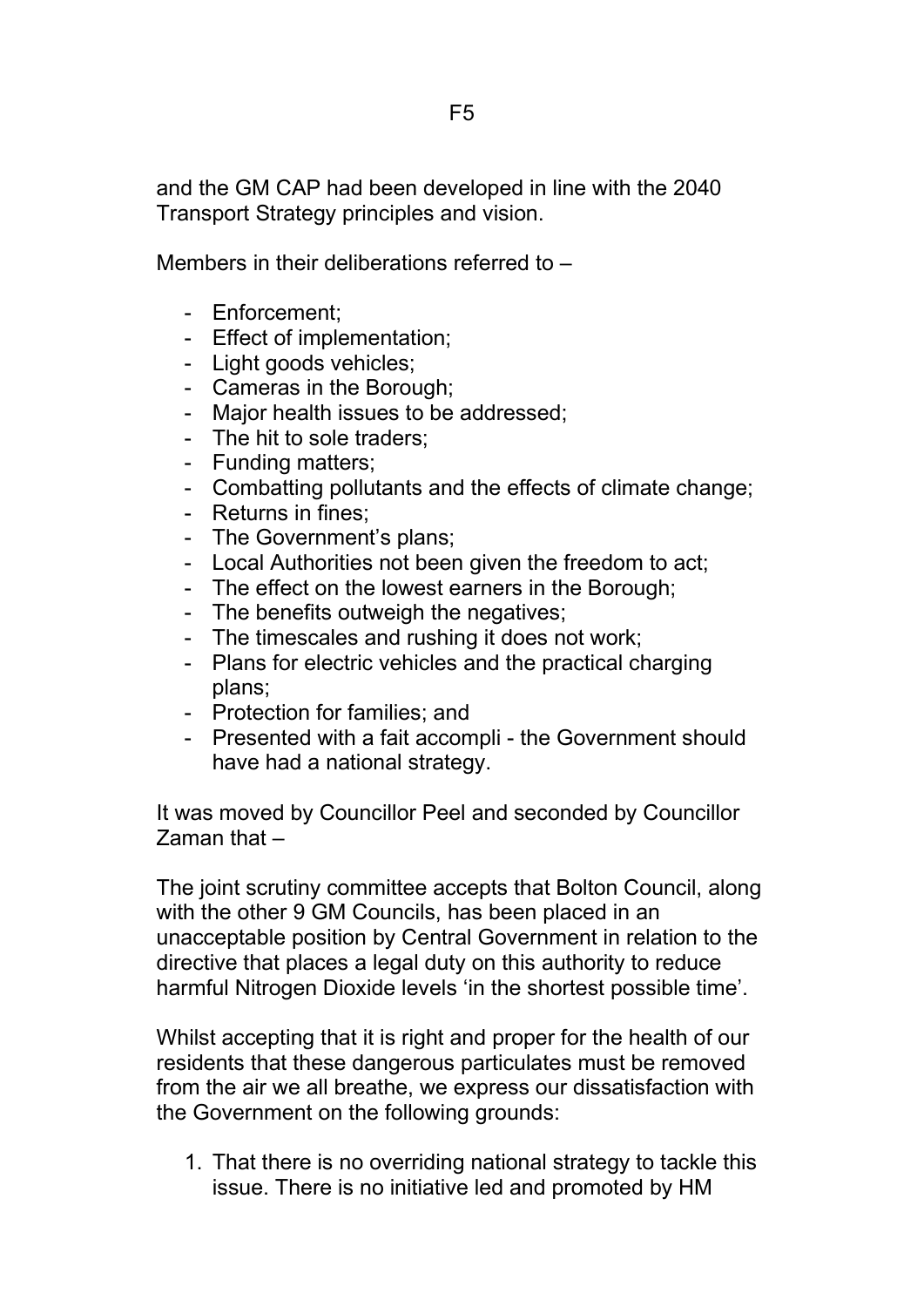Government on what is such a serious issue. Instead HM Government have, over several years, cherry picked the 'worst' polluted areas and instructed the geographically relevant local council to take action. This ignores many other urban areas who whilst currently 'compliant' on clean air, could in due course receive a directive.

- 2. A proper national strategy on clean air should have been formulated around the provision of adequate funding for a national vehicle scrappage and retrofit scheme for all non-compliant vehicles.
- 3. By instructing individual councils to formulate their own plans, (or even when they have chosen to work as group, as in the case of GM) the opportunities for a national capital scheme have been lost, leading to the capital being offered by HM Government being inadequate to meet the needs of most vehicle owners, who are often low paid, such as private hire and hackney drivers, and self-employed 'white van' drivers.
- 4. We contend that the quickest method by which harmful emissions can be reduced is through a generous national vehicle scrappage scheme rather than punitive charging measures, which will cause harm to innocent selfemployed and employed people, who are guilty of nothing more than making the same vehicle purchase choices as everyone else.

The Government directive is placed on Bolton Council (among others), not on the GM Combined Authority, TFGM, or the office of the Mayor of GM. However, we note that Bolton Council has worked in partnership with the other councils in GM, and we commend and congratulate the political leadership of the GM authorities for continuing to push HM Government for the best possible deal for GM residents. The Government response has been, however, inadequate.

This joint Scrutiny Committee asks that the Cabinet: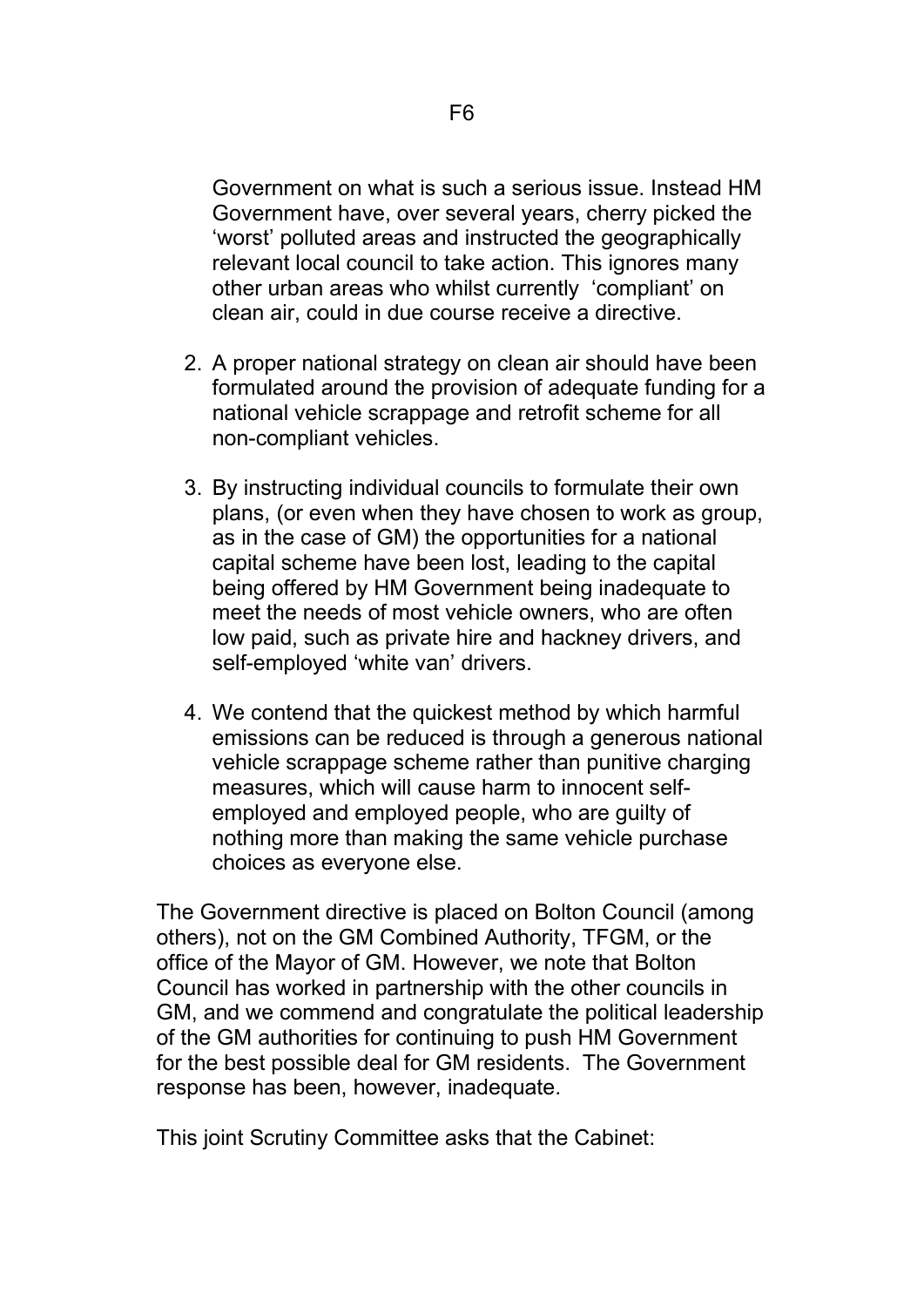- 1. Express, via the Leader of the Council, in a formal letter to HM Government in the strongest possible terms, the wording of this resolution.
- 2. Continue to work collaboratively with the other 9 GM authorities to explore other opportunities of mitigation against the worst financial aspects that Clean Air Charging will place on Bolton residents.

Where upon an amendment was moved by Councillor Walsh and seconded by Councillor Finney that –

The joint scrutiny committee accepts that Bolton Council, along with the other 9 GM Councils, has been placed in an unacceptable position by Central Government in relation to the directive that places a legal duty on this authority to reduce harmful Nitrogen Dioxide levels 'in the shortest possible time'.

Whilst accepting that it is right and proper for the health of our residents that these dangerous particulates must be removed from the air we all breathe.

We move that Bolton Council approves the GM Final Clean Air Plan and policy as laid out in the report.

It is noted that the LA is legally bound by Ministerial Direction to achieve compliance via set targets for Nitrogen Dioxide emissions in the shortest possible time and by 2024 at the latest. The largest environmental risk to public health is air pollution and the GM CAP deals with the NO2 emissions from mainly diesel vehicles. In addition the acceleration of the switch to greener transport which the GM CAP will deliver is vital to achieving our net carbon targets.

It is noted that to comply with the Ministerial Direction the LAs in GM decided to work together in 2018 to develop a Clean Air Plan. GM considered a range of options to deliver compliance and the submission to Government of the Outline Business Case in March 2019 was for a GM wide Clean Air Zone, class C, with additional measures.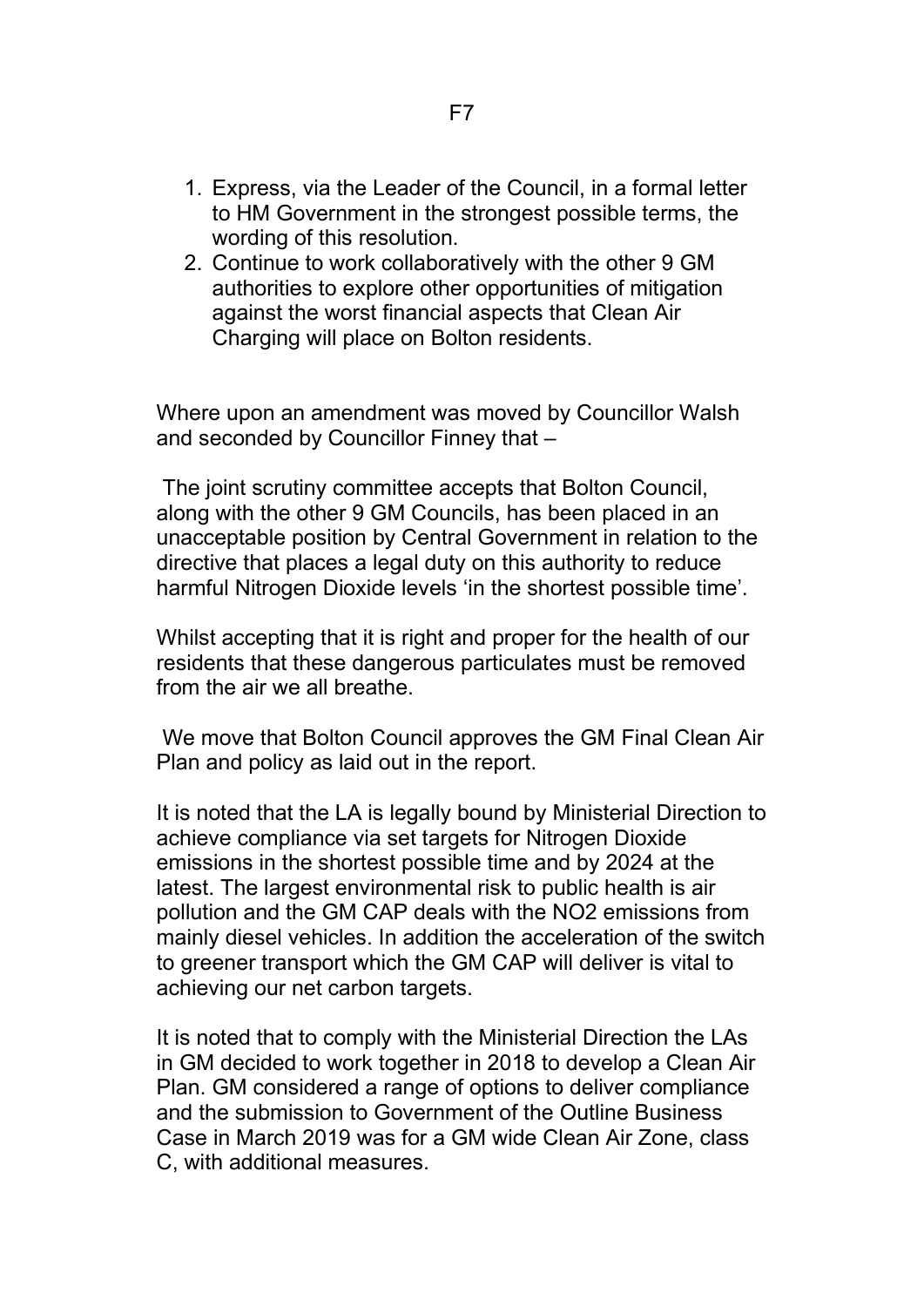It is noted that the Government has addressed the concerns raised by the LA's and in the GM consultation over mitigating the economic impact on all those who will be affected by the GM CAP.

It is noted that the requests for supporting funding to assist businesses, individuals and organisations to upgrade or retrofit non-compliant vehicles has been met almost in full, more options have been given for replacement and retrofit and there has been more time given to groups of vehicles to upgrade before they are legally bound to be compliant under the GM CAP.

It is noted that the Government will review the need for further financial assistance if there is hardship arising out of compliance. We must ensure that this is upheld and if further resources and funding is required that this is delivered.

It is noted that the government have supplied over £120 million support to upgrade non-compliant vehicles, funding will be open from November 2021, eligible operators of registered bus services are able to apply now, and this council must engage and support those eligible to access and utilise this funding.

It is noted that when the clean air plan is initiated, which is expected Monday 30th May 2022 temporary exemptions for Light Goods Vehicles, taxis and private hire vehicles and coaches registered in Greater Manchester would be in place until 31st May 2023.

Where upon the amendment was put to the vote and the voting was as follows, viz -

#### For the amendment, Viz –

Councillors Connor, Finney, Parkinson, Hill, Walsh, Dean, Radcliffe and Taylor-Burke.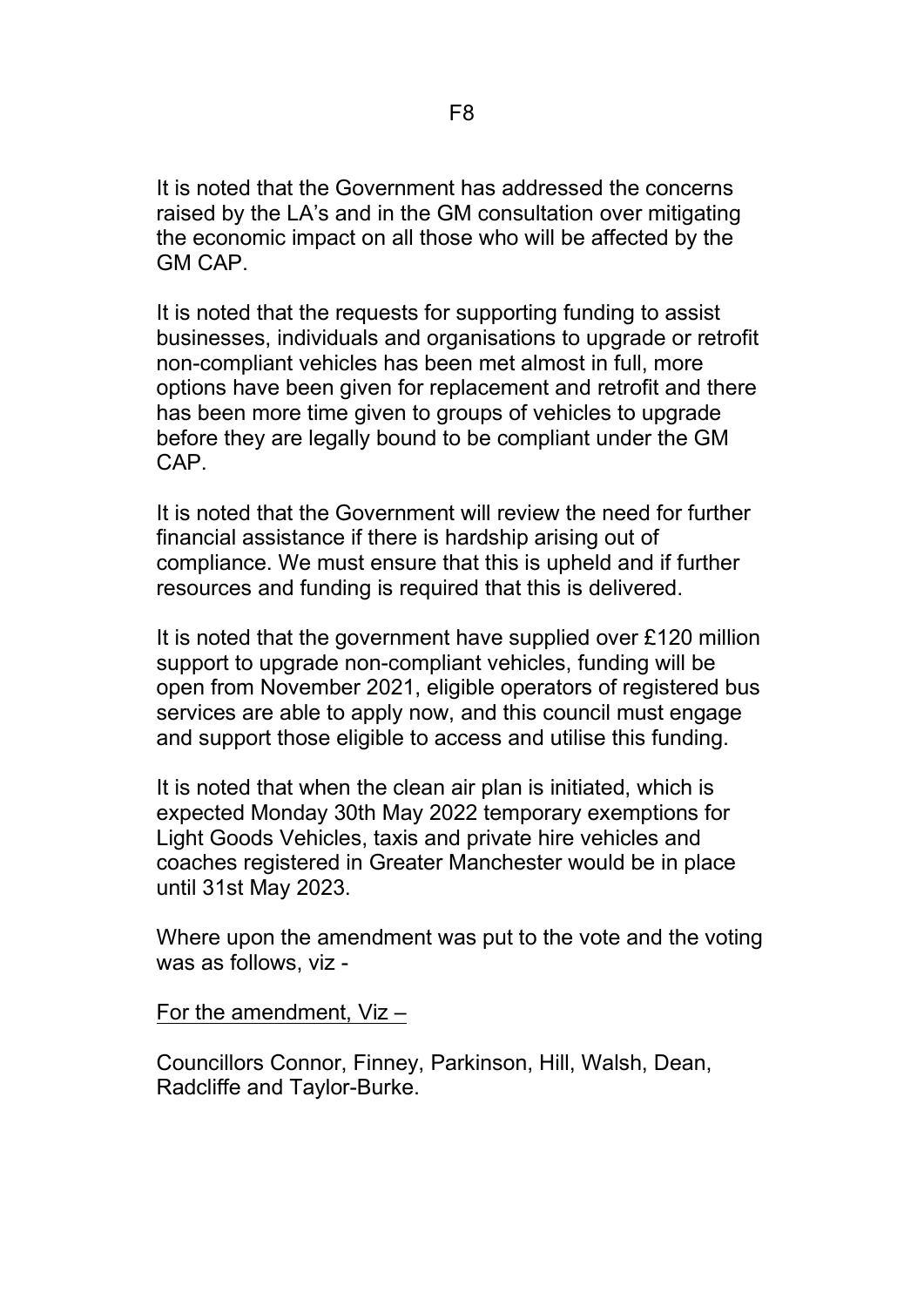# Against the amendment, Viz –

Councillors Ayub, Challender, McKeon, Peel, Zaman, Donaghy, Haworth, Sherrington, Bagnall, Pattison, McMulkin, Fletcher, Grant and Heslop.

Abstain, Viz –

Nil

Whereupon the amendment was declared lost.

Whereupon the original motion, moved by Councillor Peel and seconded by Councillor Zaman was put to the vote and the voting was as follows, viz-

For the motion, Viz –

Councillors Connor, Finney, Parkinson, Hill, Walsh, Dean, Radcliffe and Taylor-Burke, Ayub, Challender, McKeon, Peel, Zaman, Donaghy, Haworth, Sherrington, Bagnall, Pattison, McMulkin, Fletcher, Grant and Heslop.

```
Against the motion, Viz –
```
Nil

Abstain, Viz –

Nil

Whereupon the motion was declared carried.